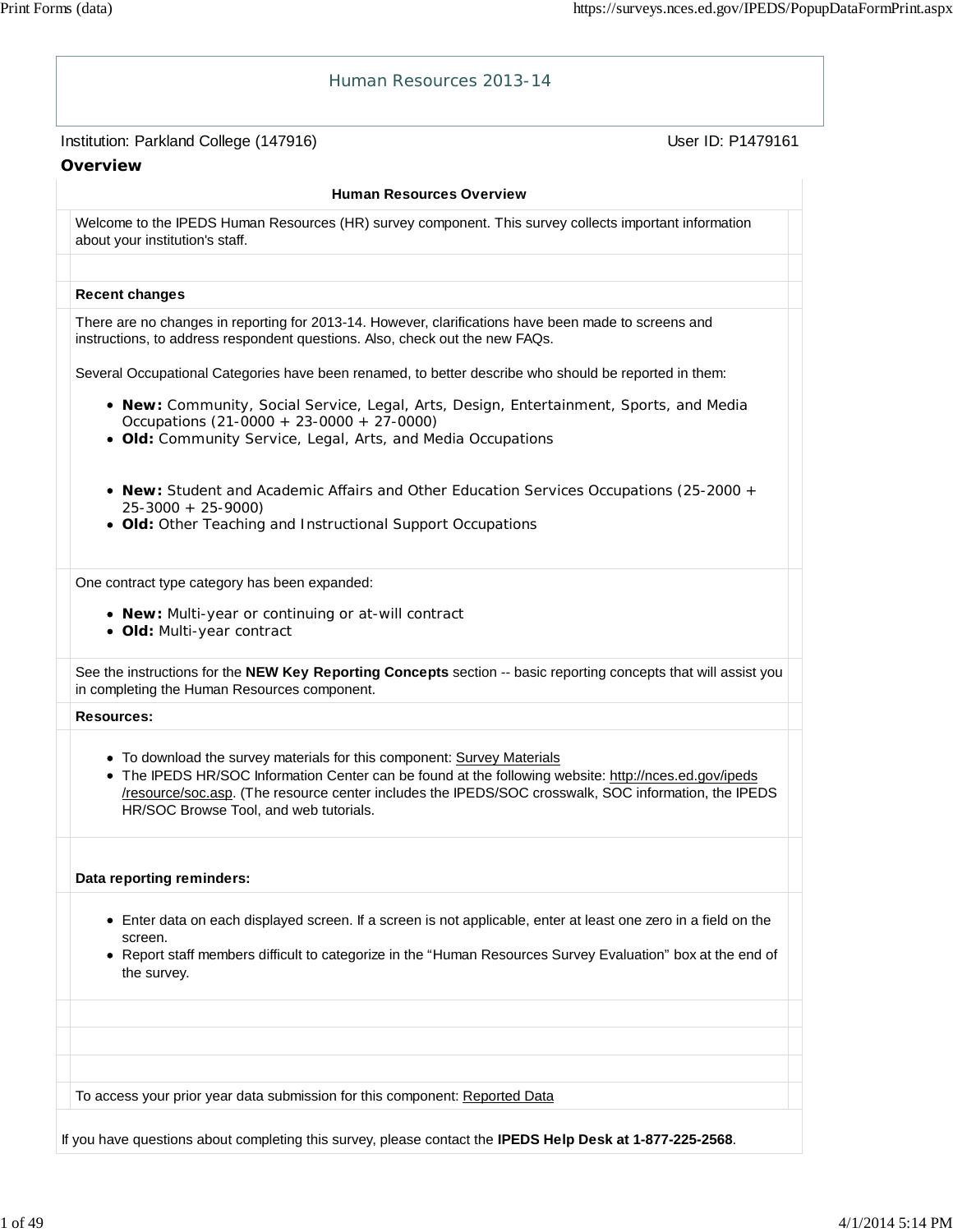|           | Institution: Parkland College (147916)<br><b>Human Resources Screening Questions</b> |                |            |                                                                                                                                                                                                                                    |                |     | User ID: P1479161 |           |
|-----------|--------------------------------------------------------------------------------------|----------------|------------|------------------------------------------------------------------------------------------------------------------------------------------------------------------------------------------------------------------------------------|----------------|-----|-------------------|-----------|
|           |                                                                                      |                |            | Does your institution have any part-time staff?                                                                                                                                                                                    |                |     |                   |           |
|           |                                                                                      |                |            | If you answer Yes to this question, you will be provided the screens to report part-time staff.                                                                                                                                    |                |     |                   |           |
|           |                                                                                      |                |            |                                                                                                                                                                                                                                    |                | Yes | $^{\circ}$        | <b>No</b> |
|           |                                                                                      |                |            | Does your institution have 15 or more full-time staff?                                                                                                                                                                             |                |     |                   |           |
|           |                                                                                      |                |            |                                                                                                                                                                                                                                    |                |     |                   |           |
|           |                                                                                      |                |            |                                                                                                                                                                                                                                    | $\circledcirc$ | Yes | $\circledcirc$    | No        |
|           |                                                                                      |                |            | Do ALL of the instructional staff at your institution fall into any of the following categories?                                                                                                                                   |                |     |                   |           |
|           |                                                                                      |                |            | If you answer Yes to any of the questions below, you will NOT be required to report Part G - Salaries for instructional<br>staff. However, Part G will still be required for reporting data for full-time non-instructional staff. |                |     |                   |           |
|           |                                                                                      |                |            |                                                                                                                                                                                                                                    |                |     |                   |           |
| $\bullet$ | <b>No</b>                                                                            | $\circledcirc$ | <b>Yes</b> | Are ALL of the instructional staff military personnel?                                                                                                                                                                             |                |     |                   |           |
| $\bullet$ | No                                                                                   | $\circ$        | Yes        | Do ALL of the instructional staff contribute their services (e.g., members of a religious<br>order)?                                                                                                                               |                |     |                   |           |
| $\bullet$ | No                                                                                   | $\odot$        | Yes        | Do ALL of the instructional staff teach pre-clinical or clinical medicine?                                                                                                                                                         |                |     |                   |           |
|           |                                                                                      |                |            | You may use the space below to provide context for the data you've reported above.                                                                                                                                                 |                |     |                   |           |
|           |                                                                                      |                |            |                                                                                                                                                                                                                                    |                |     |                   |           |
|           |                                                                                      |                |            |                                                                                                                                                                                                                                    |                |     |                   |           |
|           |                                                                                      |                |            |                                                                                                                                                                                                                                    |                |     |                   |           |
|           |                                                                                      |                |            |                                                                                                                                                                                                                                    |                |     |                   |           |
|           |                                                                                      |                |            |                                                                                                                                                                                                                                    |                |     |                   |           |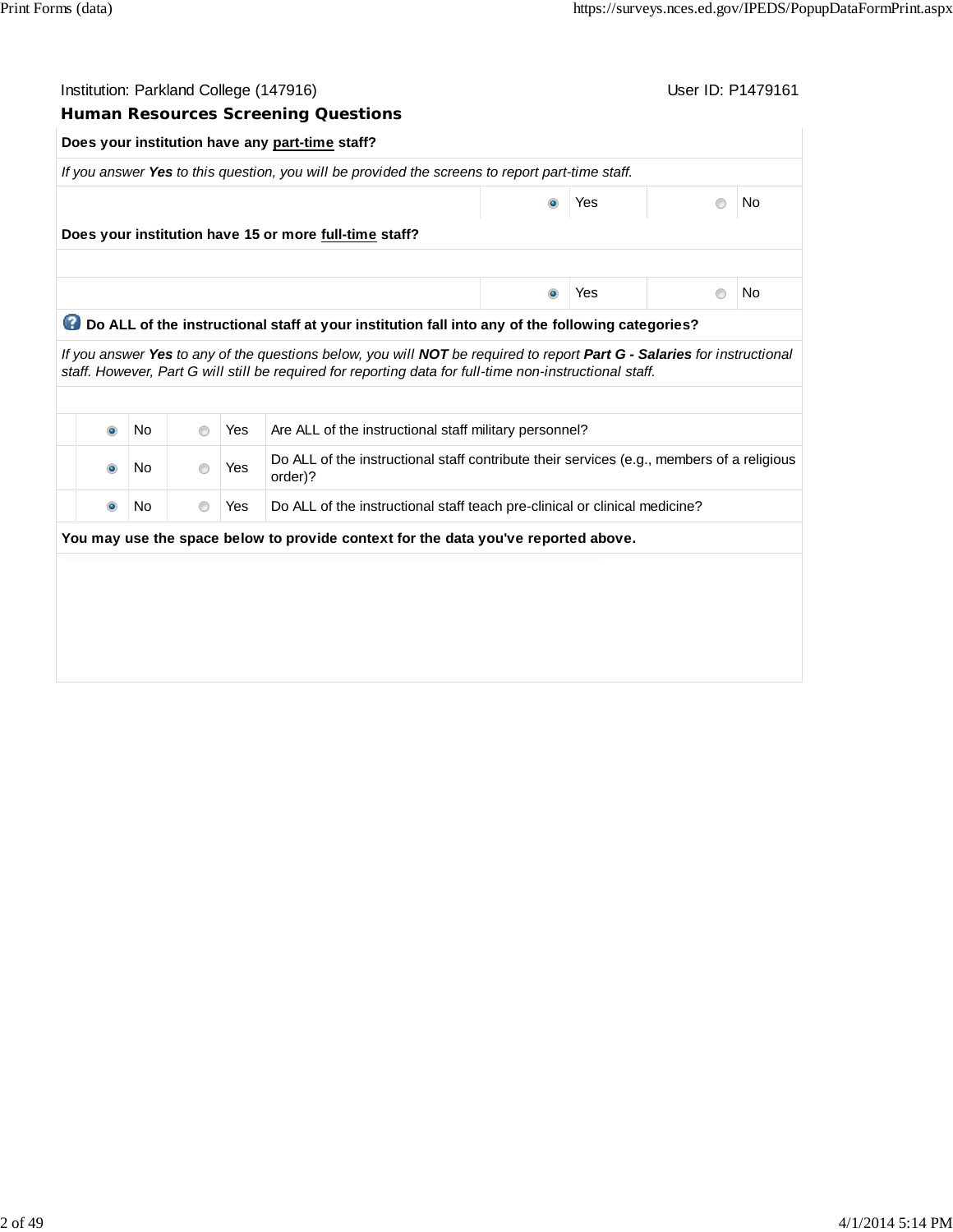| Institution: Parkland College (147916)                                                                                                                                                                                                                                                                                                                                                                                                                           |   |            | User ID: P1479161 |     |
|------------------------------------------------------------------------------------------------------------------------------------------------------------------------------------------------------------------------------------------------------------------------------------------------------------------------------------------------------------------------------------------------------------------------------------------------------------------|---|------------|-------------------|-----|
| <b>Human Resources Screening Questions</b>                                                                                                                                                                                                                                                                                                                                                                                                                       |   |            |                   |     |
| Does your institution have a tenure system?                                                                                                                                                                                                                                                                                                                                                                                                                      |   |            |                   |     |
| If you answer Yes to this question, you will be provided the screens to report some data by tenure status.                                                                                                                                                                                                                                                                                                                                                       |   |            |                   |     |
|                                                                                                                                                                                                                                                                                                                                                                                                                                                                  |   | Yes        |                   | No. |
| Does your institution have graduate assistants?                                                                                                                                                                                                                                                                                                                                                                                                                  |   |            |                   |     |
| If you answer Yes to this question, you will be provided the screens to report graduate assistants.                                                                                                                                                                                                                                                                                                                                                              |   |            |                   |     |
|                                                                                                                                                                                                                                                                                                                                                                                                                                                                  | ⋒ | Yes        |                   | No. |
| Did your institution hire any full-time permanent staff who were included on the payroll of the institution<br>between July 1 and October 31, 2013 either for the first time (new to the institution) or after a break in service<br>AND who were still on the payroll of the institution as of November 1, 2013? (Exclude persons who have<br>returned from sabbatical leave and full-time instructional staff who are working less-than-9-month<br>contracts.) |   |            |                   |     |
| If you answer Yes to this question and your institution has 15 or more full-time staff, you will be provided the screens<br>to report full-time permanent new hires in Part H.                                                                                                                                                                                                                                                                                   |   |            |                   |     |
|                                                                                                                                                                                                                                                                                                                                                                                                                                                                  |   | <b>Yes</b> |                   | No. |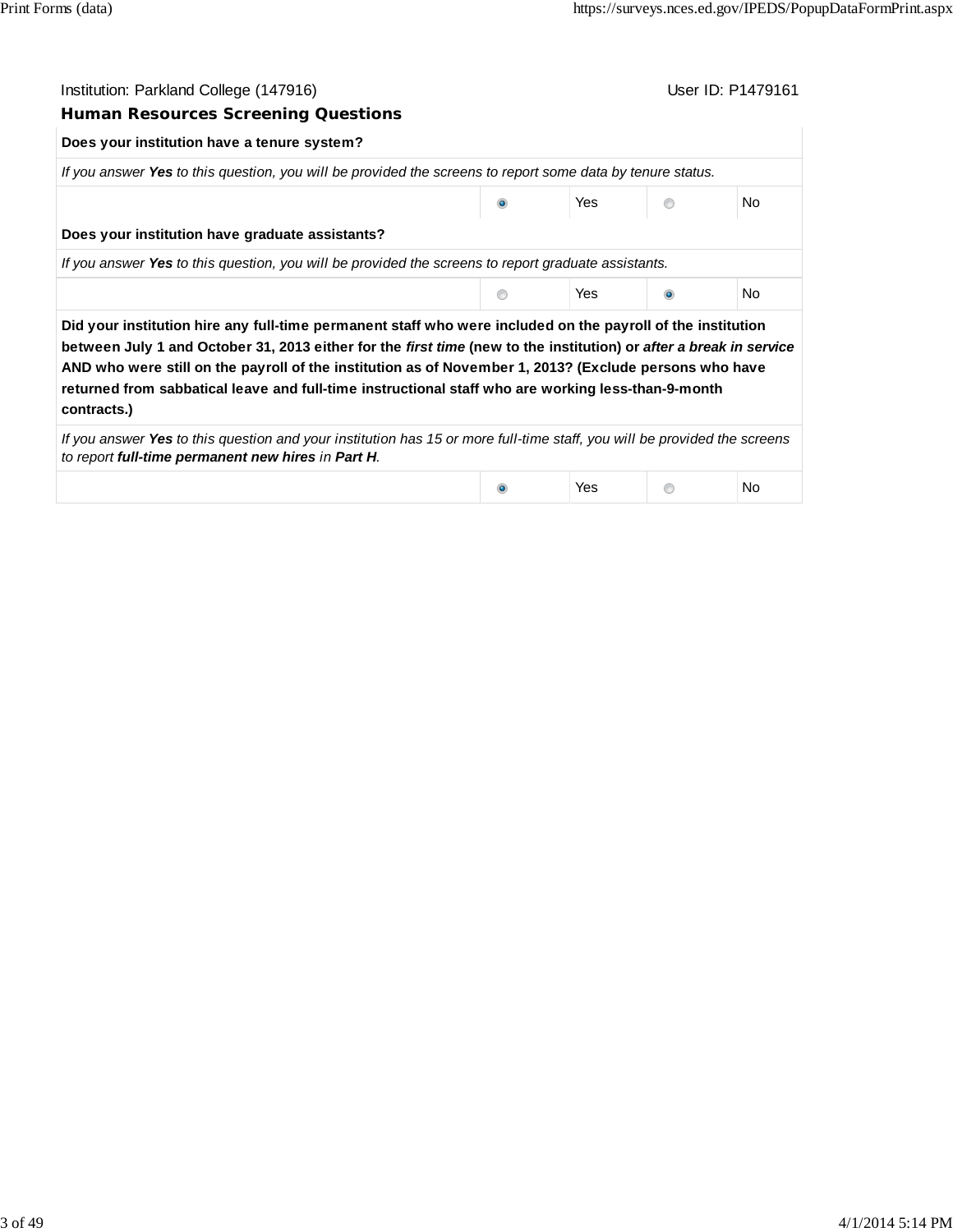# **Part A1 - Full-time Instructional Staff**

# **Number of Full-time Instructional Staff With Faculty Status**

# **Tenured**

# **As of November 1, 2013**

**Report Hispanic/Latino individuals of any race as Hispanic/Latino**

**Report race for non-Hispanic/Latino individuals only**

**Include both Primarily Instruction and Instruction Combined with Research and/or Public Service**

|                                                     |                                       | <b>No</b>               |                         |                    |             |                  |                |
|-----------------------------------------------------|---------------------------------------|-------------------------|-------------------------|--------------------|-------------|------------------|----------------|
| Gender and race/ethnicity                           | Associate<br>professors<br>Professors |                         | Assistant<br>professors | <b>Instructors</b> |             | academic<br>rank | Total          |
| Men                                                 |                                       |                         |                         |                    |             |                  |                |
| Nonresident alien                                   |                                       |                         |                         |                    |             |                  | $\pmb{0}$      |
| Hispanic/Latino                                     | $\overline{c}$                        | $\mathbf{1}$            | $\overline{2}$          |                    |             |                  | 5              |
| American Indian or Alaska Native                    |                                       |                         |                         |                    |             |                  | $\pmb{0}$      |
| Asian                                               | $\mathbf{1}$                          | $\overline{2}$          |                         |                    |             |                  | $\mathbf{3}$   |
| <b>Black or African American</b>                    | $\mathbf{1}$                          | $\mathbf{1}$            |                         |                    |             |                  | $\overline{c}$ |
| Native Hawaiian or Other Pacific<br><b>Islander</b> |                                       |                         |                         |                    |             |                  | $\pmb{0}$      |
| White                                               | 21                                    | 33                      | $\overline{7}$          |                    |             |                  | 61             |
| Two or more races                                   | $\mathbf{1}$                          | $\overline{\mathbf{4}}$ |                         |                    |             |                  | $\overline{5}$ |
| Race and ethnicity unknown                          |                                       |                         |                         |                    |             |                  | 0              |
| <b>Total men</b>                                    | 26                                    | 41                      | 9                       | 0                  | 0           | 0                | 76             |
| Women                                               |                                       |                         |                         |                    |             |                  |                |
| Nonresident alien                                   |                                       |                         |                         |                    |             |                  | 0              |
| Hispanic/Latino                                     |                                       |                         |                         |                    |             |                  | 0              |
| American Indian or Alaska Native                    |                                       |                         |                         |                    |             |                  | $\pmb{0}$      |
| Asian                                               | $\mathbf{1}$                          | $\overline{a}$          |                         |                    |             |                  | $\sqrt{3}$     |
| <b>Black or African American</b>                    |                                       | $\overline{c}$          | 1                       |                    |             |                  | $\sqrt{3}$     |
| Native Hawaiian or Other Pacific<br>Islander        |                                       |                         |                         |                    |             |                  | $\pmb{0}$      |
| White                                               | 16                                    | 48                      | $\mathbf{1}$            |                    |             |                  | 65             |
| Two or more races                                   |                                       | $\overline{\mathbf{4}}$ |                         |                    |             |                  | $\overline{4}$ |
| Race and ethnicity unknown                          | $\mathbf{1}$                          | $\mathbf{1}$            |                         |                    |             |                  | 2              |
| <b>Total women</b>                                  | 18                                    | 57                      | $\overline{2}$          | $\mathbf 0$        | $\mathbf 0$ | $\mathbf 0$      | 77             |
| Total (men+women)                                   | 44                                    | 98                      | 11                      | 0                  | $\mathbf 0$ | 0                | 153            |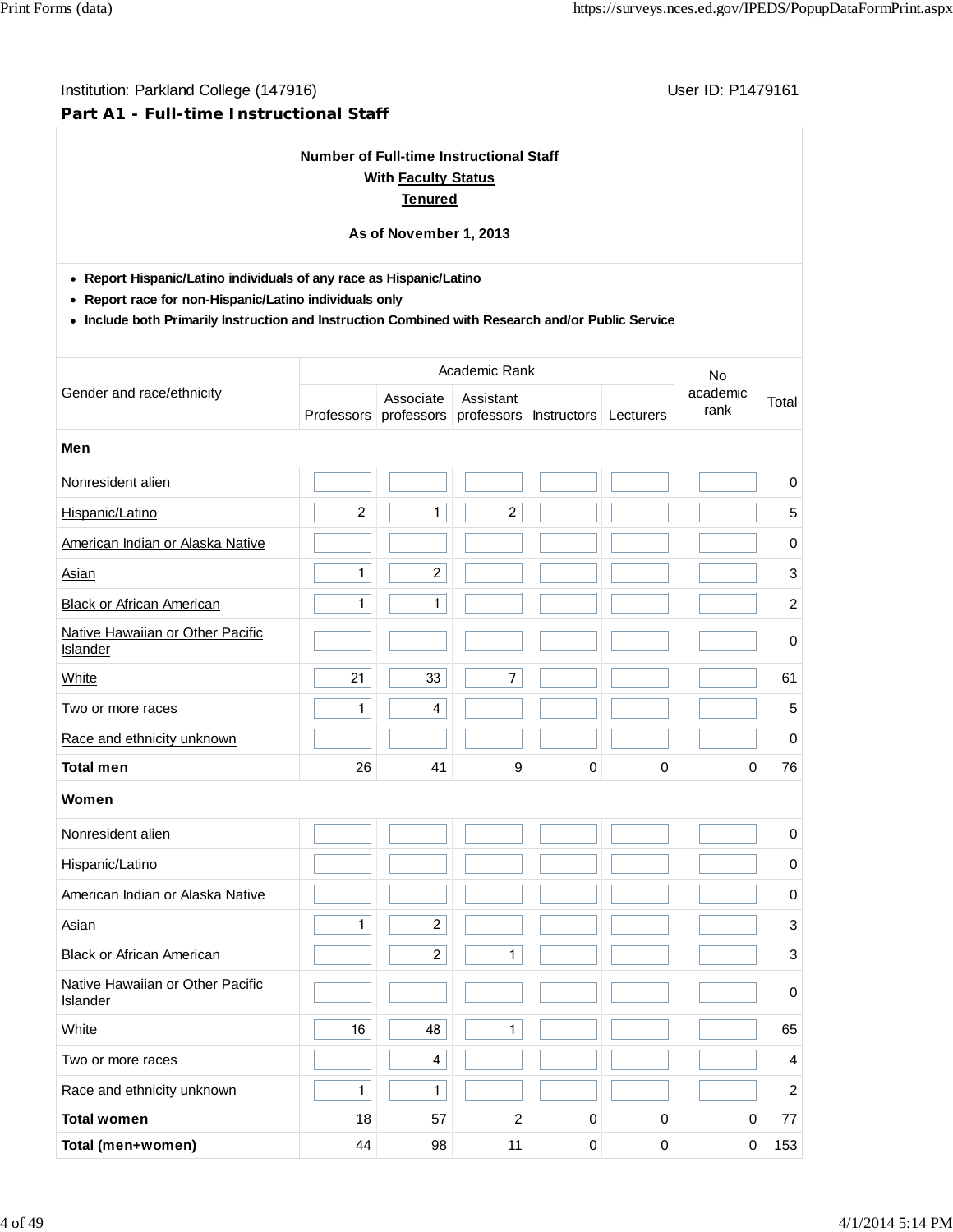Total from prior year **151**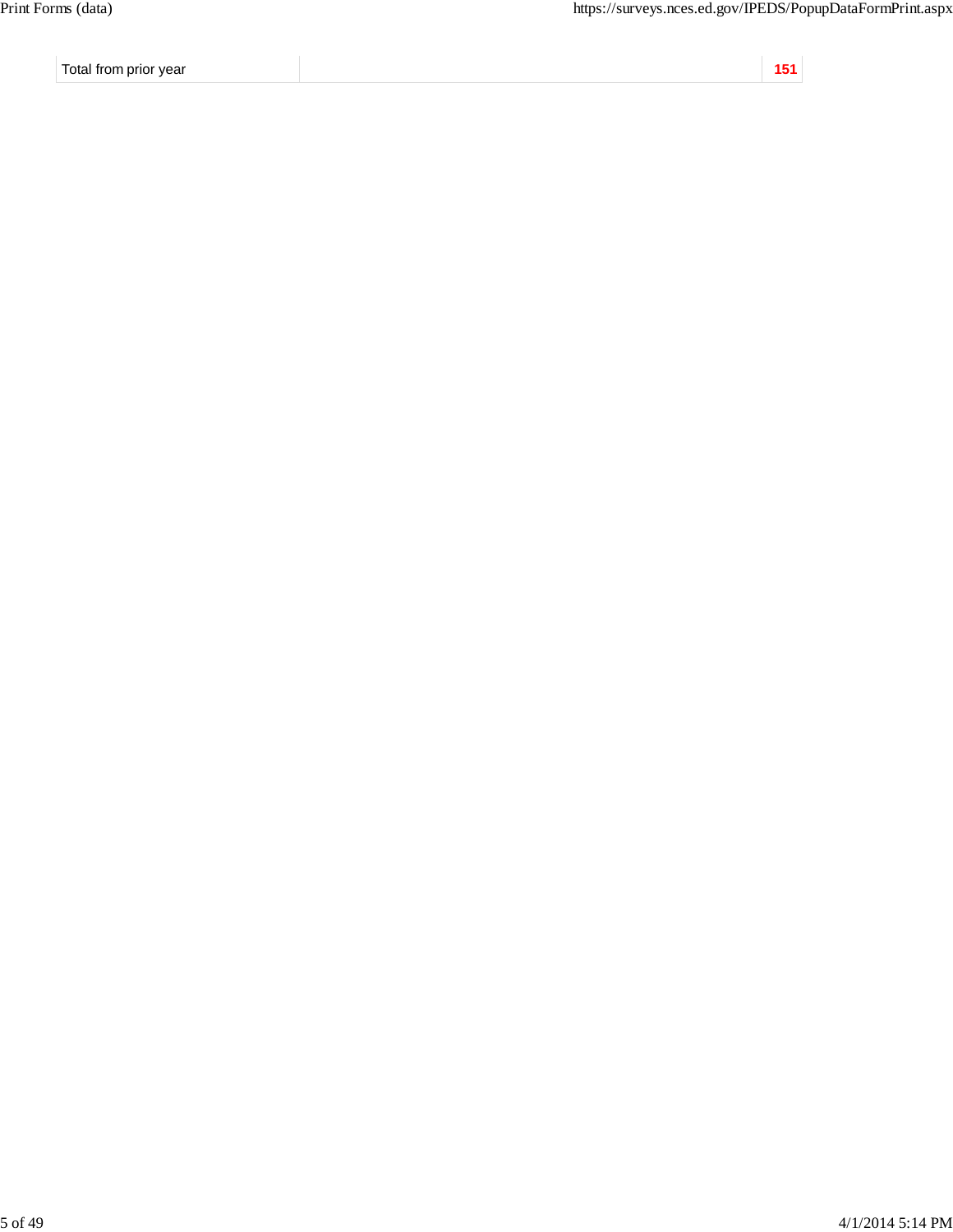#### **Part A1 - Full-time Instructional Staff**

#### **Number of Full-time Instructional Staff**

#### **With Faculty Status**

### **On Tenure Track**

#### **As of November 1, 2013**

**Report Hispanic/Latino individuals of any race as Hispanic/Latino**

- **Report race for non-Hispanic/Latino individuals only**
- **Include both Primarily Instruction and Instruction Combined with Research and/or Public Service**

|                                                     | Academic Rank |                         |                         |                    |           | No               |                |
|-----------------------------------------------------|---------------|-------------------------|-------------------------|--------------------|-----------|------------------|----------------|
| Gender and race/ethnicity                           | Professors    | Associate<br>professors | Assistant<br>professors | <b>Instructors</b> | Lecturers | academic<br>rank | Total          |
| Men                                                 |               |                         |                         |                    |           |                  |                |
| Nonresident alien                                   |               |                         |                         |                    |           |                  | $\pmb{0}$      |
| Hispanic/Latino                                     |               |                         |                         |                    |           |                  | 0              |
| American Indian or Alaska Native                    |               |                         |                         |                    |           |                  | $\mathbf 0$    |
| Asian                                               |               |                         |                         |                    |           |                  | 0              |
| <b>Black or African American</b>                    |               |                         |                         |                    |           |                  | $\pmb{0}$      |
| Native Hawaiian or Other Pacific<br><b>Islander</b> |               |                         |                         |                    |           |                  | $\pmb{0}$      |
| White                                               |               |                         |                         | 4                  |           |                  | $\overline{4}$ |
| Two or more races                                   |               |                         |                         |                    |           |                  | 0              |
| Race and ethnicity unknown                          |               |                         |                         |                    |           |                  | 0              |
| <b>Total men</b>                                    | 0             | 0                       | 0                       | 4                  | 0         | $\mathbf 0$      | $\overline{4}$ |
| Women                                               |               |                         |                         |                    |           |                  |                |
| Nonresident alien                                   |               |                         |                         |                    |           |                  | 0              |
| Hispanic/Latino                                     |               |                         |                         | 1                  |           |                  | 1              |
| American Indian or Alaska Native                    |               |                         |                         |                    |           |                  | $\pmb{0}$      |
| Asian                                               |               |                         |                         |                    |           |                  | 0              |
| <b>Black or African American</b>                    |               |                         |                         | 1                  |           |                  | 1              |
| Native Hawaiian or Other Pacific<br>Islander        |               |                         |                         |                    |           |                  | $\pmb{0}$      |
| White                                               |               |                         |                         | $10$               |           |                  | 10             |
| Two or more races                                   |               |                         |                         |                    |           |                  | $\pmb{0}$      |
| Race and ethnicity unknown                          |               |                         |                         |                    |           |                  | $\mathsf{O}$   |
| <b>Total women</b>                                  | 0             | $\pmb{0}$               | $\mathbf 0$             | 12                 | 0         | $\pmb{0}$        | 12             |
| Total (men+women)                                   | $\mathsf 0$   | $\pmb{0}$               | $\mathbf 0$             | 16                 | $\pmb{0}$ | $\pmb{0}$        | 16             |
| Total from prior year                               |               |                         |                         |                    |           |                  | 19             |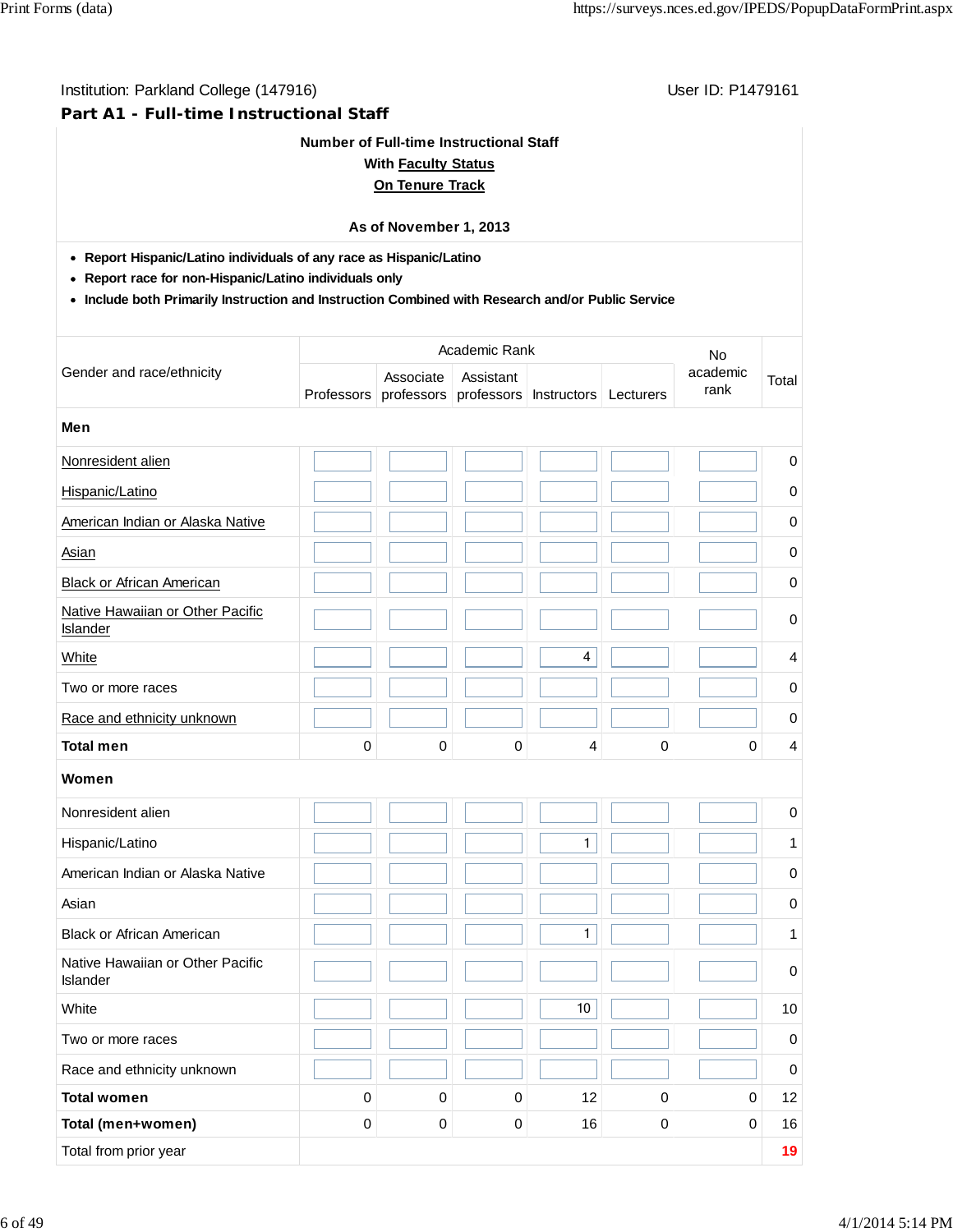#### **Part A1 - Full-time Instructional Staff**

#### **Number of Full-time Instructional Staff**

#### **With Faculty Status**

### **Not on Tenure Track - Multi-Year or Continuing or At-will Contract**

# **As of November 1, 2013**

**Report Hispanic/Latino individuals of any race as Hispanic/Latino**

**Report race for non-Hispanic/Latino individuals only**

**Include both Primarily Instruction and Instruction Combined with Research and/or Public Service**

|                                              |             | Academic Rank           |                         |             |             |                  |             |
|----------------------------------------------|-------------|-------------------------|-------------------------|-------------|-------------|------------------|-------------|
| Gender and race/ethnicity                    | Professors  | Associate<br>professors | Assistant<br>professors | Instructors | Lecturers   | academic<br>rank | Total       |
| Men                                          |             |                         |                         |             |             |                  |             |
| Nonresident alien                            |             |                         |                         |             |             |                  | $\mathbf 0$ |
| Hispanic/Latino                              |             |                         |                         |             |             |                  | $\pmb{0}$   |
| American Indian or Alaska Native             |             |                         |                         |             |             |                  | 0           |
| <b>Asian</b>                                 |             |                         |                         |             |             |                  | 0           |
| <b>Black or African American</b>             |             |                         |                         |             |             |                  | 0           |
| Native Hawaiian or Other Pacific<br>Islander |             |                         |                         |             |             |                  | 0           |
| White                                        |             |                         |                         |             |             | $\mathbf 0$      | $\mathbf 0$ |
| Two or more races                            |             |                         |                         |             |             |                  | 0           |
| Race and ethnicity unknown                   |             |                         |                         |             |             |                  | 0           |
| <b>Total men</b>                             | 0           | 0                       | 0                       | 0           | $\mathbf 0$ | 0                | $\mathbf 0$ |
| Women                                        |             |                         |                         |             |             |                  |             |
| Nonresident alien                            |             |                         |                         |             |             |                  | 0           |
| Hispanic/Latino                              |             |                         |                         |             |             |                  | $\mathbf 0$ |
| American Indian or Alaska Native             |             |                         |                         |             |             |                  | $\mathbf 0$ |
| Asian                                        |             |                         |                         |             |             |                  | $\mathbf 0$ |
| <b>Black or African American</b>             |             |                         |                         |             |             |                  | $\mathbf 0$ |
| Native Hawaiian or Other Pacific<br>Islander |             |                         |                         |             |             |                  | 0           |
| White                                        |             |                         |                         |             |             |                  | 0           |
| Two or more races                            |             |                         |                         |             |             |                  | $\mathbf 0$ |
| Race and ethnicity unknown                   |             |                         |                         |             |             |                  | $\mathsf 0$ |
| <b>Total women</b>                           | $\pmb{0}$   | $\pmb{0}$               | $\pmb{0}$               | $\pmb{0}$   | $\pmb{0}$   | 0                | $\mathsf 0$ |
| Total (men+women)                            | $\mathbf 0$ | $\pmb{0}$               | $\pmb{0}$               | $\pmb{0}$   | $\pmb{0}$   | $\mathbf 0$      | $\pmb{0}$   |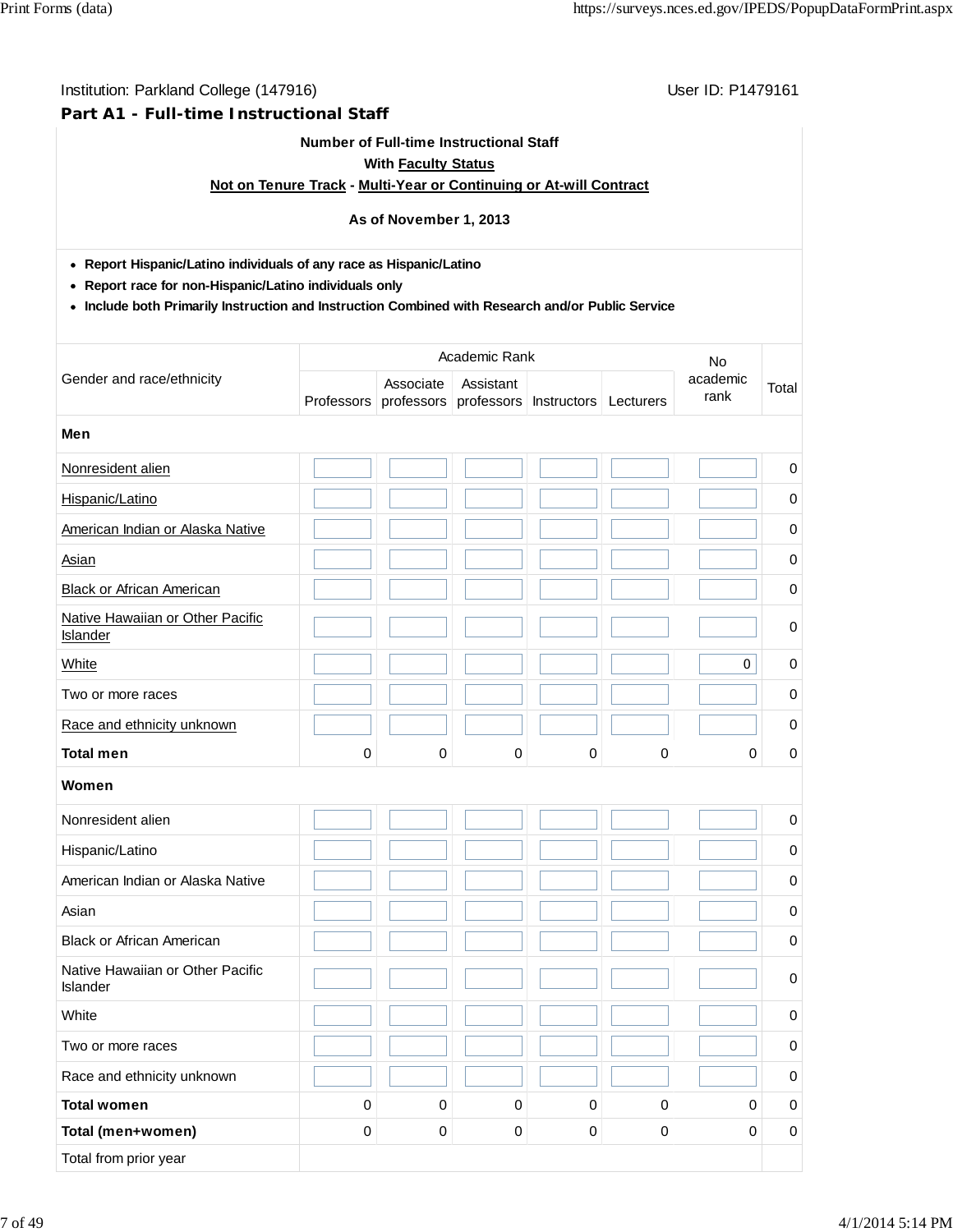## **Part A1 - Full-time Instructional Staff**

# **Number of Full-time Instructional Staff With Faculty Status Not on Tenure Track - Annual Contract**

## **As of November 1, 2013**

**Report Hispanic/Latino individuals of any race as Hispanic/Latino**

**Report race for non-Hispanic/Latino individuals only**

**Include both Primarily Instruction and Instruction Combined with Research and/or Public Service**

|                                                     |             | <b>No</b>               |                         |                    |             |                  |             |
|-----------------------------------------------------|-------------|-------------------------|-------------------------|--------------------|-------------|------------------|-------------|
| Gender and race/ethnicity                           | Professors  | Associate<br>professors | Assistant<br>professors | <b>Instructors</b> | Lecturers   | academic<br>rank | Total       |
| Men                                                 |             |                         |                         |                    |             |                  |             |
| Nonresident alien                                   |             |                         |                         |                    |             |                  | $\pmb{0}$   |
| Hispanic/Latino                                     |             |                         |                         |                    |             |                  | 0           |
| American Indian or Alaska Native                    |             |                         |                         |                    |             |                  | 0           |
| Asian                                               |             |                         |                         |                    |             |                  | 0           |
| <b>Black or African American</b>                    |             |                         |                         |                    |             |                  | 0           |
| Native Hawaiian or Other Pacific<br><b>Islander</b> |             |                         |                         |                    |             |                  | $\mathbf 0$ |
| White                                               |             |                         |                         | 1                  |             |                  | 1           |
| Two or more races                                   |             |                         |                         |                    |             |                  | 0           |
| Race and ethnicity unknown                          |             |                         |                         |                    |             |                  | 0           |
| <b>Total men</b>                                    | 0           | 0                       | 0                       | 1                  | $\mathbf 0$ | 0                | 1           |
| Women                                               |             |                         |                         |                    |             |                  |             |
| Nonresident alien                                   |             |                         |                         |                    |             |                  | $\pmb{0}$   |
| Hispanic/Latino                                     |             |                         |                         |                    |             | $\mathbf{1}$     | 1           |
| American Indian or Alaska Native                    |             |                         |                         |                    |             |                  | 0           |
| Asian                                               |             |                         |                         |                    |             |                  | 0           |
| <b>Black or African American</b>                    |             |                         |                         |                    |             |                  | 0           |
| Native Hawaiian or Other Pacific<br><b>Islander</b> |             |                         |                         |                    |             |                  | $\mathbf 0$ |
| White                                               |             |                         |                         | 3                  |             |                  | 3           |
| Two or more races                                   |             |                         |                         |                    |             |                  | 0           |
| Race and ethnicity unknown                          |             |                         |                         |                    |             |                  | 0           |
| <b>Total women</b>                                  | $\pmb{0}$   | $\mathbf 0$             | $\mathbf 0$             | 3                  | $\mathbf 0$ | $\mathbf{1}$     | 4           |
| Total (men+women)                                   | $\mathbf 0$ | $\mathbf 0$             | 0                       | 4                  | $\mathbf 0$ | 1                | 5           |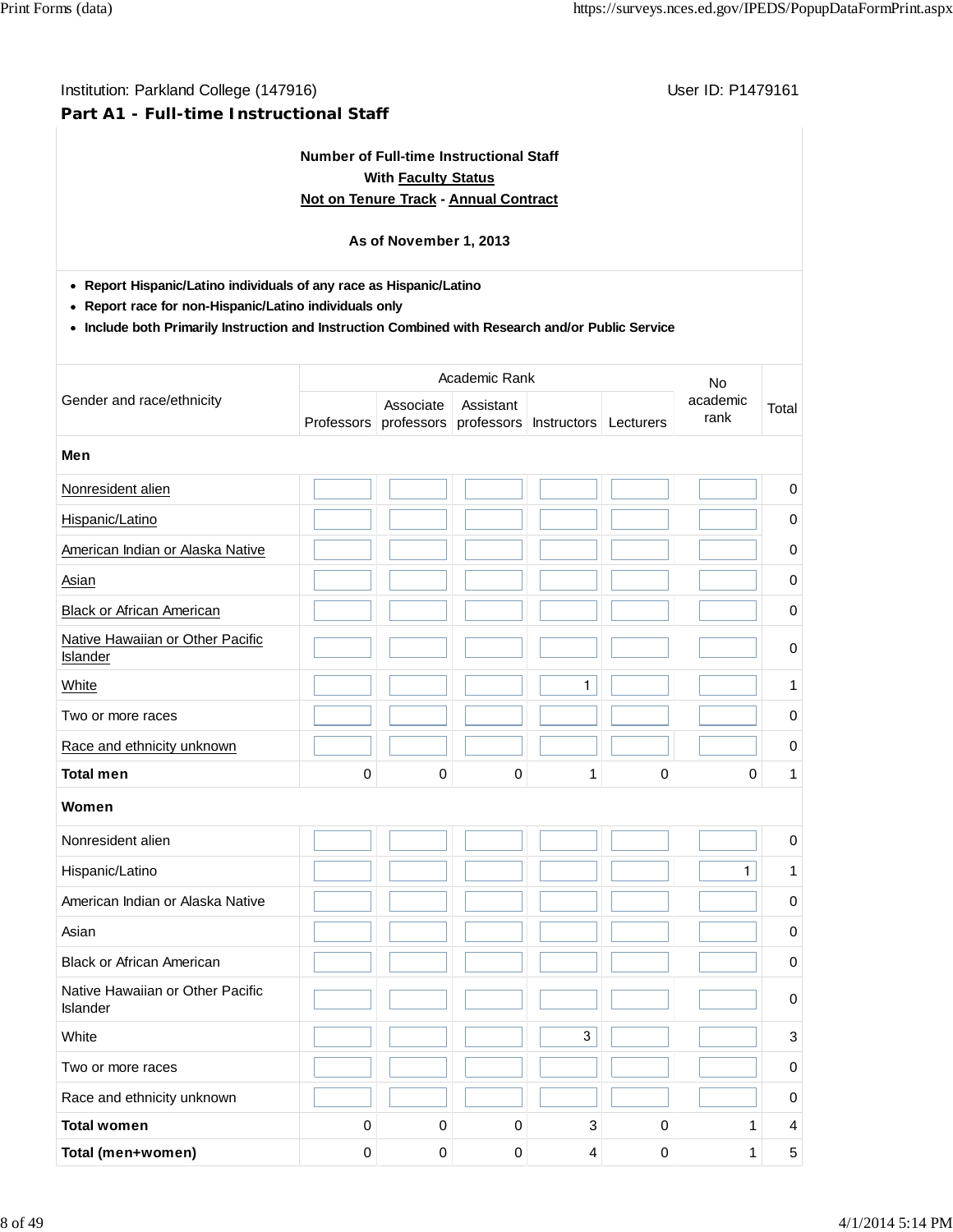Total from prior year **4**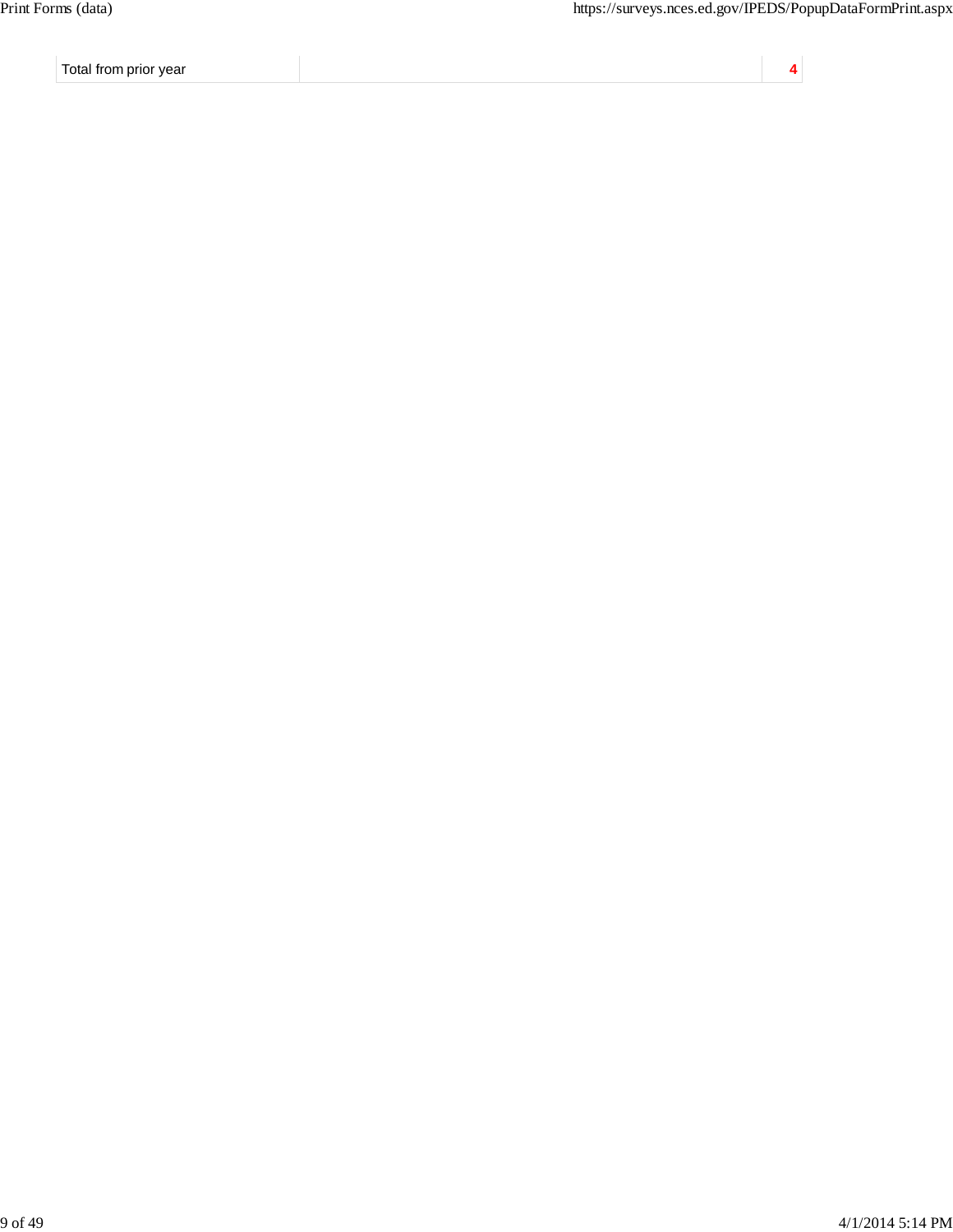#### Institution: Parkland College (147916) Contract College (147916)

#### **Part A1 - Full-time Instructional Staff**

#### **Number of Full-time Instructional Staff**

## **With Faculty Status**

## **Not on Tenure Track - Less Than Annual Contract**

# **As of November 1, 2013**

**Report Hispanic/Latino individuals of any race as Hispanic/Latino**

**Report race for non-Hispanic/Latino individuals only**

**Include both Primarily Instruction and Instruction Combined with Research and/or Public Service**

|                  | <b>No</b>               |             |           |                             |                  |             |
|------------------|-------------------------|-------------|-----------|-----------------------------|------------------|-------------|
|                  | Associate<br>professors | Assistant   |           | Lecturers                   | academic<br>rank | Total       |
|                  |                         |             |           |                             |                  |             |
|                  |                         |             |           |                             |                  | $\mathbf 0$ |
|                  |                         |             |           |                             |                  | $\pmb{0}$   |
|                  |                         |             |           |                             |                  | 0           |
|                  |                         |             |           |                             |                  | 0           |
|                  |                         |             |           |                             |                  | $\mathbf 0$ |
|                  |                         |             |           |                             |                  | $\mathbf 0$ |
|                  |                         |             |           |                             | $\mathbf 0$      | $\mathbf 0$ |
|                  |                         |             |           |                             |                  | $\mathbf 0$ |
|                  |                         |             |           |                             |                  | $\mathbf 0$ |
| 0                | 0                       | 0           | 0         | 0                           | 0                | 0           |
|                  |                         |             |           |                             |                  |             |
|                  |                         |             |           |                             |                  | 0           |
|                  |                         |             |           |                             |                  | $\mathbf 0$ |
|                  |                         |             |           |                             |                  | 0           |
|                  |                         |             |           |                             |                  | 0           |
|                  |                         |             |           |                             |                  | 0           |
|                  |                         |             |           |                             |                  | 0           |
|                  |                         |             |           |                             |                  | 0           |
|                  |                         |             |           |                             |                  | $\pmb{0}$   |
|                  |                         |             |           |                             |                  | $\mathsf 0$ |
| $\mathsf 0$      | $\mathbf 0$             | $\mathbf 0$ | 0         | 0                           | 0                | $\mathsf 0$ |
| $\boldsymbol{0}$ | $\pmb{0}$               | $\pmb{0}$   | $\pmb{0}$ | $\mathsf 0$                 | $\mathbf 0$      | $\pmb{0}$   |
|                  | Professors              |             |           | Academic Rank<br>professors | Instructors      |             |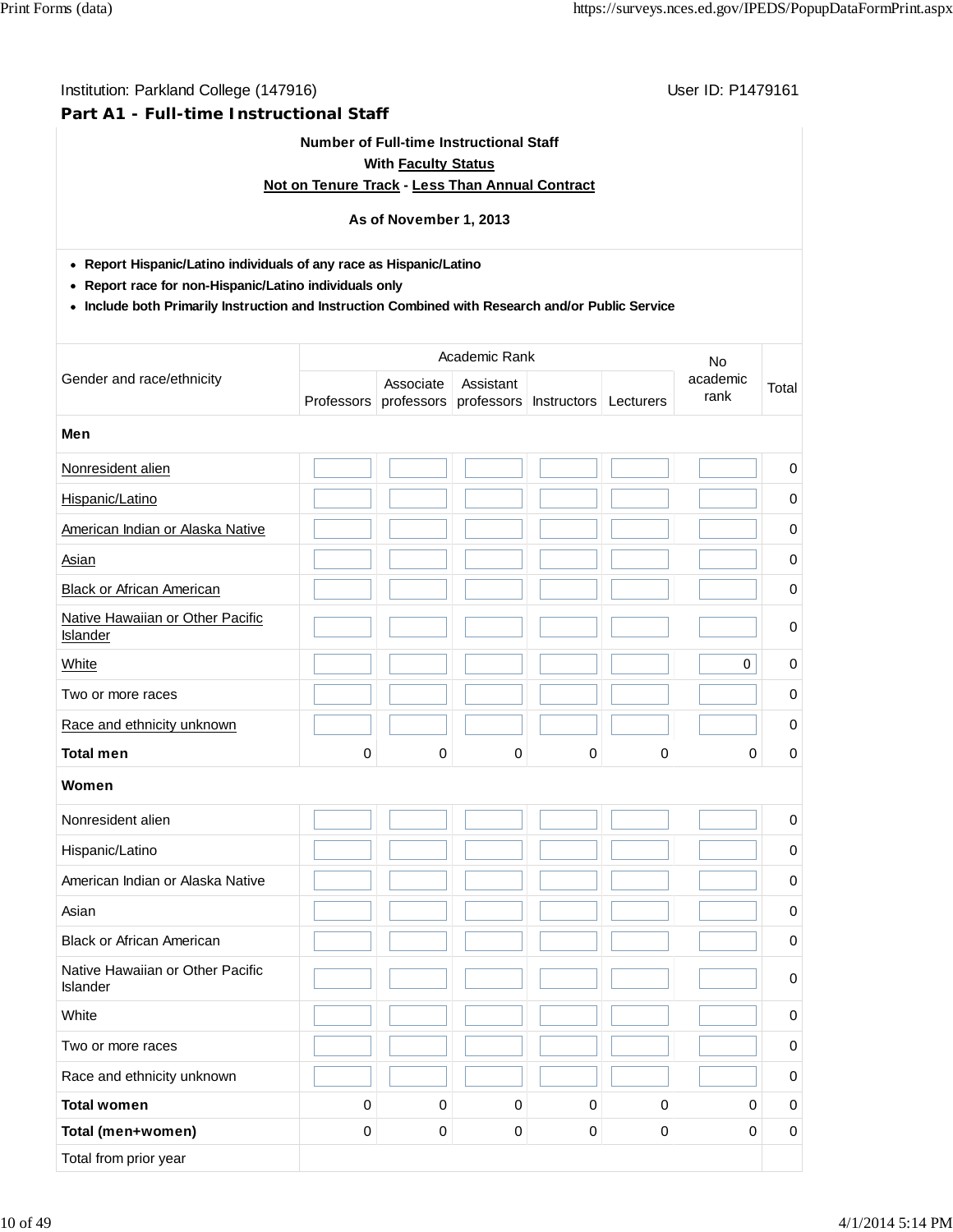| Institution: Parkland College (147916)<br>Part A1 - Full-time Instructional Staff                                                                                                                                                  | User ID: P1479161             |  |  |  |  |  |  |  |
|------------------------------------------------------------------------------------------------------------------------------------------------------------------------------------------------------------------------------------|-------------------------------|--|--|--|--|--|--|--|
| <b>Number of Full-time Instructional Staff</b><br><b>Without Faculty Status</b><br>As of November 1, 2013                                                                                                                          |                               |  |  |  |  |  |  |  |
| • Report Hispanic/Latino individuals of any race as Hispanic/Latino<br>• Report race for non-Hispanic/Latino individuals only<br>• Include both Primarily Instruction and Instruction Combined with Research and/or Public Service |                               |  |  |  |  |  |  |  |
| Gender and race/ethnicity                                                                                                                                                                                                          | <b>Without Faculty Status</b> |  |  |  |  |  |  |  |
| Men                                                                                                                                                                                                                                |                               |  |  |  |  |  |  |  |
| Nonresident alien                                                                                                                                                                                                                  | 0                             |  |  |  |  |  |  |  |
| Hispanic/Latino                                                                                                                                                                                                                    |                               |  |  |  |  |  |  |  |
| American Indian or Alaska Native                                                                                                                                                                                                   |                               |  |  |  |  |  |  |  |
| Asian                                                                                                                                                                                                                              |                               |  |  |  |  |  |  |  |
| Black or African American                                                                                                                                                                                                          |                               |  |  |  |  |  |  |  |
| Native Hawaiian or Other Pacific Islander                                                                                                                                                                                          |                               |  |  |  |  |  |  |  |
| White                                                                                                                                                                                                                              |                               |  |  |  |  |  |  |  |
| Two or more races                                                                                                                                                                                                                  |                               |  |  |  |  |  |  |  |
| Race and ethnicity unknown                                                                                                                                                                                                         |                               |  |  |  |  |  |  |  |
| <b>Total men</b>                                                                                                                                                                                                                   | 0                             |  |  |  |  |  |  |  |
| Women                                                                                                                                                                                                                              |                               |  |  |  |  |  |  |  |
| Nonresident alien                                                                                                                                                                                                                  |                               |  |  |  |  |  |  |  |
| Hispanic/Latino                                                                                                                                                                                                                    |                               |  |  |  |  |  |  |  |
| American Indian or Alaska Native                                                                                                                                                                                                   |                               |  |  |  |  |  |  |  |
| Asian                                                                                                                                                                                                                              |                               |  |  |  |  |  |  |  |
| <b>Black or African American</b>                                                                                                                                                                                                   |                               |  |  |  |  |  |  |  |
| Native Hawaiian or Other Pacific Islander                                                                                                                                                                                          |                               |  |  |  |  |  |  |  |
| White                                                                                                                                                                                                                              |                               |  |  |  |  |  |  |  |
| Two or more races                                                                                                                                                                                                                  |                               |  |  |  |  |  |  |  |
| Race and ethnicity unknown                                                                                                                                                                                                         |                               |  |  |  |  |  |  |  |
| <b>Total women</b>                                                                                                                                                                                                                 | 0                             |  |  |  |  |  |  |  |

**Total (men+women)** 0

Total from prior year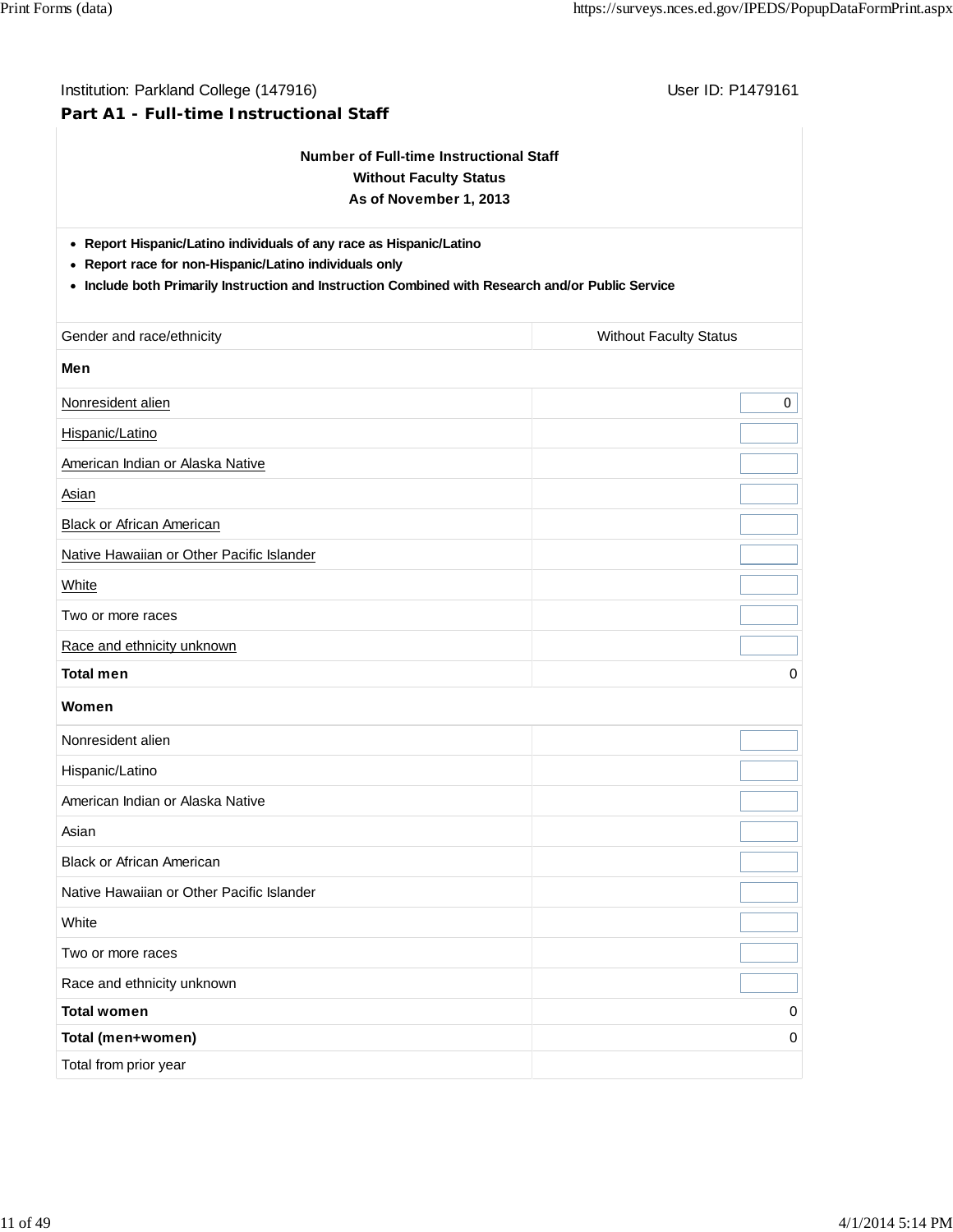# Institution: Parkland College (147916) **Institution: Parkland College (147916**) **Part A2 - Full-time Instructional Staff**

#### **Number of Full-time Instructional Staff**

#### **As of November 1, 2013**

**Report Primarily Instruction and Instruction Combined with Research and/or Public Service separately, as indicated below**

|                                                |                                               |         |                    | Not on Tenure Track                               | Without            |                                  |                   |             |
|------------------------------------------------|-----------------------------------------------|---------|--------------------|---------------------------------------------------|--------------------|----------------------------------|-------------------|-------------|
|                                                |                                               | Tenured | On Tenure<br>Track | Multi-year,<br>continuing, or<br>at-will contract | Annual<br>contract | Less-than-<br>annual<br>contract | Faculty<br>status | Total       |
| Total carried forward from<br>previous screens |                                               | 153     | 16                 | $\Omega$                                          | 5                  | 0                                | 0                 | 174         |
|                                                | <b>Primarily Instruction</b>                  | 153     | 16                 | $\Omega$                                          | 5                  | $\Omega$                         | $\Omega$          | 174         |
|                                                | Exclusively credit                            | 153     | 16                 | 0                                                 | 5                  | 0                                | 0                 | 174         |
|                                                | <b>B</b> Exclusively<br>not-for-credit        | 0       | 0                  | 0                                                 | 0                  | $\mathbf 0$                      | 0                 | $\Omega$    |
|                                                | Combined credit/not-<br>for-credit            | 0       | $\mathbf 0$        | 0                                                 | 0                  | 0                                | 0                 | 0           |
|                                                | Instruction/research<br>/public service staff | 0       | 0                  | $\mathbf{0}$                                      | $\mathbf{0}$       | $\Omega$                         | 0                 | $\mathbf 0$ |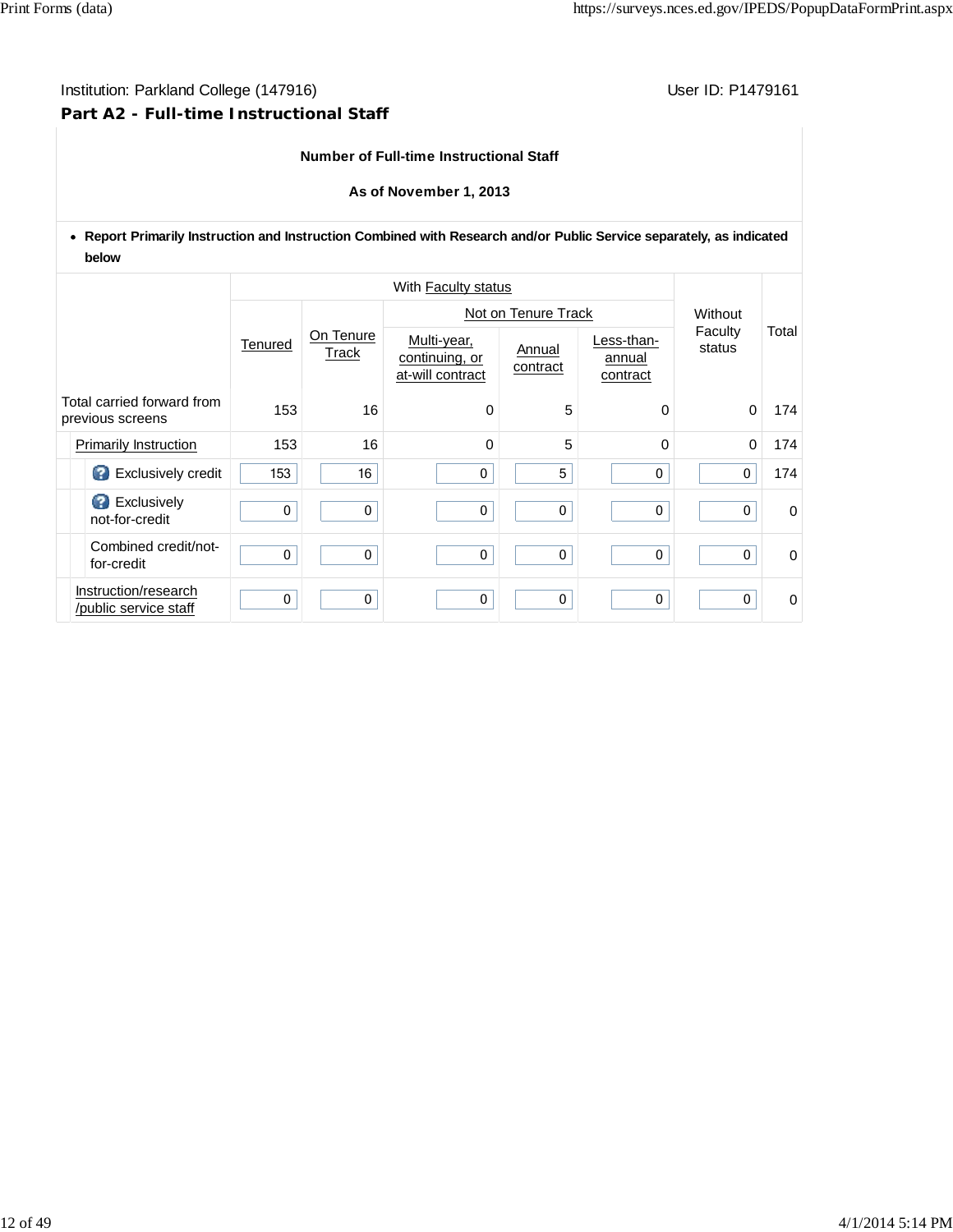# **Part A3 - Full-time Instructional Staff - Totals**

## **Total number of Full-time Instructional Staff**

## **As of November 1, 2013**

| Race/ethnicity<br>Total men<br>Total women<br>Nonresident alien<br>0<br>0<br>5<br>Hispanic/Latino<br>2<br>American Indian or Alaska Native<br>0<br>0 |                   |
|------------------------------------------------------------------------------------------------------------------------------------------------------|-------------------|
|                                                                                                                                                      | Total (men+women) |
|                                                                                                                                                      | $\Omega$          |
|                                                                                                                                                      |                   |
|                                                                                                                                                      | 0                 |
| 3<br>Asian<br>3                                                                                                                                      | 6                 |
| 2<br><b>Black or African American</b><br>4                                                                                                           | 6                 |
| Native Hawaiian or Other Pacific Islander<br>0<br>0                                                                                                  | 0                 |
| 66<br>78<br>White                                                                                                                                    | 144               |
| 5<br>4<br>Two or more races                                                                                                                          | 9                 |
| 2<br>Race and ethnicity unknown<br>0                                                                                                                 | 2                 |
| <b>Total</b><br>81<br>93                                                                                                                             | 174               |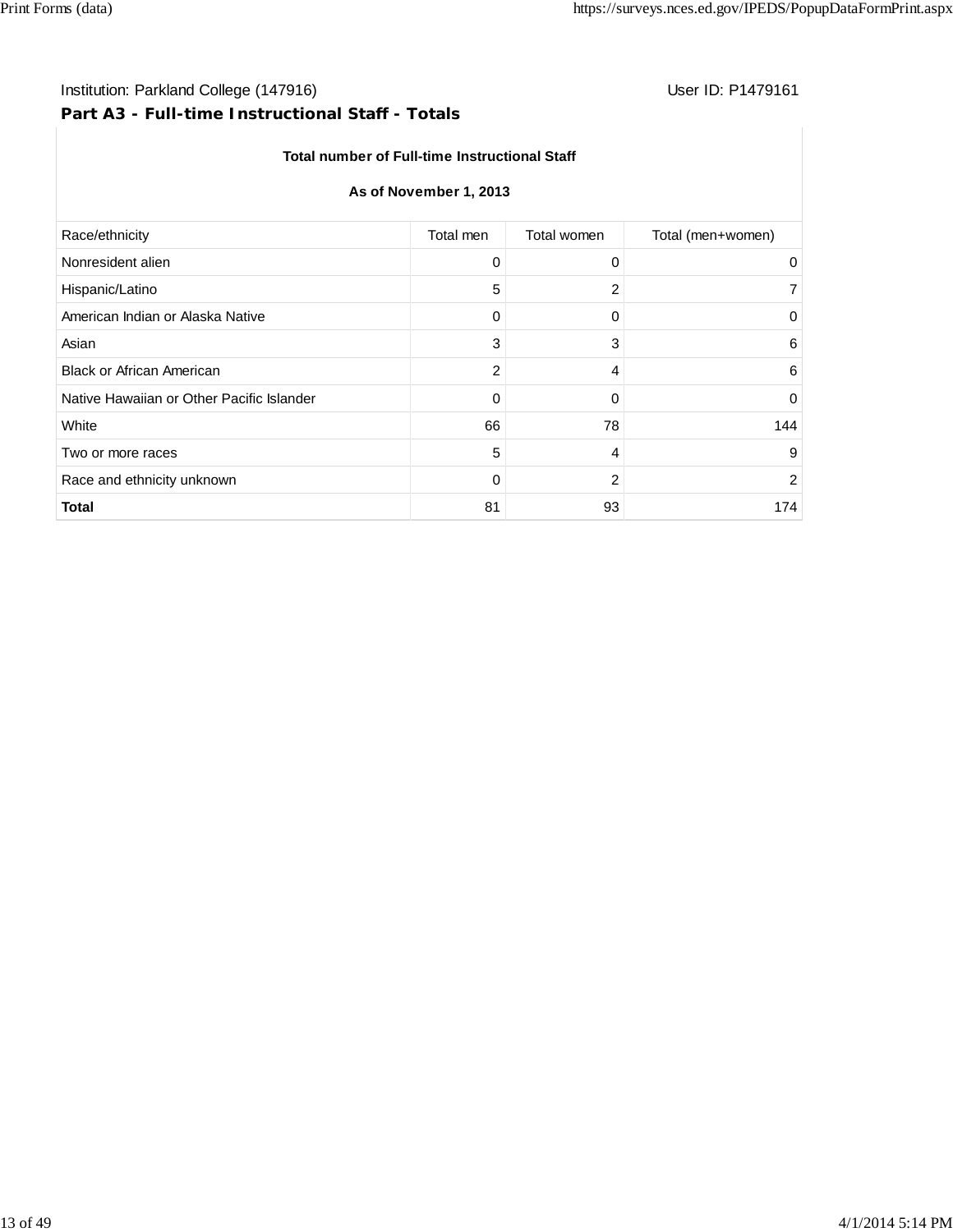## **Part B1 - Full-time Non-instructional staff**

# **Number of Full-time Non-instructional Staff by Occupational Category**

## **As of November 1, 2013**

## **Report Hispanic/Latino individuals of any race as Hispanic/Latino**

#### **Report race for non-Hispanic/Latino individuals only**

| Gender and race/ethnicity                 | <b>Instructional Staff</b><br>(carried forward<br>from Part A) | Research staff | Public Service staff |
|-------------------------------------------|----------------------------------------------------------------|----------------|----------------------|
| Men                                       |                                                                |                |                      |
| Nonresident alien                         | $\mathsf 0$                                                    |                |                      |
| Hispanic/Latino                           | 5                                                              |                |                      |
| American Indian or Alaska Native          | 0                                                              |                |                      |
| Asian                                     | 3                                                              |                |                      |
| <b>Black or African American</b>          | $\overline{c}$                                                 |                |                      |
| Native Hawaiian or Other Pacific Islander | $\mathbf{0}$                                                   |                |                      |
| White                                     | 66                                                             |                |                      |
| Two or more races                         | 5                                                              |                |                      |
| Race and ethnicity unknown                | $\mathbf 0$                                                    |                |                      |
| <b>Total men</b>                          | 81                                                             | 0              | 0                    |
| Women                                     |                                                                |                |                      |
| Nonresident alien                         | 0                                                              | $\mathbf 0$    |                      |
| Hispanic/Latino                           | $\overline{c}$                                                 |                |                      |
| American Indian or Alaska Native          | 0                                                              |                |                      |
| Asian                                     | 3                                                              |                |                      |
| <b>Black or African American</b>          | 4                                                              |                |                      |
| Native Hawaiian or Other Pacific Islander | 0                                                              |                |                      |
| White                                     | 78                                                             |                |                      |
| Two or more races                         | $\overline{\mathbf{A}}$                                        |                |                      |
| Race and ethnicity unknown                | $\overline{c}$                                                 |                |                      |
| <b>Total women</b>                        | 93                                                             | 0              | 0                    |
| Total (men+women)                         | 174                                                            | 0              | $\mathbf 0$          |
| Total from prior year                     |                                                                |                |                      |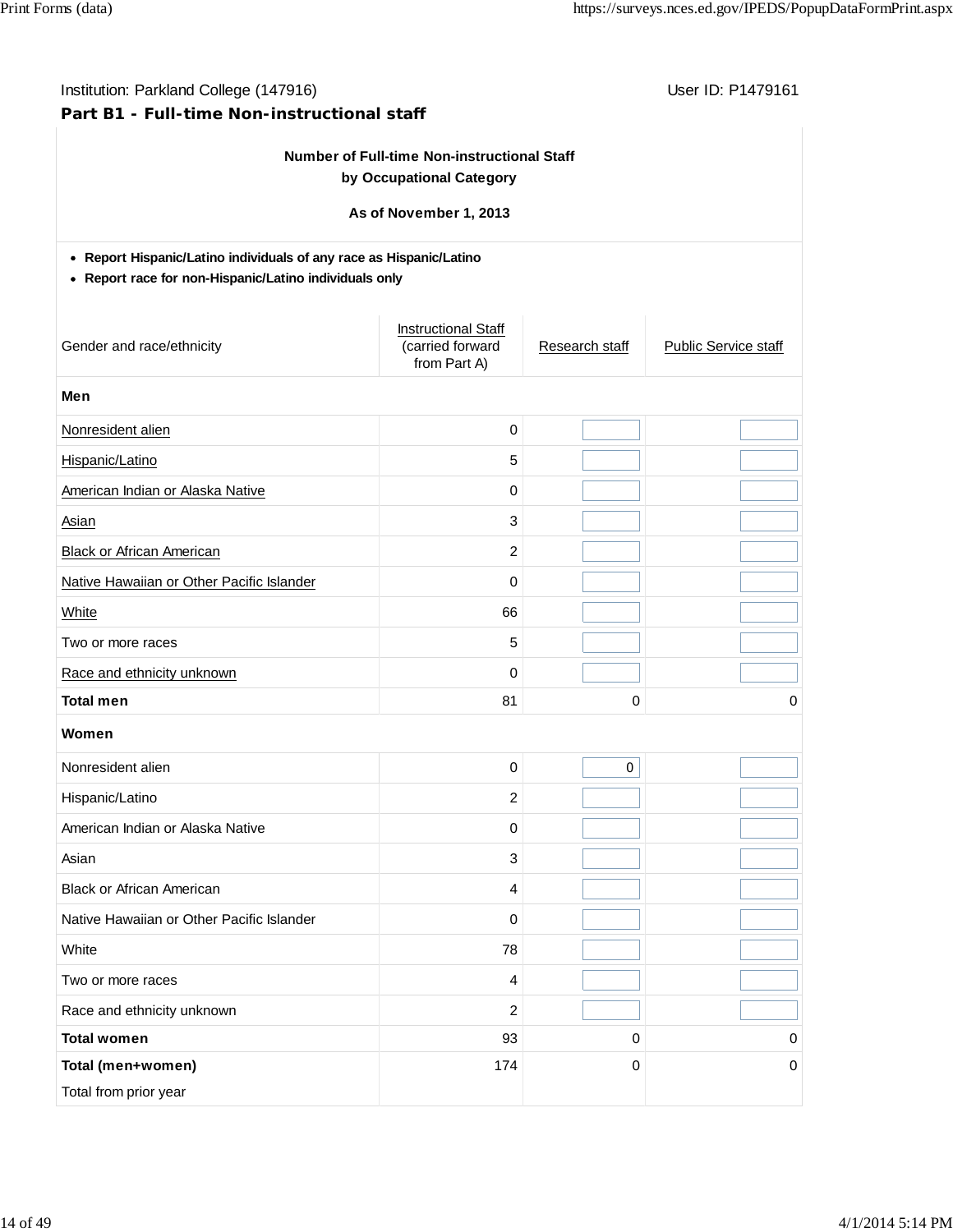| Institution: Parkland College (147916)<br>Part B1 - Full-time Non-instructional staff                                         | User ID: P1479161                                                 |                          |                                   |                                                                                                                       |  |  |  |  |  |  |  |  |
|-------------------------------------------------------------------------------------------------------------------------------|-------------------------------------------------------------------|--------------------------|-----------------------------------|-----------------------------------------------------------------------------------------------------------------------|--|--|--|--|--|--|--|--|
|                                                                                                                               | <b>Number of Full-time Non-instructional Staff</b>                | by Occupational Category |                                   |                                                                                                                       |  |  |  |  |  |  |  |  |
|                                                                                                                               |                                                                   | As of November 1, 2013   |                                   |                                                                                                                       |  |  |  |  |  |  |  |  |
|                                                                                                                               |                                                                   |                          |                                   |                                                                                                                       |  |  |  |  |  |  |  |  |
| • Report Hispanic/Latino individuals of any race as Hispanic/Latino<br>• Report race for non-Hispanic/Latino individuals only |                                                                   |                          |                                   |                                                                                                                       |  |  |  |  |  |  |  |  |
| Gender and<br>race/ethnicity                                                                                                  | Archivists, Curators, and<br><b>Museum Technicians</b><br>25-4010 | Librarians<br>25-4020    | Library<br>Technicians<br>25-4030 | <b>3</b> Student and Academic Affairs<br>and Other Education Services<br>Occupations<br>$25-2000 + 25-3000 + 25-9000$ |  |  |  |  |  |  |  |  |
| Men                                                                                                                           |                                                                   |                          |                                   |                                                                                                                       |  |  |  |  |  |  |  |  |
| Nonresident alien                                                                                                             |                                                                   |                          |                                   |                                                                                                                       |  |  |  |  |  |  |  |  |
| Hispanic/Latino                                                                                                               |                                                                   |                          |                                   |                                                                                                                       |  |  |  |  |  |  |  |  |
| American Indian or<br>Alaska Native                                                                                           |                                                                   |                          |                                   |                                                                                                                       |  |  |  |  |  |  |  |  |
| Asian                                                                                                                         |                                                                   |                          |                                   |                                                                                                                       |  |  |  |  |  |  |  |  |
| <b>Black or African</b><br>American                                                                                           |                                                                   |                          |                                   |                                                                                                                       |  |  |  |  |  |  |  |  |
| Native Hawaiian or Other<br>Pacific Islander                                                                                  |                                                                   |                          |                                   |                                                                                                                       |  |  |  |  |  |  |  |  |
| White                                                                                                                         |                                                                   | $\mathbf{1}$             |                                   | 8                                                                                                                     |  |  |  |  |  |  |  |  |
| Two or more races                                                                                                             |                                                                   |                          |                                   | $\mathbf{1}$                                                                                                          |  |  |  |  |  |  |  |  |
| Race and ethnicity<br>unknown                                                                                                 |                                                                   |                          |                                   |                                                                                                                       |  |  |  |  |  |  |  |  |
| Total men                                                                                                                     | $\Omega$                                                          | 1                        | 0                                 | 9                                                                                                                     |  |  |  |  |  |  |  |  |
| Women                                                                                                                         |                                                                   |                          |                                   |                                                                                                                       |  |  |  |  |  |  |  |  |
| Nonresident alien                                                                                                             |                                                                   |                          |                                   |                                                                                                                       |  |  |  |  |  |  |  |  |
| Hispanic/Latino                                                                                                               |                                                                   |                          |                                   | $\mathbf{1}$                                                                                                          |  |  |  |  |  |  |  |  |
| American Indian or<br>Alaska Native                                                                                           |                                                                   |                          |                                   |                                                                                                                       |  |  |  |  |  |  |  |  |
| Asian                                                                                                                         |                                                                   | 1                        |                                   |                                                                                                                       |  |  |  |  |  |  |  |  |
| <b>Black or African</b><br>American                                                                                           |                                                                   |                          |                                   | $\mathbf{1}$                                                                                                          |  |  |  |  |  |  |  |  |
| Native Hawaiian or Other<br>Pacific Islander                                                                                  |                                                                   |                          |                                   |                                                                                                                       |  |  |  |  |  |  |  |  |
| White                                                                                                                         | $\overline{c}$                                                    | 5                        |                                   | 6                                                                                                                     |  |  |  |  |  |  |  |  |
| Two or more races                                                                                                             |                                                                   |                          |                                   |                                                                                                                       |  |  |  |  |  |  |  |  |
| Race and ethnicity<br>unknown                                                                                                 |                                                                   |                          |                                   |                                                                                                                       |  |  |  |  |  |  |  |  |

unknown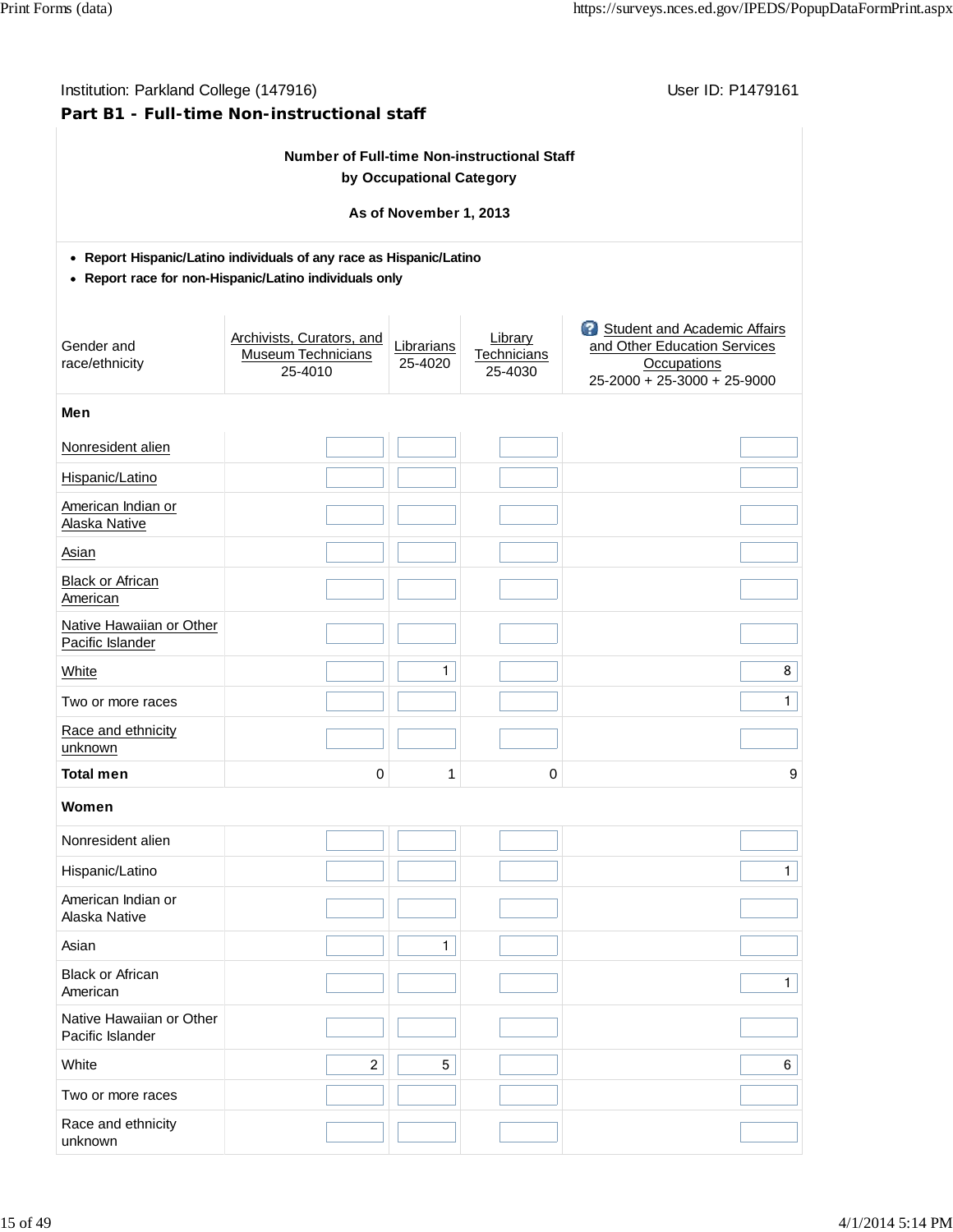| Total women           |  |  |
|-----------------------|--|--|
| Total (men+women)     |  |  |
| Total from prior year |  |  |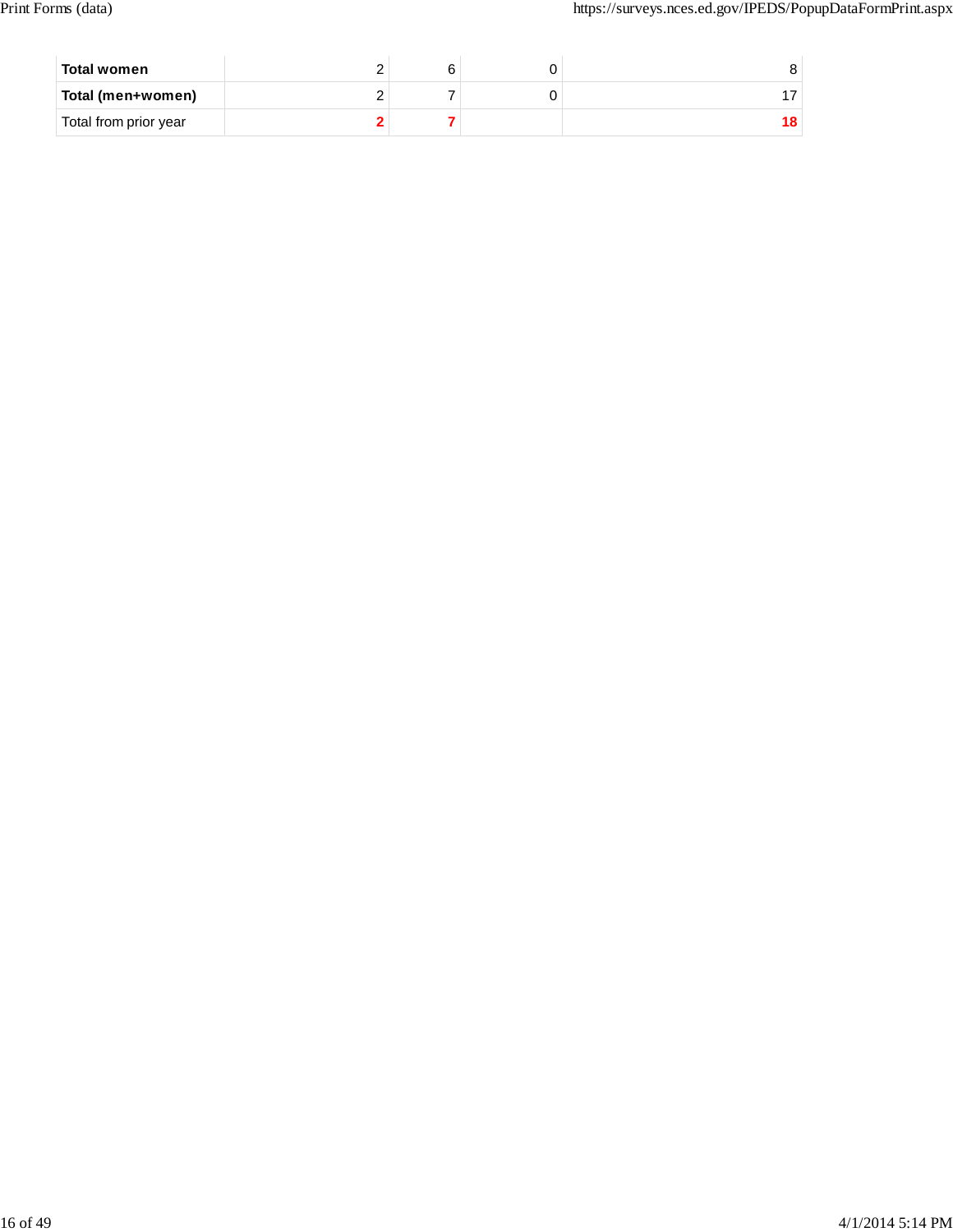# **Part B1 - Full-time Non-instructional staff**

# **Number of Full-time Non-instructional Staff by Occupational Category**

## **As of November 1, 2013**

## **Report Hispanic/Latino individuals of any race as Hispanic/Latino**

**Report race for non-Hispanic/Latino individuals only**

| Gender and<br>race/ethnicity                           | Management<br>Occupations<br>11-0000 | <b>Business and</b><br>Financial<br>Operations<br>Occupations<br>13-0000 | Computer,<br>Engineering, and<br>Science<br><b>Occupations</b><br>$15 - 0000 +$<br>$17 - 0000 +$<br>19-0000 | Community, Social<br>Service, Legal, Arts,<br>Design, Entertainment,<br>Sports, and Media<br>Occupations<br>$21 - 0000 + 23 - 0000 +$<br>27-0000 | Healthcare<br>Practitioners and<br>Technical<br>Occupations<br>29-0000 |
|--------------------------------------------------------|--------------------------------------|--------------------------------------------------------------------------|-------------------------------------------------------------------------------------------------------------|--------------------------------------------------------------------------------------------------------------------------------------------------|------------------------------------------------------------------------|
| Men                                                    |                                      |                                                                          |                                                                                                             |                                                                                                                                                  |                                                                        |
| Nonresident alien                                      |                                      |                                                                          |                                                                                                             |                                                                                                                                                  |                                                                        |
| Hispanic/Latino                                        |                                      |                                                                          |                                                                                                             | 1                                                                                                                                                |                                                                        |
| American Indian or<br>Alaska Native                    |                                      |                                                                          |                                                                                                             |                                                                                                                                                  |                                                                        |
| Asian                                                  |                                      |                                                                          |                                                                                                             |                                                                                                                                                  |                                                                        |
| <b>Black or African</b><br>American                    |                                      |                                                                          | $\mathbf{1}$                                                                                                | $\overline{4}$                                                                                                                                   | $\mathbf{1}$                                                           |
| Native Hawaiian or<br><b>Other Pacific</b><br>Islander |                                      |                                                                          |                                                                                                             |                                                                                                                                                  |                                                                        |
| <b>White</b>                                           | 15                                   | 5                                                                        | 13                                                                                                          | 12                                                                                                                                               |                                                                        |
| Two or more races                                      |                                      |                                                                          | 3                                                                                                           |                                                                                                                                                  |                                                                        |
| Race and ethnicity<br>unknown                          |                                      |                                                                          |                                                                                                             |                                                                                                                                                  |                                                                        |
| <b>Total men</b>                                       | 15                                   | 5                                                                        | 17                                                                                                          | 17                                                                                                                                               | 1                                                                      |
| Women                                                  |                                      |                                                                          |                                                                                                             |                                                                                                                                                  |                                                                        |
| Nonresident alien                                      |                                      |                                                                          |                                                                                                             |                                                                                                                                                  |                                                                        |
| Hispanic/Latino                                        |                                      |                                                                          |                                                                                                             | 1                                                                                                                                                |                                                                        |
| American Indian or<br>Alaska Native                    |                                      |                                                                          |                                                                                                             |                                                                                                                                                  |                                                                        |
| Asian                                                  | $\mathbf{1}$                         |                                                                          |                                                                                                             |                                                                                                                                                  |                                                                        |
| <b>Black or African</b><br>American                    | $\overline{2}$                       |                                                                          |                                                                                                             | 3                                                                                                                                                |                                                                        |
| Native Hawaiian or<br><b>Other Pacific</b><br>Islander |                                      |                                                                          |                                                                                                             |                                                                                                                                                  |                                                                        |
| White                                                  | 13                                   | 13                                                                       | 11                                                                                                          | 32                                                                                                                                               |                                                                        |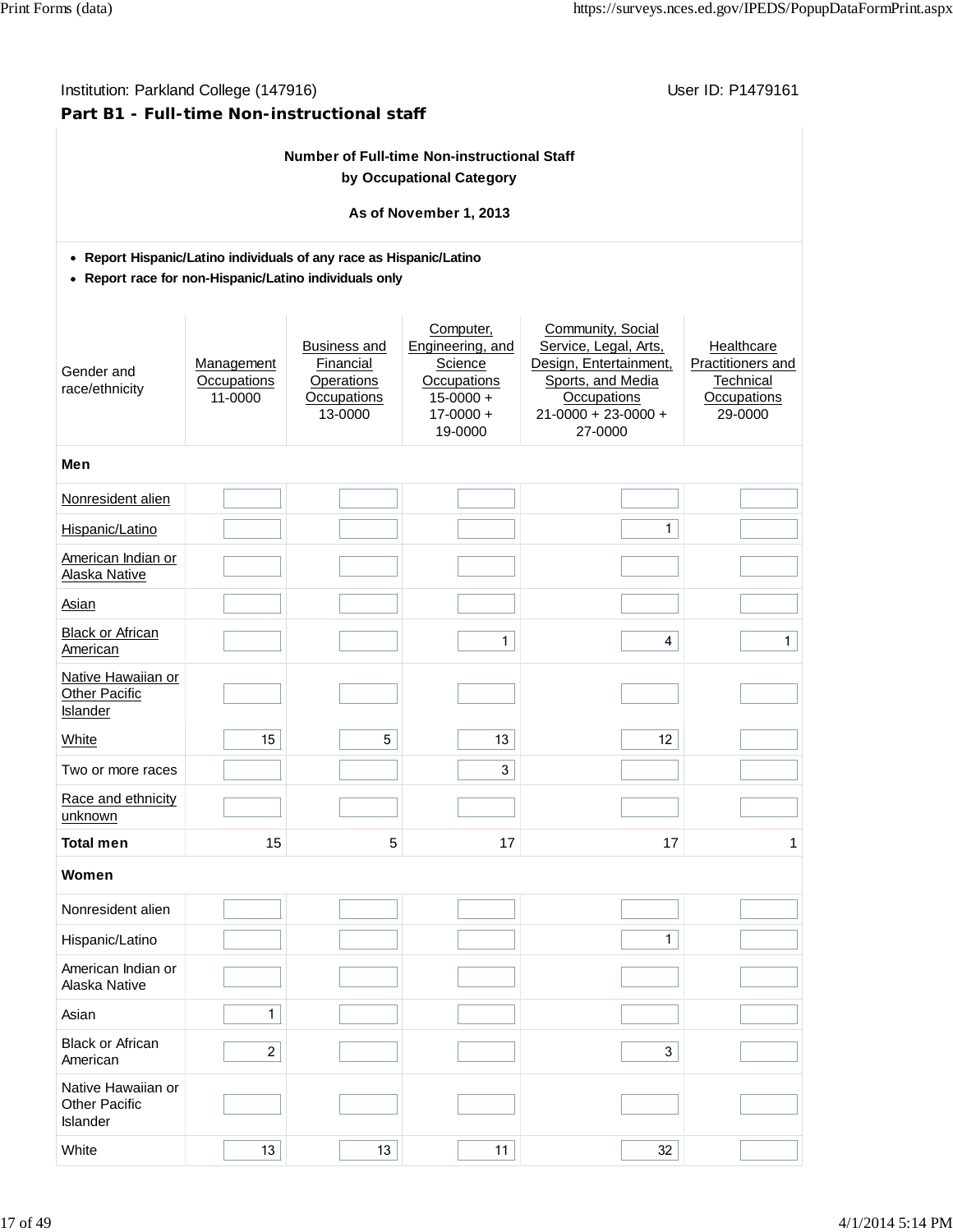| Two or more races             |                 |    |    |    |  |
|-------------------------------|-----------------|----|----|----|--|
| Race and ethnicity<br>unknown | ◠               |    |    |    |  |
| <b>Total women</b>            | 18              | 14 | 11 | 37 |  |
| <b>Total</b><br>(men+women)   | 33              | 19 | 28 | 54 |  |
| Total from prior<br>year      | 32 <sub>2</sub> | 19 | 26 | 53 |  |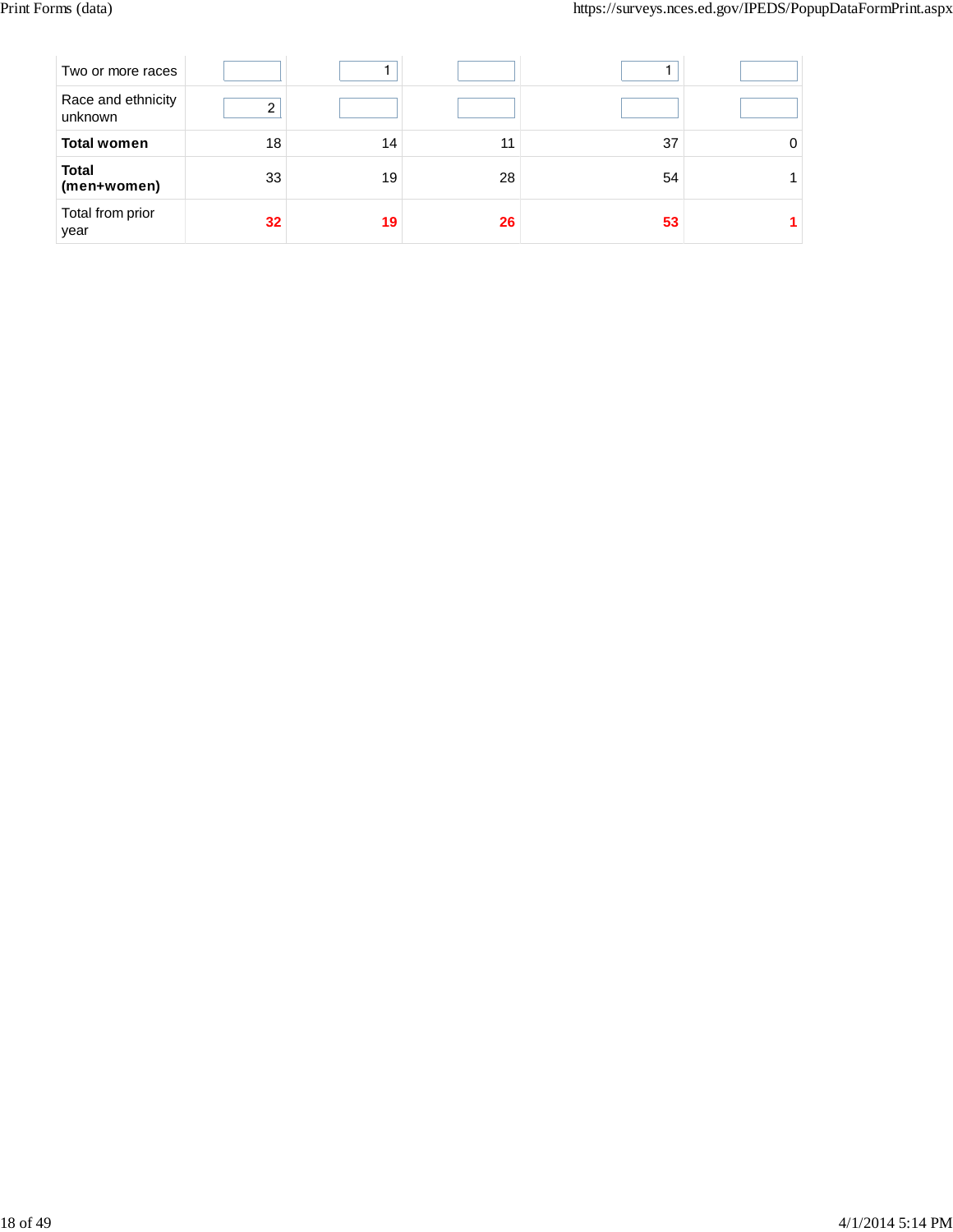# Institution: Parkland College (147916) Contract College (147916)

# **Part B1 - Full-time Non-instructional staff**

| <b>Number of Full-time Non-instructional Staff</b> |  |
|----------------------------------------------------|--|
| by Occupational Category                           |  |

## **As of November 1, 2013**

## **Report Hispanic/Latino individuals of any race as Hispanic/Latino**

**Report race for non-Hispanic/Latino individuals only**

| Gender and<br>race/ethnicity                    | Service<br>Occupations<br>$31 - 0000 +$<br>$33 - 0000 +$<br>$35 - 0000 +$<br>$37-0000 +$<br>39-0000 | Sales and<br>Related<br>Occupations<br>41-0000 | Office and<br>Administrative<br>Support<br><b>Occupations</b><br>43-0000 | Natural<br>Resources,<br>Construction,<br>and Maintenance<br>Occupations<br>$45 - 0000 +$<br>$47 - 0000 +$<br>49-0000 | Production,<br>Transportation,<br>and Material<br>Moving<br>Occupations<br>$51-0000 +$<br>53-0000 | Grand<br>Total<br>(All<br>full-time<br>staff) |  |  |  |  |  |  |  |
|-------------------------------------------------|-----------------------------------------------------------------------------------------------------|------------------------------------------------|--------------------------------------------------------------------------|-----------------------------------------------------------------------------------------------------------------------|---------------------------------------------------------------------------------------------------|-----------------------------------------------|--|--|--|--|--|--|--|
| Men                                             |                                                                                                     |                                                |                                                                          |                                                                                                                       |                                                                                                   |                                               |  |  |  |  |  |  |  |
| Nonresident alien                               |                                                                                                     |                                                |                                                                          |                                                                                                                       |                                                                                                   | $\pmb{0}$                                     |  |  |  |  |  |  |  |
| Hispanic/Latino                                 |                                                                                                     |                                                |                                                                          |                                                                                                                       |                                                                                                   | $\,6$                                         |  |  |  |  |  |  |  |
| American Indian<br>or Alaska Native             | $\overline{c}$                                                                                      |                                                |                                                                          |                                                                                                                       |                                                                                                   | $\overline{2}$                                |  |  |  |  |  |  |  |
| <b>Asian</b>                                    |                                                                                                     |                                                |                                                                          |                                                                                                                       |                                                                                                   | $\mathbf{3}$                                  |  |  |  |  |  |  |  |
| Black or African<br>American                    | 11                                                                                                  |                                                |                                                                          |                                                                                                                       |                                                                                                   | 19                                            |  |  |  |  |  |  |  |
| Native Hawaiian<br>or Other Pacific<br>Islander |                                                                                                     |                                                |                                                                          |                                                                                                                       |                                                                                                   | $\mathbf 0$                                   |  |  |  |  |  |  |  |
| White                                           | 30                                                                                                  | $\mathbf{3}$                                   | $\overline{7}$                                                           |                                                                                                                       |                                                                                                   | 160                                           |  |  |  |  |  |  |  |
| Two or more<br>races                            | $\mathbf{1}$                                                                                        |                                                | $\mathbf{3}$                                                             |                                                                                                                       |                                                                                                   | 13                                            |  |  |  |  |  |  |  |
| Race and<br>ethnicity<br>unknown                | 3                                                                                                   |                                                |                                                                          |                                                                                                                       |                                                                                                   | $\sqrt{3}$                                    |  |  |  |  |  |  |  |
| <b>Total men</b>                                | 47                                                                                                  | 3                                              | 10                                                                       | 0                                                                                                                     | 0                                                                                                 | 206                                           |  |  |  |  |  |  |  |
| Women                                           |                                                                                                     |                                                |                                                                          |                                                                                                                       |                                                                                                   |                                               |  |  |  |  |  |  |  |
| Nonresident alien                               |                                                                                                     |                                                |                                                                          |                                                                                                                       |                                                                                                   | $\mathbf 0$                                   |  |  |  |  |  |  |  |
| Hispanic/Latino                                 |                                                                                                     | $\mathbf{1}$                                   |                                                                          |                                                                                                                       |                                                                                                   | 5                                             |  |  |  |  |  |  |  |
| American Indian<br>or Alaska Native             |                                                                                                     |                                                | $\mathbf{1}$                                                             |                                                                                                                       |                                                                                                   | 1                                             |  |  |  |  |  |  |  |
| Asian                                           |                                                                                                     |                                                | $\overline{c}$                                                           |                                                                                                                       |                                                                                                   | $\overline{7}$                                |  |  |  |  |  |  |  |
| <b>Black or African</b><br>American             | $\overline{\mathbf{4}}$                                                                             |                                                | 5                                                                        |                                                                                                                       |                                                                                                   | 19                                            |  |  |  |  |  |  |  |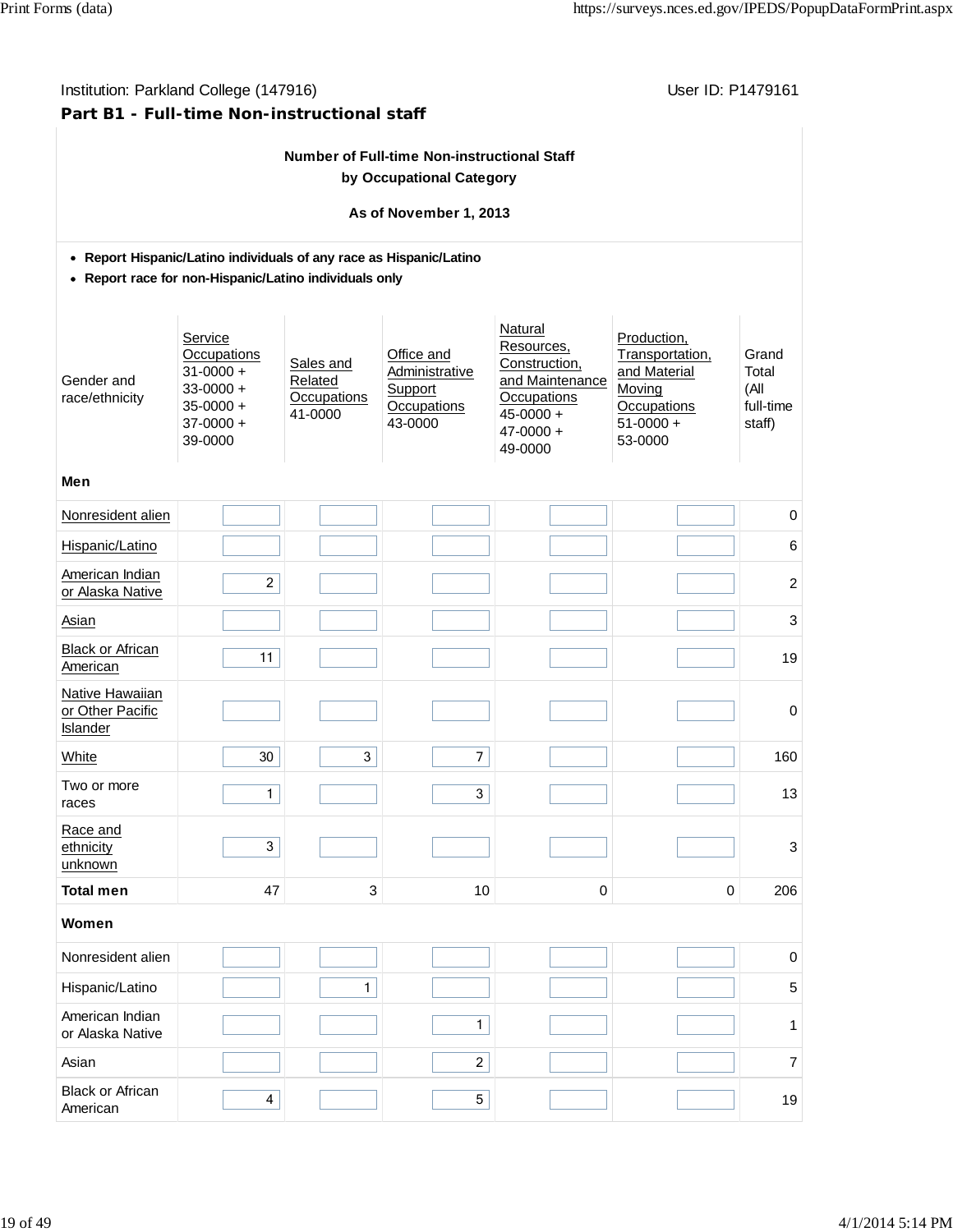| Native Hawaiian<br>or Other Pacific<br><b>Islander</b> |                |    |                         |             |   | $\mathbf 0$     |
|--------------------------------------------------------|----------------|----|-------------------------|-------------|---|-----------------|
| White                                                  | $\overline{7}$ | 14 | 47                      |             |   | 228             |
| Two or more<br>races                                   |                |    |                         |             |   | $6\phantom{1}6$ |
| Race and<br>ethnicity<br>unknown                       |                |    | $\overline{\mathbf{c}}$ |             |   | 6               |
| <b>Total women</b>                                     | 11             | 15 | 57                      | 0           | 0 | 272             |
| <b>Total</b><br>(men+women)                            | 58             | 18 | 67                      | $\mathbf 0$ | 0 | 478             |
| Total from prior<br>year                               | 56             | 17 | 74                      |             |   | 479             |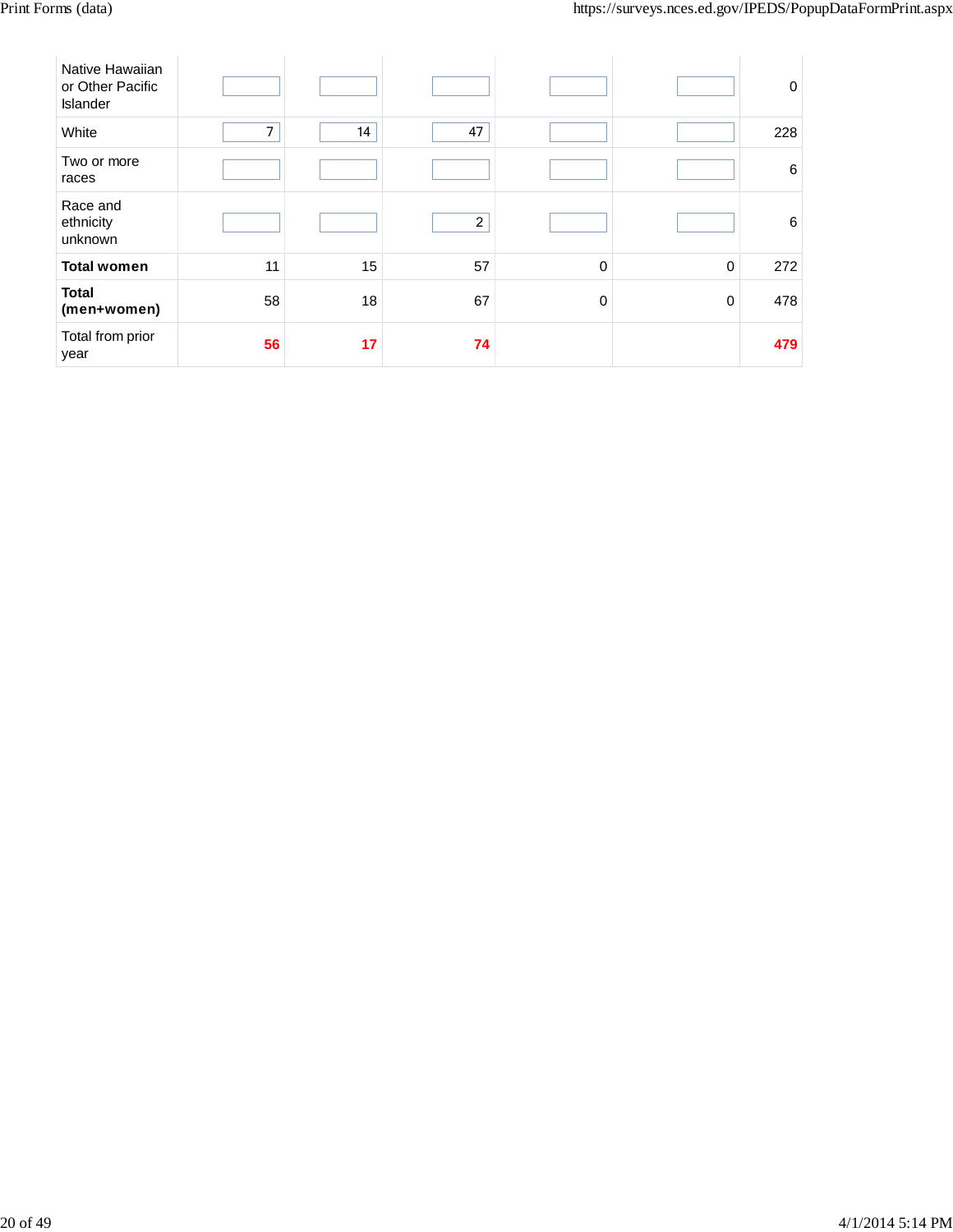# **Part B2 - Full-time non-instructional staff**

|                                                                                                                                                      |           |                           | <b>Number of Full-time Non-instructional Staff</b> |                     |                                  |                   |                |
|------------------------------------------------------------------------------------------------------------------------------------------------------|-----------|---------------------------|----------------------------------------------------|---------------------|----------------------------------|-------------------|----------------|
|                                                                                                                                                      |           |                           | As of November 1, 2013                             |                     |                                  |                   |                |
|                                                                                                                                                      |           |                           | With Faculty status                                |                     |                                  |                   |                |
|                                                                                                                                                      |           |                           |                                                    | Not on Tenure Track |                                  | Without           |                |
| Occupational category                                                                                                                                | Tenured   | On Tenure<br><b>Track</b> | Multi-year,<br>continuing, or<br>at-will contract  |                     | Less-than-<br>annual<br>contract | Faculty<br>status | Total          |
| Research staff                                                                                                                                       |           |                           |                                                    |                     |                                  |                   | $\mathbf 0$    |
| Public Service staff                                                                                                                                 |           |                           |                                                    |                     |                                  |                   | 0              |
| Archivists, Curators, and<br><b>Museum Technicians</b><br>25-4010                                                                                    | 0         | 0                         | 0                                                  | 1                   | 0                                | 1                 | $\overline{c}$ |
| Librarians<br>25-4020                                                                                                                                | $\pmb{0}$ | 0                         | 0                                                  | $\mathbf 0$         | 0                                | $\overline{7}$    | 7              |
| <b>Library Technicians</b><br>25-4030                                                                                                                |           |                           |                                                    |                     |                                  |                   | $\mathbf 0$    |
| Student and Academic<br>Affairs and Other Education<br><b>Services Occupations</b><br>25-2000 + 25-3000 +<br>25-9000                                 | $\pmb{0}$ | $\pmb{0}$                 | $\pmb{0}$                                          | 5                   | 0                                | 12                | 17             |
| <b>Management Occupations</b><br>11-0000                                                                                                             | $\pmb{0}$ | $\pmb{0}$                 | $\pmb{0}$                                          | $10$                | 0                                | 23                | 33             |
| <b>Business and Financial</b><br><b>Operations Occupations</b><br>13-0000                                                                            | 0         | $\pmb{0}$                 | 0                                                  | $\overline{4}$      | 0                                | 15                | 19             |
| Computer, Engineering, and<br><b>Science Occupations</b><br>$15-0000 + 17-0000 +$<br>19-0000                                                         | $\pmb{0}$ | $\pmb{0}$                 | 0                                                  | $\mathbf{3}$        | 0                                | 25                | 28             |
| Community, Social Service,<br>Legal, Arts, Design,<br>Entertainment, Sports, and<br><b>Media Occupations</b><br>$21 - 0000 + 23 - 0000 +$<br>27-0000 | $\pmb{0}$ | $\mathbf 0$               | 0                                                  | 10                  | $\mathbf 0$                      | 44                | 54             |
| Healthcare Practitioners and<br><b>Technical Occupations</b><br>29-0000                                                                              | $\pmb{0}$ | $\pmb{0}$                 | $\pmb{0}$                                          | $\pmb{0}$           | $\pmb{0}$                        | $\mathbf{1}$      | 1              |
| Total                                                                                                                                                | $\pmb{0}$ | $\pmb{0}$                 | $\mathbf 0$                                        | 33                  | $\boldsymbol{0}$                 | 128               | 161            |
| Total from prior year                                                                                                                                |           |                           |                                                    | 31                  |                                  | 127               | 158            |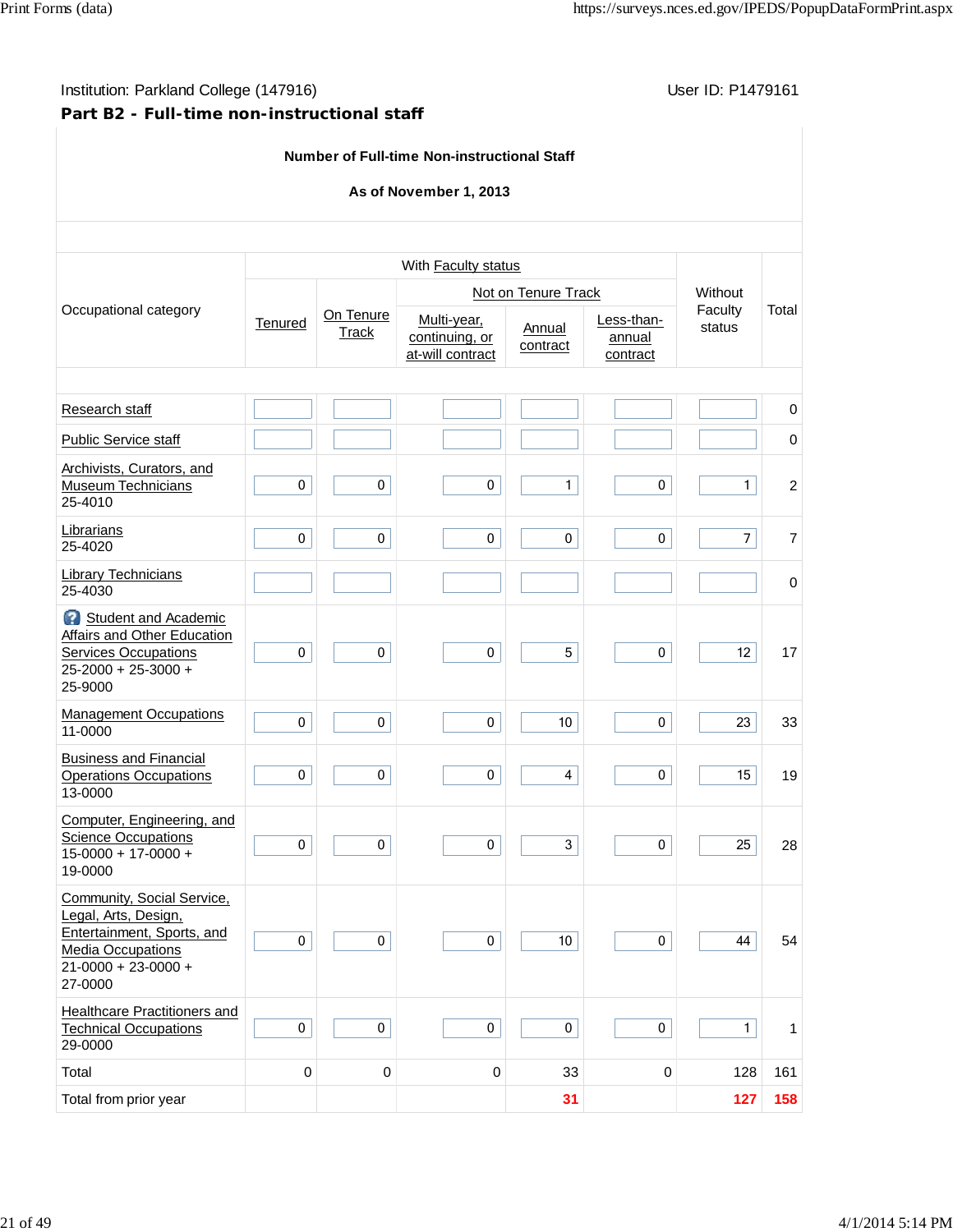# **Part C - Full-time summary non-medical**

# **Summary of Full-time Non-medical School Staff**

## **As of November 1, 2013**

| With Faculty status            |                                                                                                                                     |             |                 |                                                   |                     |                                  |                   |                |
|--------------------------------|-------------------------------------------------------------------------------------------------------------------------------------|-------------|-----------------|---------------------------------------------------|---------------------|----------------------------------|-------------------|----------------|
| Occupational category          |                                                                                                                                     |             | On              |                                                   | Not on Tenure Track |                                  | Without           |                |
|                                |                                                                                                                                     | Tenured     | Tenure<br>Track | Multi-year,<br>continuing, or<br>at-will contract | Annual<br>contract  | Less-than-<br>annual<br>contract | Faculty<br>status | Total          |
|                                | Primarily Instruction                                                                                                               | 153         | 16              | 0                                                 | 5                   | 0                                | 0                 | 174            |
|                                | Exclusively credit                                                                                                                  | 153         | 16              | 0                                                 | 5                   | 0                                | 0                 | 174            |
|                                | Exclusively not-for-credit                                                                                                          | 0           | 0               | $\Omega$                                          | 0                   | $\mathbf 0$                      | 0                 | 0              |
|                                | Combined credit/not-for-credit                                                                                                      | $\mathbf 0$ | 0               | 0                                                 | 0                   | 0                                | $\mathbf 0$       | $\mathbf 0$    |
| staff                          | Instruction/research/public service                                                                                                 | 0           | 0               | $\mathbf 0$                                       | 0                   | $\pmb{0}$                        | 0                 | $\mathbf 0$    |
|                                | Research staff                                                                                                                      |             |                 |                                                   |                     |                                  |                   | 0              |
|                                | <b>Public Service staff</b>                                                                                                         |             |                 |                                                   |                     |                                  |                   | 0              |
|                                | Archivists, Curators, and Museum<br><b>Technicians</b><br>25-4010                                                                   | 0           | 0               | 0                                                 | 1                   | 0                                | $\mathbf{1}$      | $\overline{2}$ |
|                                | Librarians<br>25-4020                                                                                                               | 0           | $\mathbf 0$     | $\mathbf 0$                                       | 0                   | 0                                | $\overline{7}$    | $\overline{7}$ |
| Library Technicians<br>25-4030 |                                                                                                                                     |             |                 |                                                   |                     |                                  |                   | $\mathbf 0$    |
|                                | Student and Academic Affairs and<br><b>Other Education Services</b><br>Occupations<br>25-2000 + 25-3000 + 25-9000                   | 0           | 0               | 0                                                 | 5                   | 0                                | 12                | 17             |
|                                | <b>Management Occupations</b><br>11-0000                                                                                            | 0           | 0               | 0                                                 | 10                  | 0                                | 23                | 33             |
|                                | <b>Business and Financial</b><br><b>Operations Occupations</b><br>13-0000                                                           | 0           | 0               | 0                                                 | 4                   | 0                                | 15                | 19             |
|                                | Computer, Engineering, and<br><b>Science Occupations</b><br>$15-0000 + 17-0000 + 19-0000$                                           | 0           | 0               | 0                                                 | 3                   | 0                                | 25                | 28             |
|                                | Community, Social Service, Legal,<br>Arts, Design, Entertainment,<br>Sports, and Media Occupations<br>$21-0000 + 23-0000 + 27-0000$ | 0           | 0               | $\mathbf 0$                                       | 10                  | 0                                | 44                | 54             |
|                                | Healthcare Practitioners and<br><b>Technical Occupations</b><br>29-0000                                                             | 0           | 0               | 0                                                 | 0                   | $\pmb{0}$                        | 1                 | 1              |
|                                | <b>Service Occupations</b><br>$31-0000 + 33-0000 + 35-0000 +$<br>$37-0000 + 39-0000$                                                |             |                 |                                                   |                     |                                  |                   | 58             |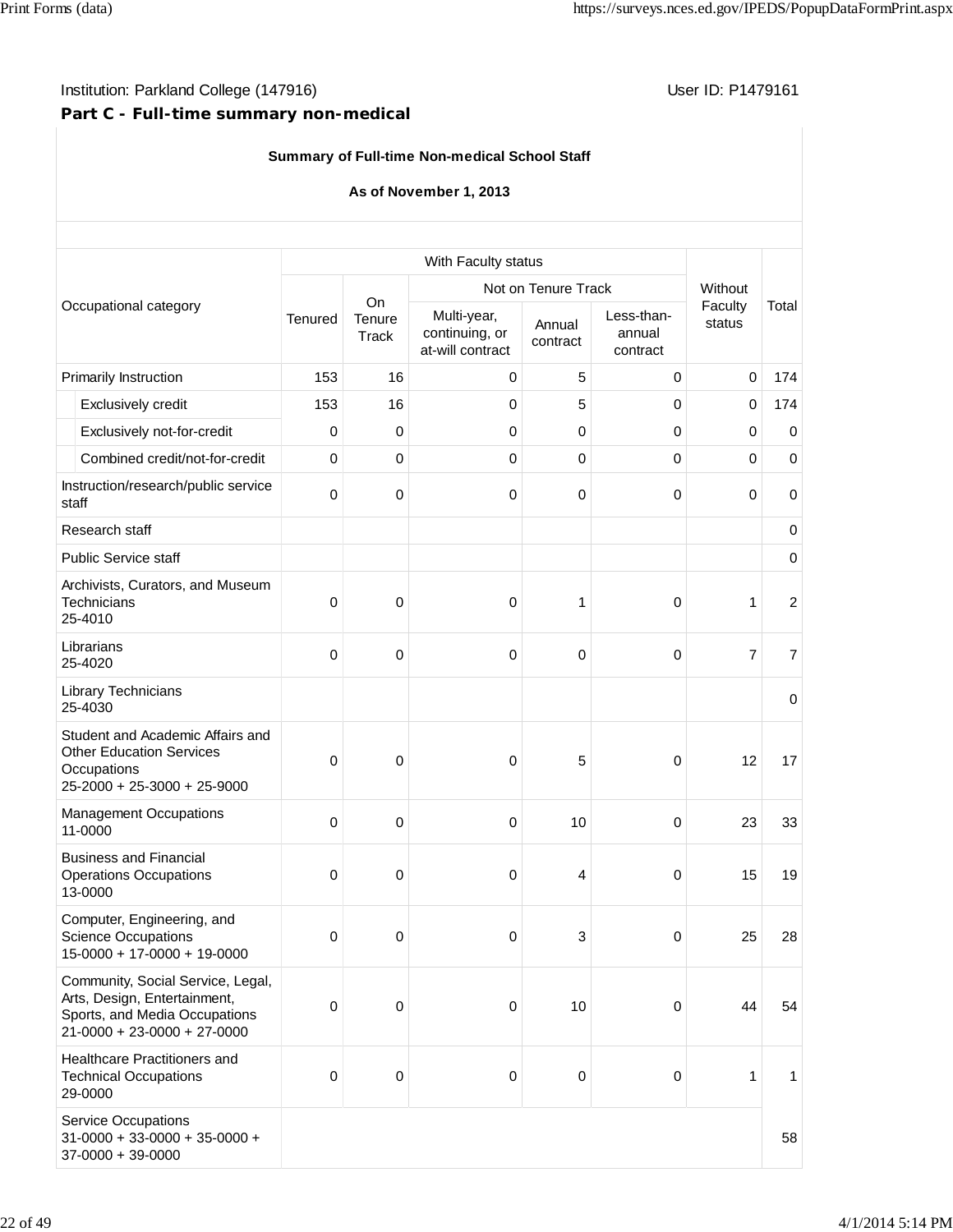| Sales and Related Occupations<br>41-0000                                                         | 18       |  |
|--------------------------------------------------------------------------------------------------|----------|--|
| Office and Administrative Support<br>Occupations<br>43-0000                                      | 67       |  |
| Natural Resources, Construction,<br>and Maintenance Occupations<br>$45-0000 + 47-0000 + 49-0000$ | 0        |  |
| Production, Transportation, and<br><b>Material Moving Occupations</b><br>$51-0000 + 53-0000$     | $\Omega$ |  |
| Total                                                                                            | 478      |  |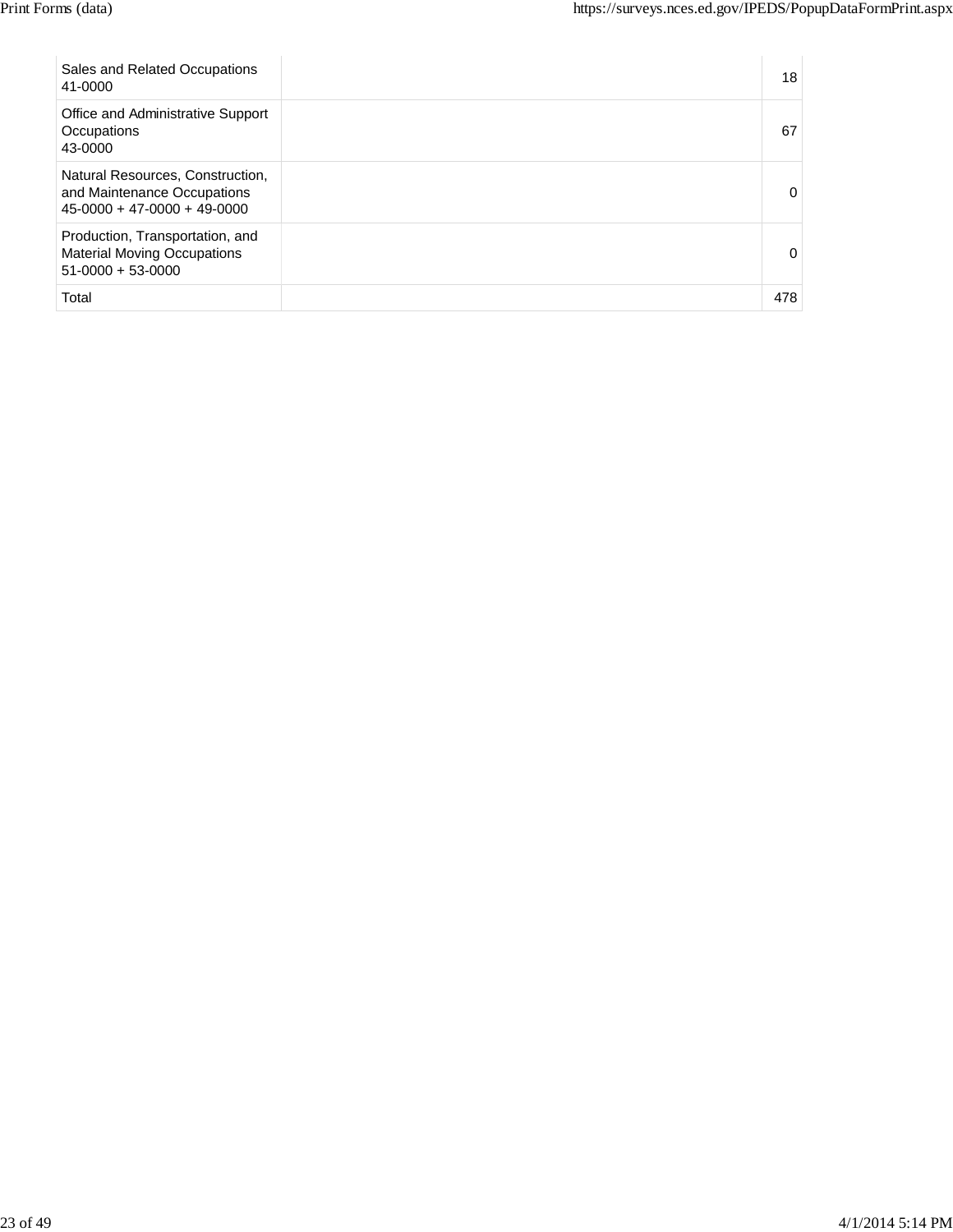# Institution: Parkland College (147916) **Institution: Parkland College (147916**) **Part G - Salary Worksheet**

## **Number of Full-time Non-medical Instructional Staff For Calculation of Total Number of Months**

#### **Annual Salary, 2013-14**

- **Report number of instructional staff by the number of months to be worked.**
- **Months reported should correspond with the number of months worked (which may differ from the number of months they are paid).**
- **Include ONLY full-time, non-medical instructional staff.**
- **Include instructional staff** *with* **faculty status and** *without* **faculty status**
- **Include instructional staff regardless of tenure status.**
- **Balance column should include instructional staff whose annual salary covers less than 9 months.**

| Gender and                    |              |                  | Months worked |                 | <b>3</b> Total                   | <b>3</b> Total         | Total full-time,                                   | <b>B</b> Balance<br>(All other       |  |  |  |  |  |
|-------------------------------|--------------|------------------|---------------|-----------------|----------------------------------|------------------------|----------------------------------------------------|--------------------------------------|--|--|--|--|--|
| academic<br>rank              | 12<br>months | 11<br>months     | 10<br>months  | 9 months        | Staff for<br>Salary<br>reporting | Number<br>of<br>Months | non-medical,<br>instructional staff<br>from Part A | full-time<br>instructional<br>staff) |  |  |  |  |  |
| Men                           |              |                  |               |                 |                                  |                        |                                                    |                                      |  |  |  |  |  |
| Professors                    | $\mathbf 0$  | $\mathbf 0$      | $\mathbf 0$   | 26              | 26                               | 234                    |                                                    |                                      |  |  |  |  |  |
| Associate<br>professors       | $\pmb{0}$    | $\pmb{0}$        | $\pmb{0}$     | 41              | 41                               | 369                    |                                                    |                                      |  |  |  |  |  |
| Assistant<br>professors       | $\pmb{0}$    | $\mathbf 0$      | 0             | $9\,$           | 9                                | 81                     |                                                    |                                      |  |  |  |  |  |
| Instructors                   | $\pmb{0}$    | $\pmb{0}$        | $\pmb{0}$     | $5\phantom{.0}$ | 5                                | 45                     |                                                    |                                      |  |  |  |  |  |
| Lecturers                     | $\pmb{0}$    | $\pmb{0}$        | 0             | $\mathbf 0$     | $\mathbf 0$                      | $\mathbf 0$            |                                                    |                                      |  |  |  |  |  |
| <b>No</b><br>academic<br>rank | $\pmb{0}$    | $\pmb{0}$        | 0             | $\mathbf 0$     | 0                                | $\mathbf 0$            |                                                    |                                      |  |  |  |  |  |
| <b>Total men</b>              | 0            | $\pmb{0}$        | $\mathbf 0$   | 81              | 81                               | 729                    | 81                                                 | $\pmb{0}$                            |  |  |  |  |  |
| Women                         |              |                  |               |                 |                                  |                        |                                                    |                                      |  |  |  |  |  |
| Professors                    | $\mathbf 0$  | $\mathbf 0$      | $\mathbf 0$   | 18              | 18                               | 162                    |                                                    |                                      |  |  |  |  |  |
| Associate<br>professors       | $\pmb{0}$    | $\pmb{0}$        | $\pmb{0}$     | 57              | 57                               | 513                    |                                                    |                                      |  |  |  |  |  |
| Assistant<br>professors       | $\pmb{0}$    | $\pmb{0}$        | 0             | $\overline{2}$  | $\overline{c}$                   | 18                     |                                                    |                                      |  |  |  |  |  |
| Instructors                   | $\pmb{0}$    | $\pmb{0}$        | $\pmb{0}$     | 15              | 15                               | 135                    |                                                    |                                      |  |  |  |  |  |
| Lecturers                     | $\pmb{0}$    | $\pmb{0}$        | $\pmb{0}$     | $\pmb{0}$       | $\mathbf 0$                      | $\mathbf 0$            |                                                    |                                      |  |  |  |  |  |
| <b>No</b><br>academic<br>rank | $\pmb{0}$    | $\pmb{0}$        | 0             | $\mathbf{1}$    | 1                                | 9                      |                                                    |                                      |  |  |  |  |  |
| <b>Total</b><br>women         | $\mathbf 0$  | $\boldsymbol{0}$ | $\mathbf 0$   | 93              | 93                               | 837                    | 93                                                 | $\mathbf 0$                          |  |  |  |  |  |
| <b>Total (men</b><br>+ women) | 0            | $\mathbf 0$      | 0             | 174             | 174                              | 1,566                  | 174                                                | $\pmb{0}$                            |  |  |  |  |  |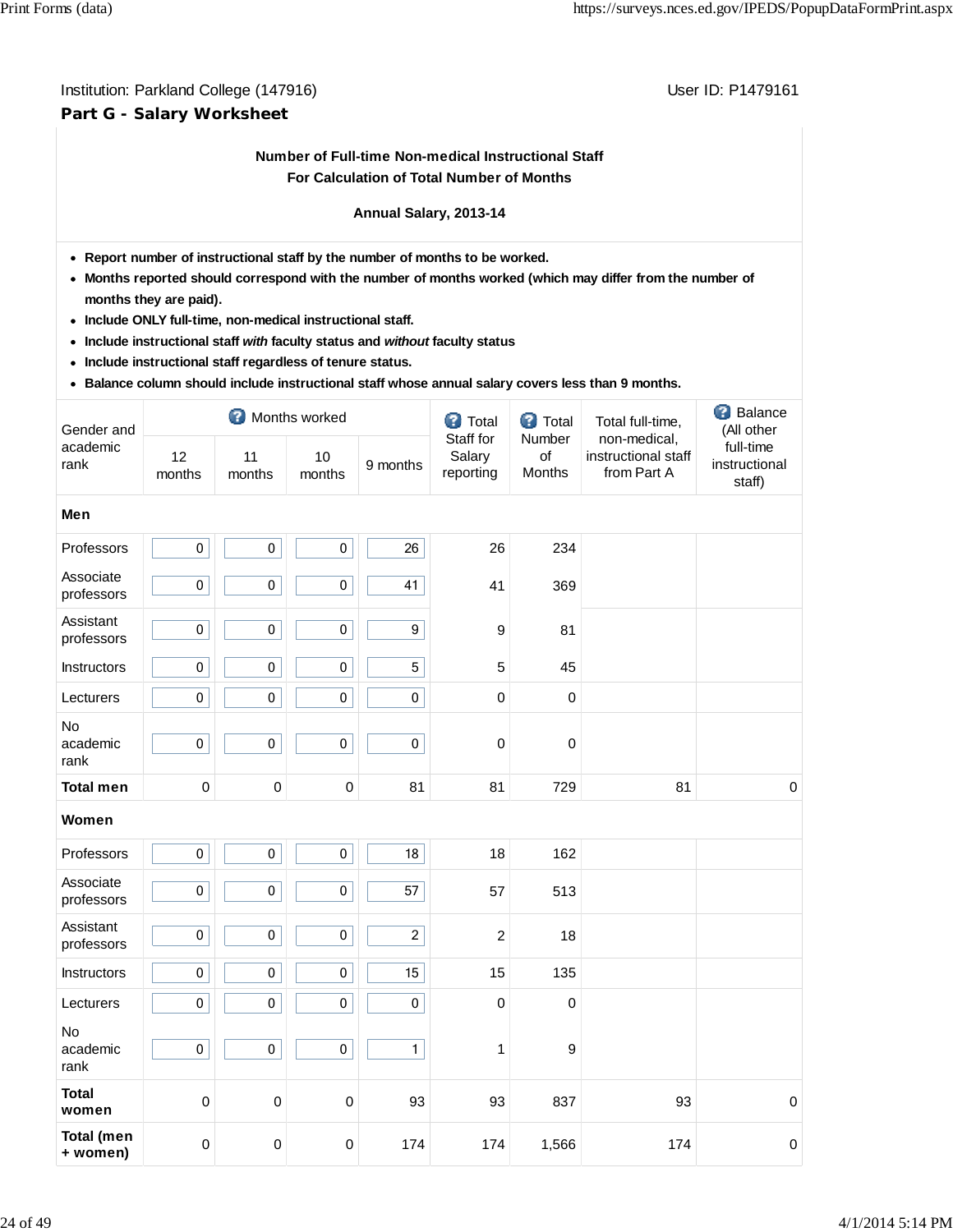# **Part G - Salary outlays for instructional staff**

## **Salary Outlays**

#### **for Full-time Non-medical Instructional Staff**

#### **Annual Salary Outlays, 2013-14**

|                             | • Report ANNUAL salary outlays for the full-time, non-medical, instructional staff reported in the 12 months, 11<br>months, 10 months, and 9 months columns on the previous screen. |                                                                       |                |                                                    |
|-----------------------------|-------------------------------------------------------------------------------------------------------------------------------------------------------------------------------------|-----------------------------------------------------------------------|----------------|----------------------------------------------------|
| Gender and<br>academic rank | <b>Total Staff for Salary</b><br>reporting<br>(from Part G, screen<br>1)                                                                                                            | <b>Total Number of</b><br><b>Months</b><br>(from Part G,<br>screen 1) | Salary Outlays | <b>Weighted Average</b><br><b>Monthly Salaries</b> |
| Men                         |                                                                                                                                                                                     |                                                                       |                |                                                    |
| Professors                  | 26                                                                                                                                                                                  | 234                                                                   | 2,155,993      | 9,214                                              |
| Associate professors        | 41                                                                                                                                                                                  | 369                                                                   | 2,912,738      | 7,894                                              |
| Assistant professors        | 9                                                                                                                                                                                   | 81                                                                    | 531,403        | 6,561                                              |
| Instructors                 | 5                                                                                                                                                                                   | 45                                                                    | 262,988        | 5,844                                              |
| Lecturers                   | 0                                                                                                                                                                                   | 0                                                                     | 0              |                                                    |
| No academic rank            | 0                                                                                                                                                                                   | 0                                                                     | 0              |                                                    |
| <b>Total men</b>            | 81                                                                                                                                                                                  | 729                                                                   | 5,863,122      | 8,043                                              |
| Women                       |                                                                                                                                                                                     |                                                                       |                |                                                    |
| Professors                  | 18                                                                                                                                                                                  | 162                                                                   | 1,474,417      | 9,101                                              |
| Associate professors        | 57                                                                                                                                                                                  | 513                                                                   | 4,003,288      | 7,804                                              |
| Assistant professors        | $\overline{2}$                                                                                                                                                                      | 18                                                                    | 110,418        | 6,134                                              |
| <b>Instructors</b>          | 15                                                                                                                                                                                  | 135                                                                   | 835,782        | 6,191                                              |
| Lecturers                   | $\mathbf 0$                                                                                                                                                                         | 0                                                                     | 0              |                                                    |
| No academic rank            | 1                                                                                                                                                                                   | 9                                                                     | 42,715         | 4,746                                              |
| <b>Total women</b>          | 93                                                                                                                                                                                  | 837                                                                   | 6,466,620      | 7,726                                              |
| Total (men +<br>women)      | 174                                                                                                                                                                                 | 1,566                                                                 | 12,329,742     | 7,873                                              |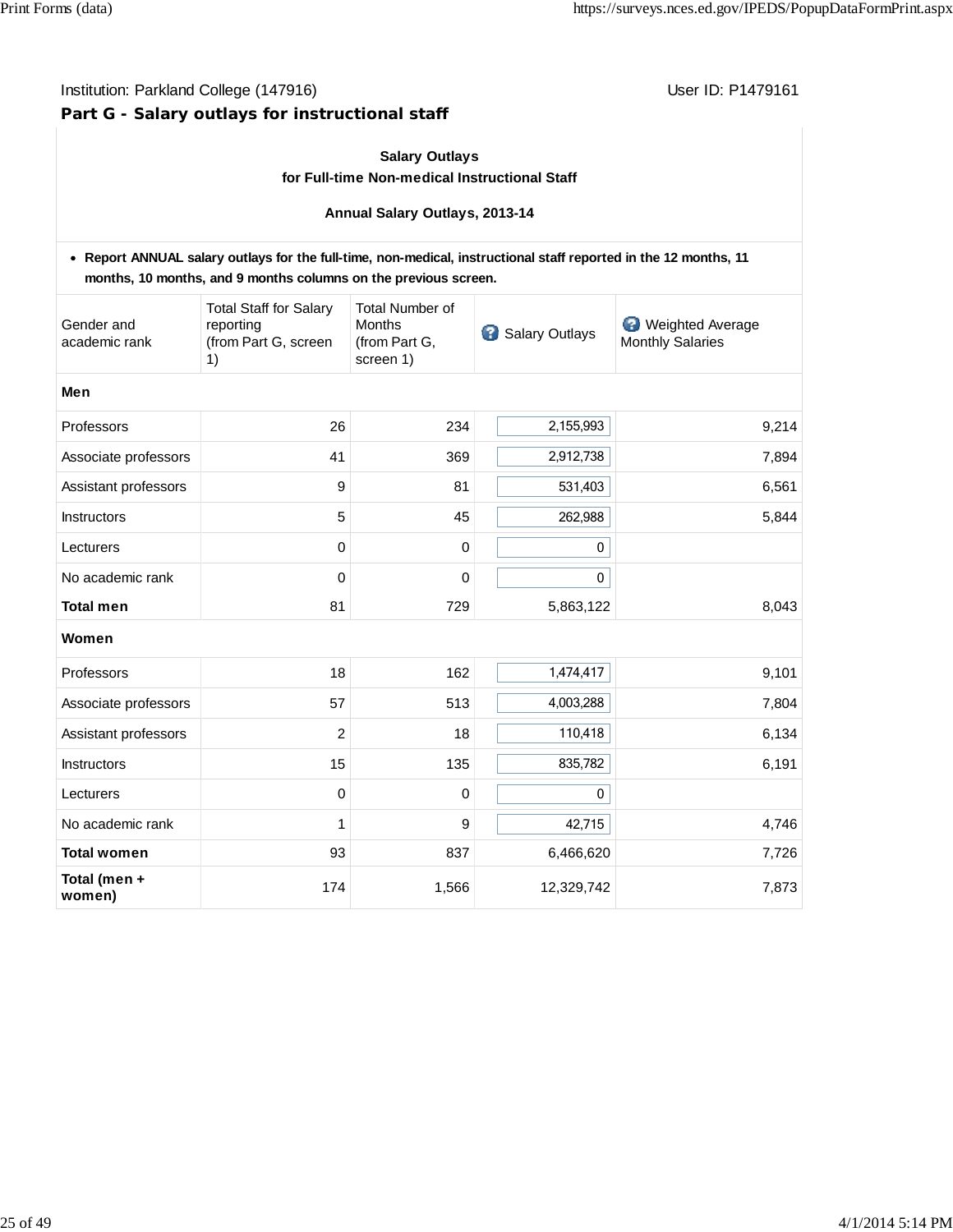# **Part G - Salary outlays for non-instructional staff**

| <b>Salary Outlays</b><br>For Full-time Non-medical Non-instructional Staff                                                           |                                                                                     |                                  |  |  |  |  |  |  |  |
|--------------------------------------------------------------------------------------------------------------------------------------|-------------------------------------------------------------------------------------|----------------------------------|--|--|--|--|--|--|--|
| Annual Salary Outlays, 2013-14                                                                                                       |                                                                                     |                                  |  |  |  |  |  |  |  |
| Occupational category                                                                                                                | <b>C</b> Number of<br>full-time staff<br>(carried forward from<br>previous screens) | <b>3</b> Total salary<br>outlays |  |  |  |  |  |  |  |
| Research staff                                                                                                                       | 0                                                                                   |                                  |  |  |  |  |  |  |  |
| <b>Public Service staff</b>                                                                                                          | 0                                                                                   |                                  |  |  |  |  |  |  |  |
| Library and Student and Academic Affairs and Other Education<br><b>Services Occupations</b><br>25-4000 + 25-2000 + 25-3000 + 25-9000 | 26                                                                                  | 1,382,417                        |  |  |  |  |  |  |  |
| <b>Management Occupations</b><br>11-0000                                                                                             | 33                                                                                  | 3,185,114                        |  |  |  |  |  |  |  |
| <b>Business and Financial Operations Occupations</b><br>13-0000                                                                      | 19                                                                                  | 1,076,639                        |  |  |  |  |  |  |  |
| Computer, Engineering, and Science Occupations<br>15-0000 + 17-0000 + 19-0000                                                        | 28                                                                                  | 1,780,329                        |  |  |  |  |  |  |  |
| Community, Social Service, Legal, Arts, Design, Entertainment,<br>Sports, and Media Occupations<br>21-0000 + 23-0000 + 27-0000       | 54                                                                                  | 3,227,372                        |  |  |  |  |  |  |  |
| Healthcare Practitioners and Technical Occupations<br>29-0000                                                                        | 1                                                                                   | 94,105                           |  |  |  |  |  |  |  |
| <b>Service Occupations</b><br>31-0000 + 33-0000 + 35-0000 + 37-0000 + 39-0000                                                        | 58                                                                                  | 2,294,510                        |  |  |  |  |  |  |  |
| <b>Sales and Related Occupations</b><br>41-0000                                                                                      | 18                                                                                  | 693,614                          |  |  |  |  |  |  |  |
| Office and Administrative Support Occupations<br>43-0000                                                                             | 67                                                                                  | 2,581,252                        |  |  |  |  |  |  |  |
| Natural Resources, Construction, and Maintenance Occupations<br>45-0000 + 47-0000 + 49-0000                                          | 0                                                                                   | 0                                |  |  |  |  |  |  |  |
| Production, Transportation, and Material Moving Occupations<br>51-0000 + 53-0000                                                     | 0                                                                                   | 0                                |  |  |  |  |  |  |  |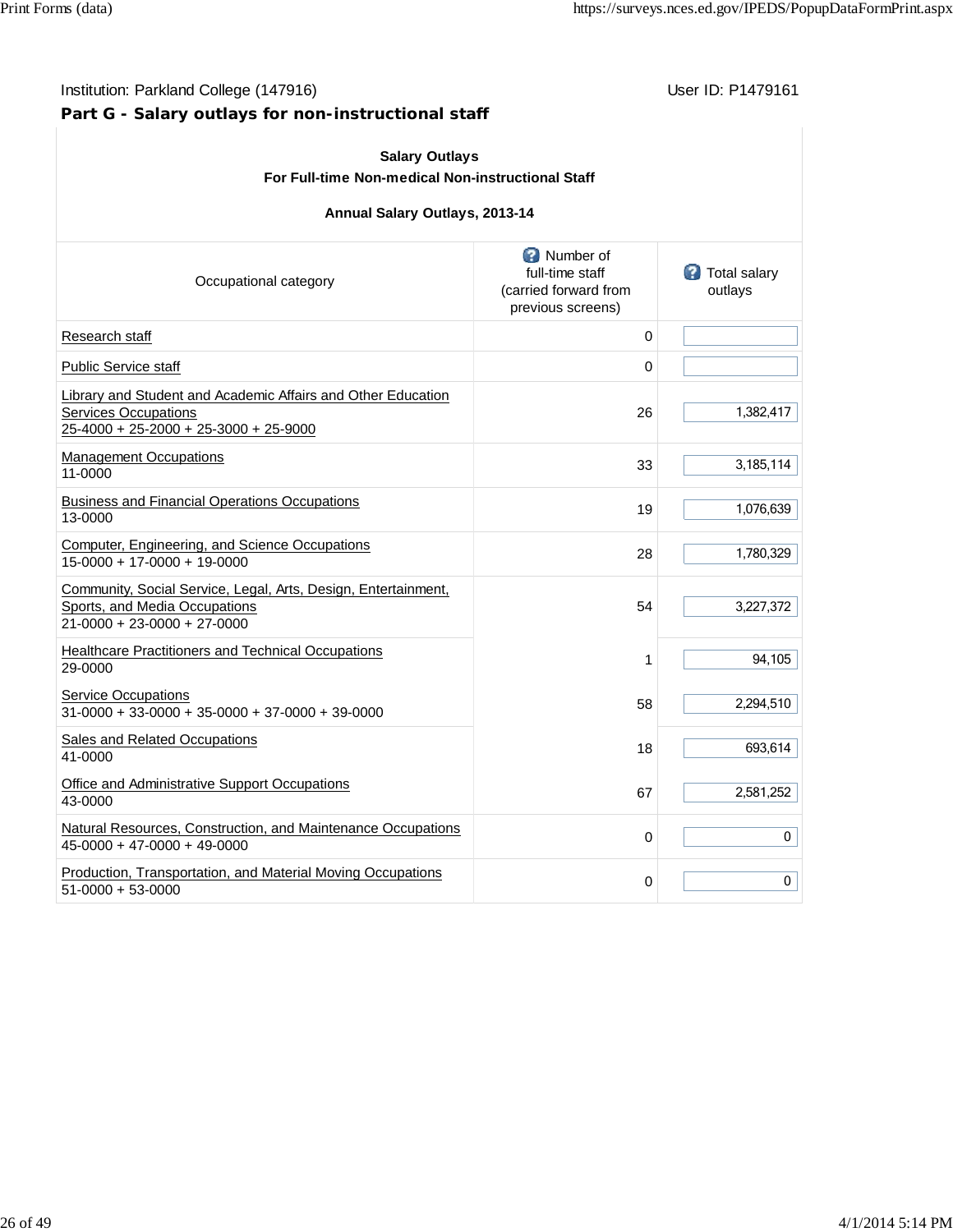| Institution: Parkland College (147916)<br>Part D - Part-time staff                                                            |                                                                         |                 |                   | User ID: P1479161              |
|-------------------------------------------------------------------------------------------------------------------------------|-------------------------------------------------------------------------|-----------------|-------------------|--------------------------------|
|                                                                                                                               | <b>Number of Part-time Staff</b>                                        |                 |                   |                                |
|                                                                                                                               |                                                                         |                 |                   |                                |
|                                                                                                                               | As of November 1, 2013                                                  |                 |                   |                                |
| • Report Hispanic/Latino individuals of any race as Hispanic/Latino<br>• Report race for non-Hispanic/Latino individuals only |                                                                         |                 |                   |                                |
| Gender and race/ethnicity                                                                                                     | Primarily Instruction and Instruction/Research<br>/Public Service Staff |                 | Research<br>staff | <b>Public Service</b><br>staff |
| Men                                                                                                                           |                                                                         |                 |                   |                                |
| Nonresident alien                                                                                                             |                                                                         | $\mathbf{1}$    |                   |                                |
| Hispanic/Latino                                                                                                               |                                                                         | 3               |                   |                                |
| American Indian or Alaska Native                                                                                              |                                                                         | 1               |                   |                                |
| Asian                                                                                                                         |                                                                         | 5               |                   |                                |
| <b>Black or African American</b>                                                                                              |                                                                         | 5               |                   |                                |
| Native Hawaiian or Other Pacific<br>Islander                                                                                  |                                                                         |                 |                   |                                |
| <b>White</b>                                                                                                                  |                                                                         | 104             |                   |                                |
| Two or more races                                                                                                             |                                                                         | $\overline{2}$  |                   |                                |
| Race and ethnicity unknown                                                                                                    |                                                                         | 22              |                   |                                |
| <b>Total men</b>                                                                                                              |                                                                         | 143             | 0                 | 0                              |
| Women                                                                                                                         |                                                                         |                 |                   |                                |
| Nonresident alien                                                                                                             |                                                                         | 1               |                   |                                |
| Hispanic/Latino                                                                                                               |                                                                         | $\overline{c}$  |                   |                                |
| American Indian or Alaska Native                                                                                              |                                                                         | $\mathbf{1}$    |                   |                                |
| Asian                                                                                                                         |                                                                         | 8               |                   |                                |
| <b>Black or African American</b>                                                                                              |                                                                         | 4               |                   |                                |
| Native Hawaiian or Other Pacific<br>Islander                                                                                  |                                                                         |                 |                   |                                |
| White                                                                                                                         |                                                                         | 148             |                   |                                |
| Two or more races                                                                                                             |                                                                         |                 |                   |                                |
| Race and ethnicity unknown                                                                                                    |                                                                         | 10 <sub>1</sub> |                   |                                |
| <b>Total women</b>                                                                                                            |                                                                         | 174             | 0                 | 0                              |
| Total (men+women)                                                                                                             |                                                                         | 317             | $\pmb{0}$         | 0                              |
| Total from prior year                                                                                                         |                                                                         | 347             |                   |                                |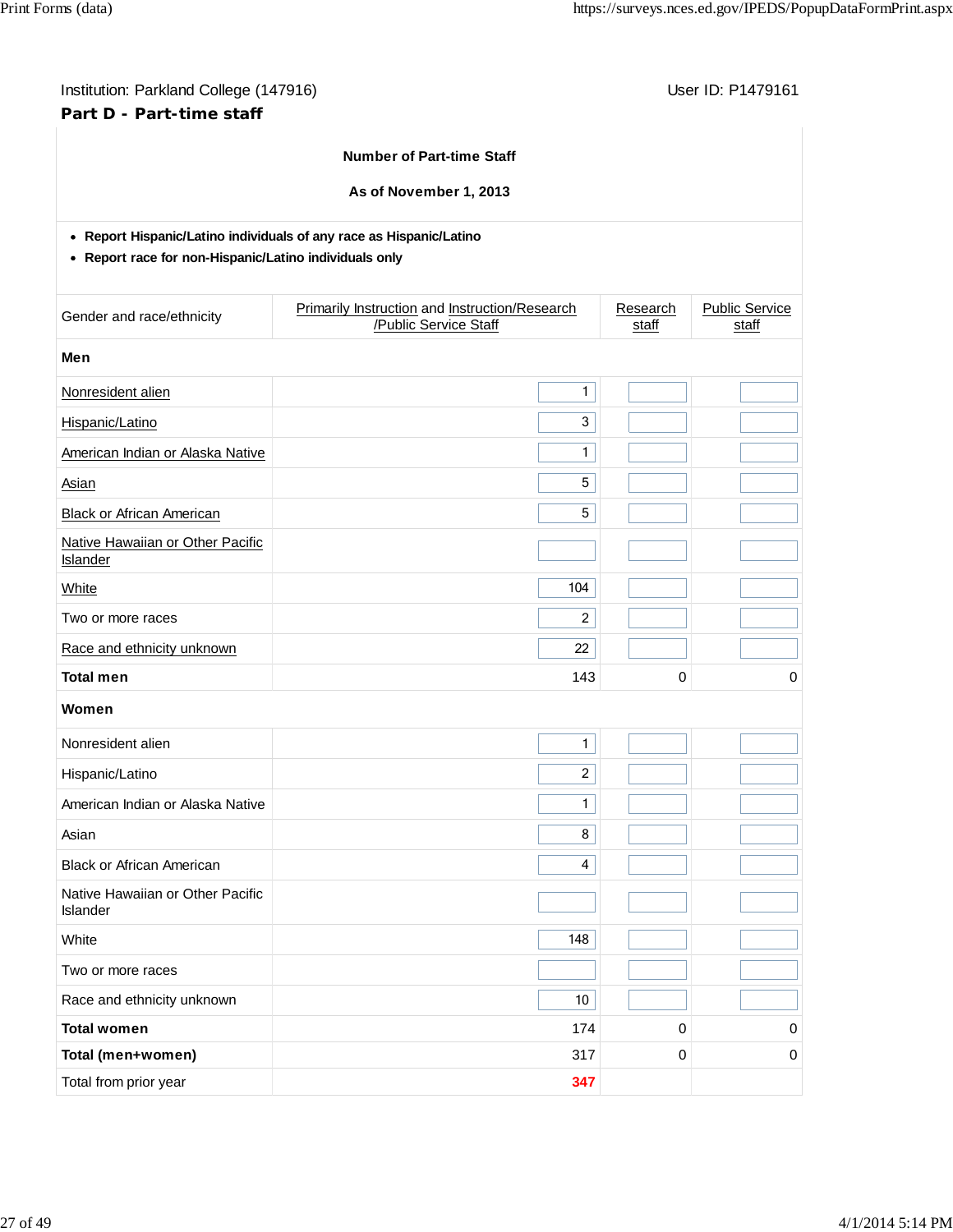| Institution: Parkland College (147916) |
|----------------------------------------|
| Part D - Part-time staff               |

User ID: P1479161

# **Number of Part-time Staff**

**As of November 1, 2013**

**Report Hispanic/Latino individuals of any race as Hispanic/Latino**

**Report race for non-Hispanic/Latino individuals only**

| Gender and<br>race/ethnicity                                  | Archivists,<br>Curators, and<br>Museum<br>Technicians<br>25-4010 | Librarians<br>25-4020 | Library<br>Technicians<br>25-4030 | Student and Academic<br>Affairs and Other<br><b>Education Services</b><br><b>Occupations</b><br>$25 - 2000 + 25 - 3000 +$<br>25-9000 | <b>Library and Student and</b><br>Academic Affairs and<br>Other Education<br>Services Occupations |
|---------------------------------------------------------------|------------------------------------------------------------------|-----------------------|-----------------------------------|--------------------------------------------------------------------------------------------------------------------------------------|---------------------------------------------------------------------------------------------------|
| Men                                                           |                                                                  |                       |                                   |                                                                                                                                      |                                                                                                   |
| Nonresident alien                                             |                                                                  |                       |                                   |                                                                                                                                      | $\mathbf 0$                                                                                       |
| Hispanic/Latino                                               |                                                                  |                       |                                   |                                                                                                                                      | $\boldsymbol{0}$                                                                                  |
| American Indian or<br>Alaska Native                           |                                                                  |                       |                                   |                                                                                                                                      | $\mathbf 0$                                                                                       |
| Asian                                                         |                                                                  |                       |                                   |                                                                                                                                      | $\boldsymbol{0}$                                                                                  |
| <b>Black or African</b><br>American                           |                                                                  |                       |                                   |                                                                                                                                      | $\mathbf 0$                                                                                       |
| Native Hawaiian or<br><b>Other Pacific</b><br><b>Islander</b> |                                                                  |                       |                                   |                                                                                                                                      | $\mathbf 0$                                                                                       |
| White                                                         |                                                                  |                       |                                   | $\mathbf{1}$                                                                                                                         | 1                                                                                                 |
| Two or more races                                             |                                                                  |                       |                                   |                                                                                                                                      | $\mathbf 0$                                                                                       |
| Race and ethnicity<br>unknown                                 |                                                                  |                       |                                   |                                                                                                                                      | $\mathbf 0$                                                                                       |
| <b>Total men</b>                                              | $\pmb{0}$                                                        | 0                     | 0                                 | 1                                                                                                                                    | 1                                                                                                 |
| Women                                                         |                                                                  |                       |                                   |                                                                                                                                      |                                                                                                   |
| Nonresident alien                                             |                                                                  |                       |                                   |                                                                                                                                      | $\mathbf 0$                                                                                       |
| Hispanic/Latino                                               |                                                                  |                       |                                   |                                                                                                                                      | $\mathbf 0$                                                                                       |
| American Indian or<br>Alaska Native                           |                                                                  |                       |                                   |                                                                                                                                      | $\pmb{0}$                                                                                         |
| Asian                                                         |                                                                  |                       |                                   |                                                                                                                                      | 0                                                                                                 |
| <b>Black or African</b><br>American                           |                                                                  |                       |                                   | $\mathbf{1}$                                                                                                                         | 1                                                                                                 |
| Native Hawaiian or<br><b>Other Pacific</b><br>Islander        |                                                                  |                       |                                   |                                                                                                                                      | $\mathbf 0$                                                                                       |
| White                                                         |                                                                  | $\mathbf{1}$          |                                   | $\sqrt{5}$                                                                                                                           | 6                                                                                                 |
| Two or more races                                             |                                                                  |                       |                                   |                                                                                                                                      | 0                                                                                                 |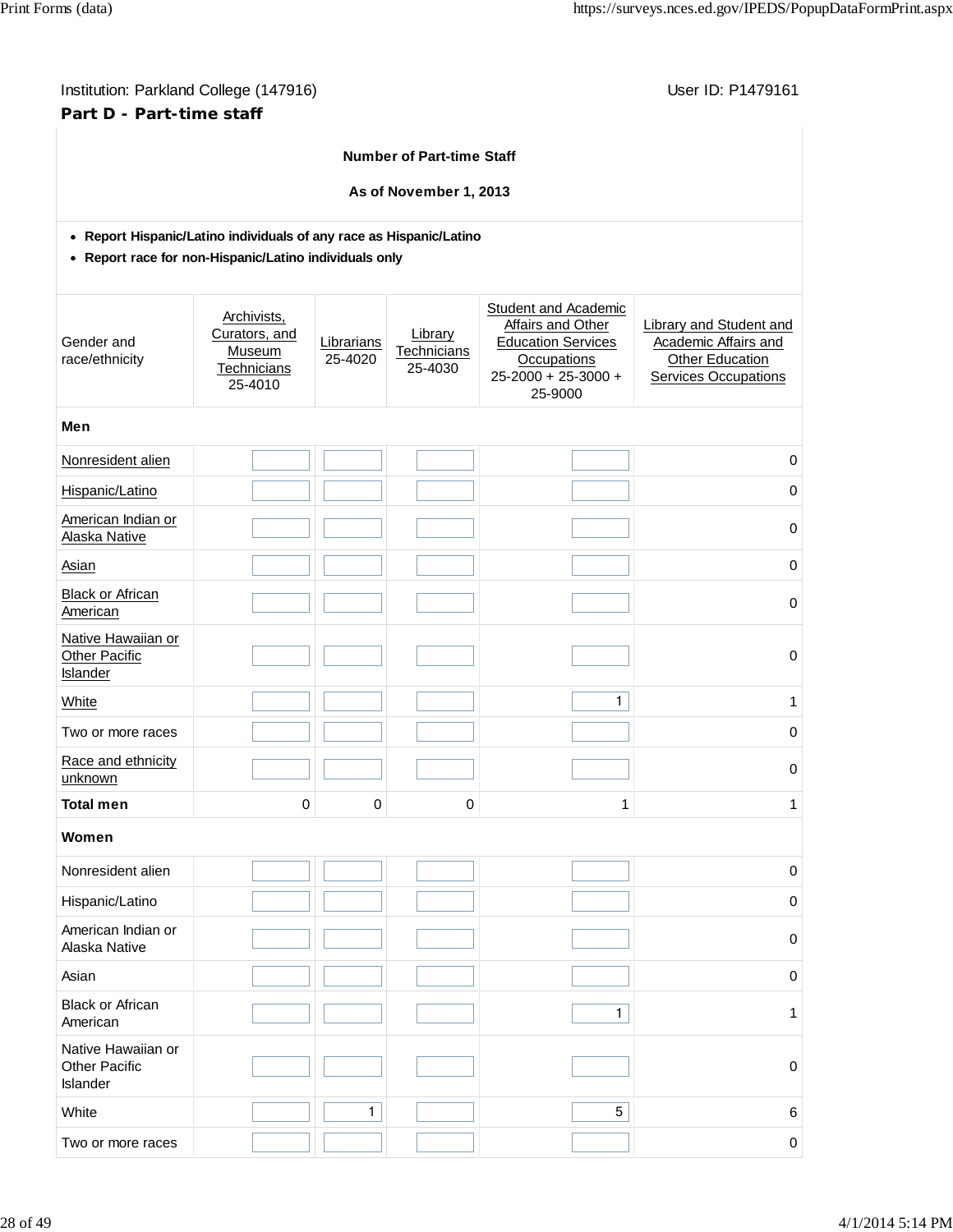| Race and ethnicity<br>unknown |  |  |  |
|-------------------------------|--|--|--|
| <b>Total women</b>            |  |  |  |
| <b>Total</b><br>(men+women)   |  |  |  |
| Total from prior year         |  |  |  |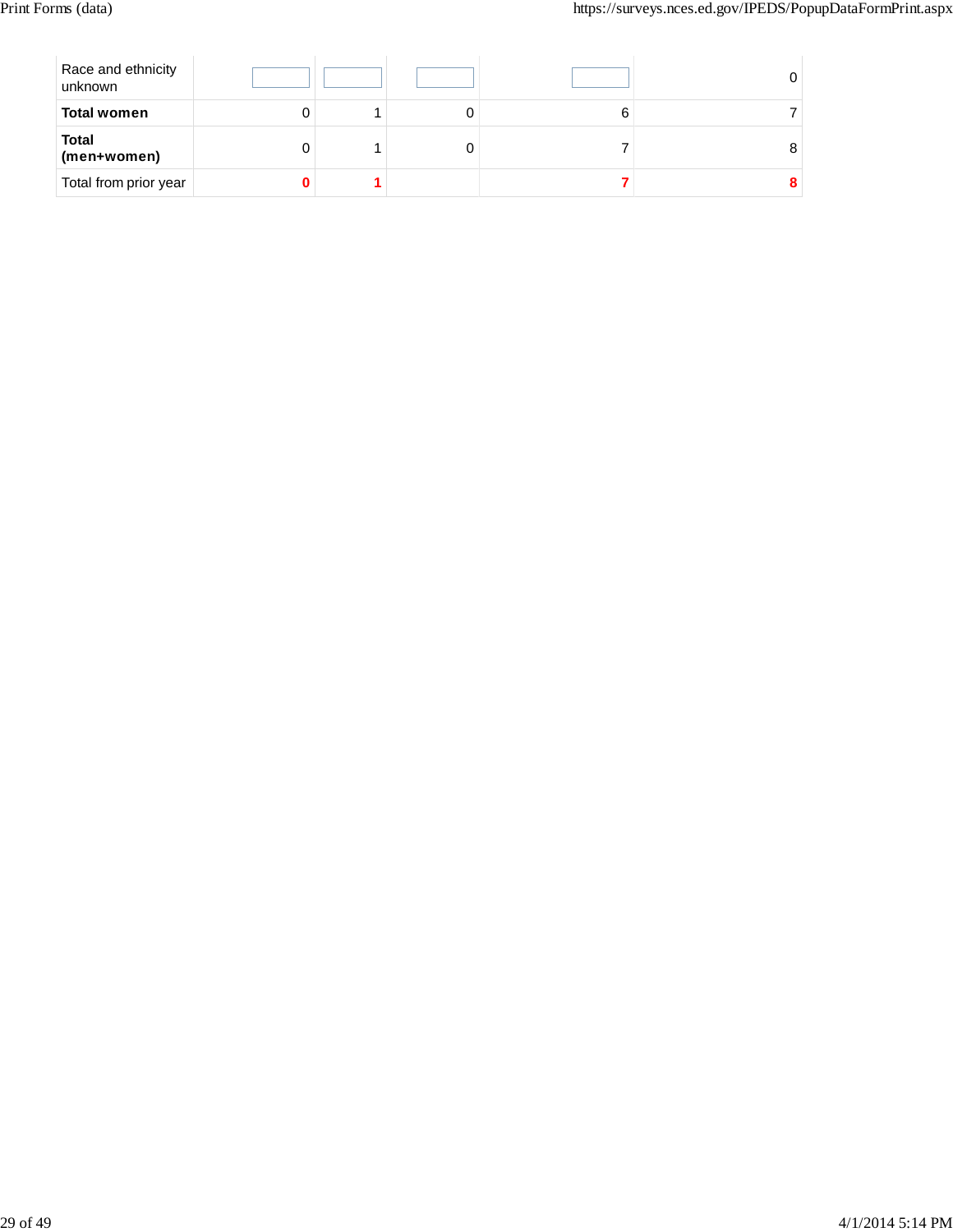# Institution: Parkland College (147916) **Institution: Parkland College (147916)** Conservation: P1479161 **Part D - Part-time staff**

|                                                                     |                                      |                                                                          | <b>Number of Part-time Staff</b>                                                                     |                                                                                                                                                  |                                                                        |
|---------------------------------------------------------------------|--------------------------------------|--------------------------------------------------------------------------|------------------------------------------------------------------------------------------------------|--------------------------------------------------------------------------------------------------------------------------------------------------|------------------------------------------------------------------------|
|                                                                     |                                      |                                                                          | As of November 1, 2013                                                                               |                                                                                                                                                  |                                                                        |
| • Report Hispanic/Latino individuals of any race as Hispanic/Latino |                                      |                                                                          |                                                                                                      |                                                                                                                                                  |                                                                        |
| • Report race for non-Hispanic/Latino individuals only              |                                      |                                                                          |                                                                                                      |                                                                                                                                                  |                                                                        |
| Gender and<br>race/ethnicity                                        | Management<br>Occupations<br>11-0000 | <b>Business and</b><br>Financial<br>Operations<br>Occupations<br>13-0000 | Computer,<br>Engineering, and<br>Science<br>Occupations<br>$15 - 0000 +$<br>$17 - 0000 +$<br>19-0000 | Community, Social<br>Service, Legal, Arts,<br>Design, Entertainment,<br>Sports, and Media<br>Occupations<br>$21 - 0000 + 23 - 0000 +$<br>27-0000 | Healthcare<br>Practitioners and<br>Technical<br>Occupations<br>29-0000 |
| Men                                                                 |                                      |                                                                          |                                                                                                      |                                                                                                                                                  |                                                                        |
| Nonresident alien                                                   |                                      |                                                                          |                                                                                                      |                                                                                                                                                  |                                                                        |
| Hispanic/Latino                                                     |                                      |                                                                          |                                                                                                      |                                                                                                                                                  |                                                                        |
| American Indian or<br>Alaska Native                                 |                                      |                                                                          |                                                                                                      |                                                                                                                                                  |                                                                        |
| Asian                                                               |                                      |                                                                          |                                                                                                      |                                                                                                                                                  |                                                                        |
| <b>Black or African</b><br>American                                 |                                      |                                                                          |                                                                                                      | $\mathbf{1}$                                                                                                                                     |                                                                        |
| Native Hawaiian or<br><b>Other Pacific</b><br>Islander              |                                      |                                                                          |                                                                                                      |                                                                                                                                                  |                                                                        |
| <b>White</b>                                                        |                                      |                                                                          |                                                                                                      | 11                                                                                                                                               |                                                                        |
| Two or more races                                                   |                                      |                                                                          |                                                                                                      | $\overline{c}$                                                                                                                                   |                                                                        |
| Race and ethnicity<br>unknown                                       |                                      |                                                                          |                                                                                                      | 3                                                                                                                                                |                                                                        |
| <b>Total men</b>                                                    | 0                                    | 0                                                                        | 0                                                                                                    | 17                                                                                                                                               | 0                                                                      |
| Women                                                               |                                      |                                                                          |                                                                                                      |                                                                                                                                                  |                                                                        |
| Nonresident alien                                                   |                                      |                                                                          |                                                                                                      |                                                                                                                                                  |                                                                        |
| Hispanic/Latino                                                     |                                      |                                                                          |                                                                                                      |                                                                                                                                                  |                                                                        |
| American Indian or<br>Alaska Native                                 |                                      |                                                                          |                                                                                                      |                                                                                                                                                  |                                                                        |
| Asian                                                               |                                      |                                                                          |                                                                                                      |                                                                                                                                                  |                                                                        |
| <b>Black or African</b><br>American                                 |                                      |                                                                          |                                                                                                      | $\mathbf{1}$                                                                                                                                     |                                                                        |
| Native Hawaiian or<br><b>Other Pacific</b><br>Islander              |                                      |                                                                          |                                                                                                      |                                                                                                                                                  |                                                                        |
| White                                                               |                                      |                                                                          |                                                                                                      | 4                                                                                                                                                |                                                                        |

Two or more races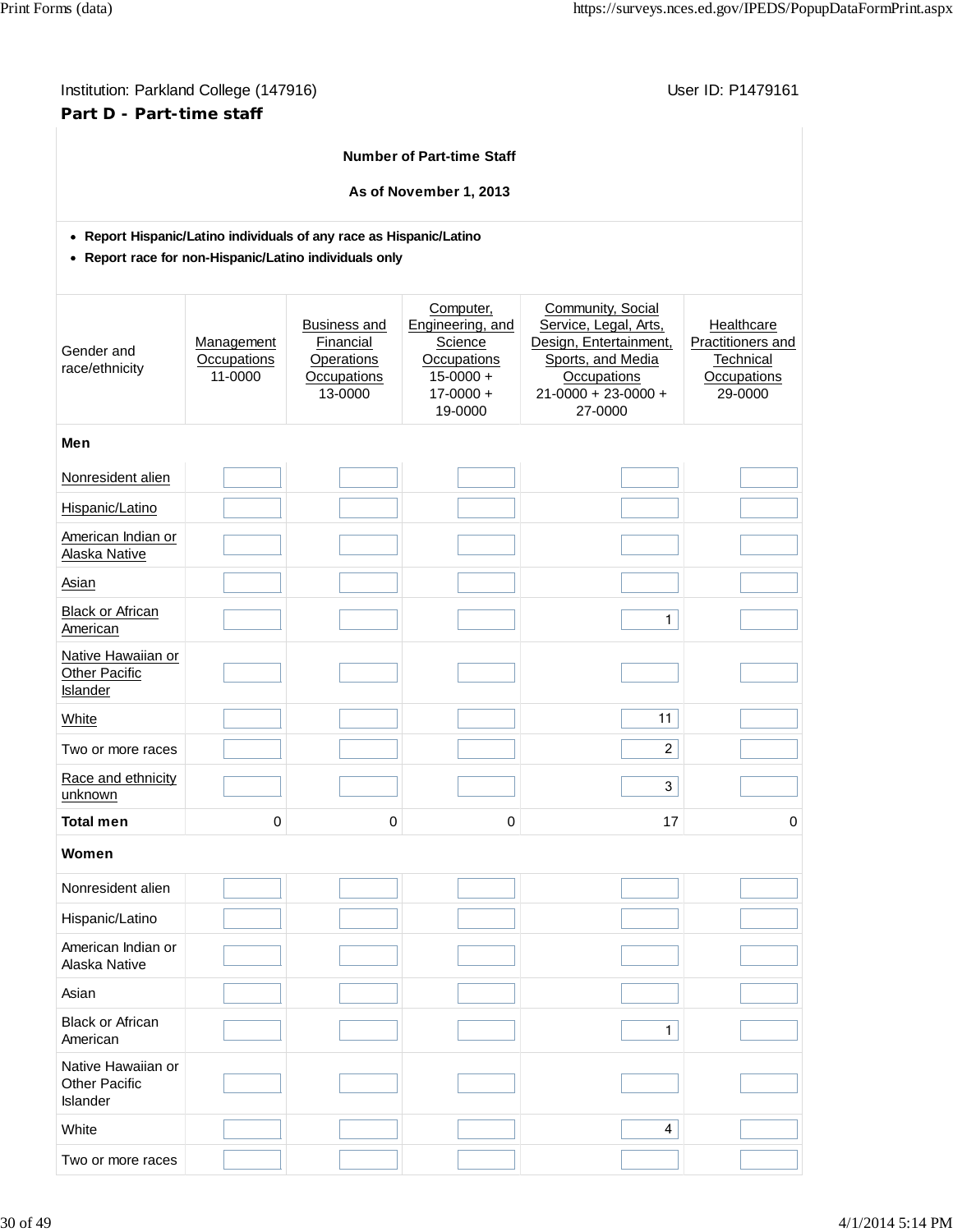| Race and ethnicity<br>unknown |   |  |    |  |
|-------------------------------|---|--|----|--|
| <b>Total women</b>            | U |  |    |  |
| <b>Total</b><br>(men+women)   | O |  | 23 |  |
| Total from prior<br>year      |   |  | 18 |  |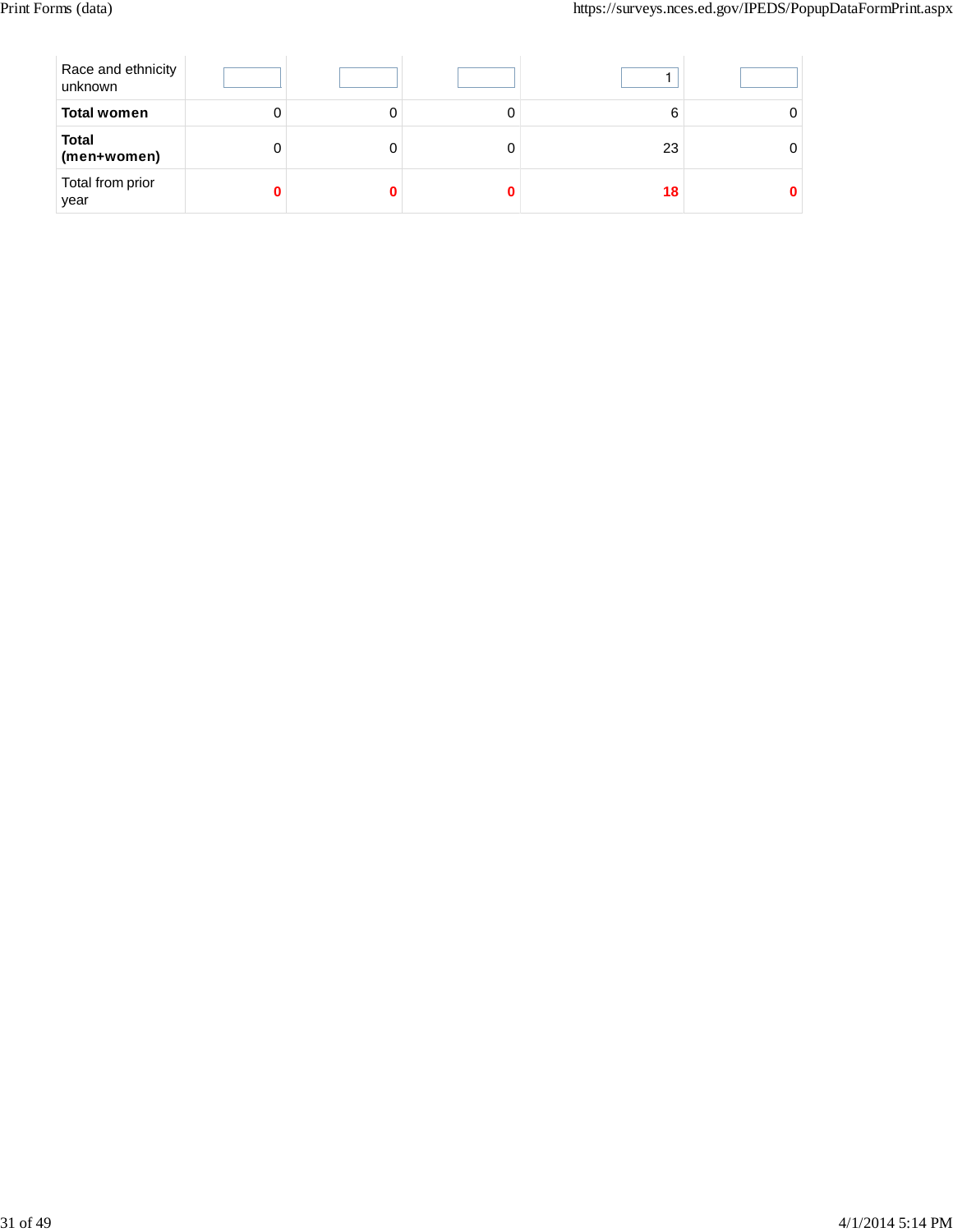# Institution: Parkland College (147916) **Institution: Parkland College (147916)** Conservation: P1479161 **Part D - Part-time staff**

| <b>Number of Part-time Staff</b>                                                                                              |                                                                                                     |           |                                                                   |                                                                                                                          |                                                                                                     |                |  |  |  |  |  |  |  |  |
|-------------------------------------------------------------------------------------------------------------------------------|-----------------------------------------------------------------------------------------------------|-----------|-------------------------------------------------------------------|--------------------------------------------------------------------------------------------------------------------------|-----------------------------------------------------------------------------------------------------|----------------|--|--|--|--|--|--|--|--|
| As of November 1, 2013                                                                                                        |                                                                                                     |           |                                                                   |                                                                                                                          |                                                                                                     |                |  |  |  |  |  |  |  |  |
| • Report Hispanic/Latino individuals of any race as Hispanic/Latino<br>• Report race for non-Hispanic/Latino individuals only |                                                                                                     |           |                                                                   |                                                                                                                          |                                                                                                     |                |  |  |  |  |  |  |  |  |
| Gender and<br>race/ethnicity                                                                                                  | Service<br>Occupations<br>$31 - 0000 +$<br>$33 - 0000 +$<br>$35 - 0000 +$<br>$37-0000 +$<br>39-0000 |           | Office and<br>Administrative<br>Support<br>Occupations<br>43-0000 | Natural<br>Resources,<br>Construction,<br>and<br>Maintenance<br>Occupations<br>$45 - 0000 +$<br>$47 - 0000 +$<br>49-0000 | Production,<br>Transportation,<br>and Material<br>Moving<br>Occupations<br>$51 - 0000 +$<br>53-0000 |                |  |  |  |  |  |  |  |  |
| Men                                                                                                                           |                                                                                                     |           |                                                                   |                                                                                                                          |                                                                                                     |                |  |  |  |  |  |  |  |  |
| Nonresident alien                                                                                                             |                                                                                                     |           |                                                                   |                                                                                                                          |                                                                                                     | 1              |  |  |  |  |  |  |  |  |
| Hispanic/Latino                                                                                                               |                                                                                                     |           |                                                                   |                                                                                                                          |                                                                                                     | 3              |  |  |  |  |  |  |  |  |
| American Indian<br>or Alaska Native                                                                                           |                                                                                                     |           |                                                                   |                                                                                                                          |                                                                                                     | 1              |  |  |  |  |  |  |  |  |
| Asian                                                                                                                         |                                                                                                     |           |                                                                   |                                                                                                                          |                                                                                                     | 5              |  |  |  |  |  |  |  |  |
| <b>Black or African</b><br>American                                                                                           |                                                                                                     |           |                                                                   |                                                                                                                          |                                                                                                     | 6              |  |  |  |  |  |  |  |  |
| Native Hawaiian<br>or Other Pacific<br>Islander                                                                               |                                                                                                     |           |                                                                   |                                                                                                                          |                                                                                                     | 0              |  |  |  |  |  |  |  |  |
| White                                                                                                                         |                                                                                                     |           |                                                                   |                                                                                                                          |                                                                                                     | 116            |  |  |  |  |  |  |  |  |
| Two or more<br>races                                                                                                          |                                                                                                     |           |                                                                   |                                                                                                                          |                                                                                                     | 4              |  |  |  |  |  |  |  |  |
| Race and<br>ethnicity<br>unknown                                                                                              |                                                                                                     |           |                                                                   |                                                                                                                          |                                                                                                     | 25             |  |  |  |  |  |  |  |  |
| <b>Total men</b>                                                                                                              | $\mathbf 0$                                                                                         | $\pmb{0}$ | $\mathbf 0$                                                       | $\pmb{0}$                                                                                                                | $\mathbf 0$                                                                                         | 161            |  |  |  |  |  |  |  |  |
| Women                                                                                                                         |                                                                                                     |           |                                                                   |                                                                                                                          |                                                                                                     |                |  |  |  |  |  |  |  |  |
| Nonresident alien                                                                                                             |                                                                                                     |           |                                                                   |                                                                                                                          |                                                                                                     | 1              |  |  |  |  |  |  |  |  |
| Hispanic/Latino                                                                                                               |                                                                                                     |           |                                                                   |                                                                                                                          |                                                                                                     | $\overline{c}$ |  |  |  |  |  |  |  |  |
| American Indian<br>or Alaska Native                                                                                           |                                                                                                     |           |                                                                   |                                                                                                                          |                                                                                                     | 1              |  |  |  |  |  |  |  |  |
| Asian                                                                                                                         |                                                                                                     |           |                                                                   |                                                                                                                          |                                                                                                     | 8              |  |  |  |  |  |  |  |  |
| <b>Black or African</b><br>American                                                                                           |                                                                                                     |           |                                                                   |                                                                                                                          |                                                                                                     | 6              |  |  |  |  |  |  |  |  |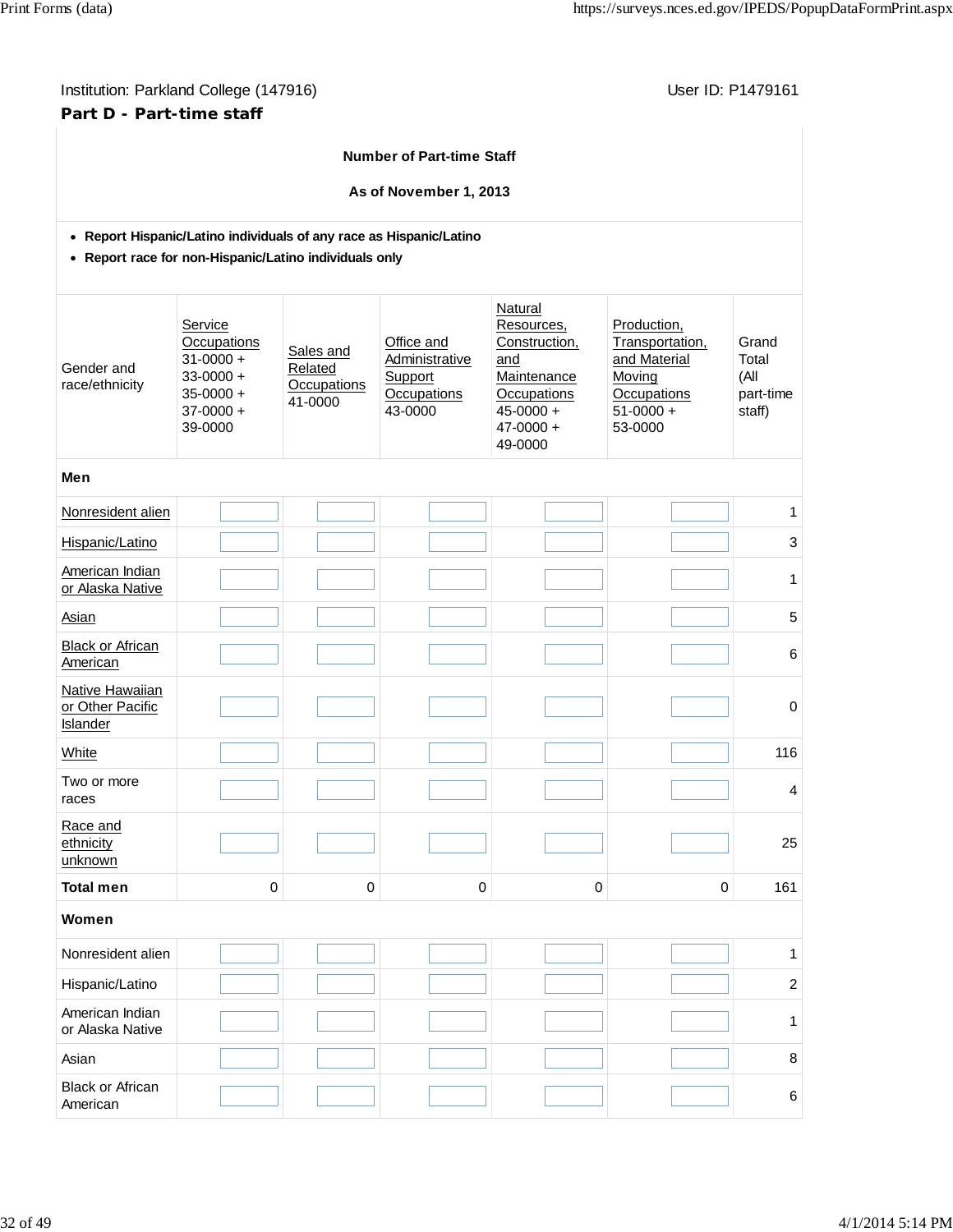| Native Hawaiian<br>or Other Pacific<br>Islander |          |          |   |   |             | 0           |
|-------------------------------------------------|----------|----------|---|---|-------------|-------------|
| White                                           |          |          |   |   |             | 159         |
| Two or more<br>races                            |          |          |   |   |             | $\mathbf 0$ |
| Race and<br>ethnicity<br>unknown                |          |          |   |   |             | 11          |
| <b>Total women</b>                              | $\Omega$ | $\Omega$ | 1 | 0 | $\mathbf 0$ | 188         |
| <b>Total</b><br>(men+women)                     | $\Omega$ | $\Omega$ | 1 | 0 | $\mathbf 0$ | 349         |
| Total from prior<br>year                        | 0        | ŋ        |   |   |             | 374         |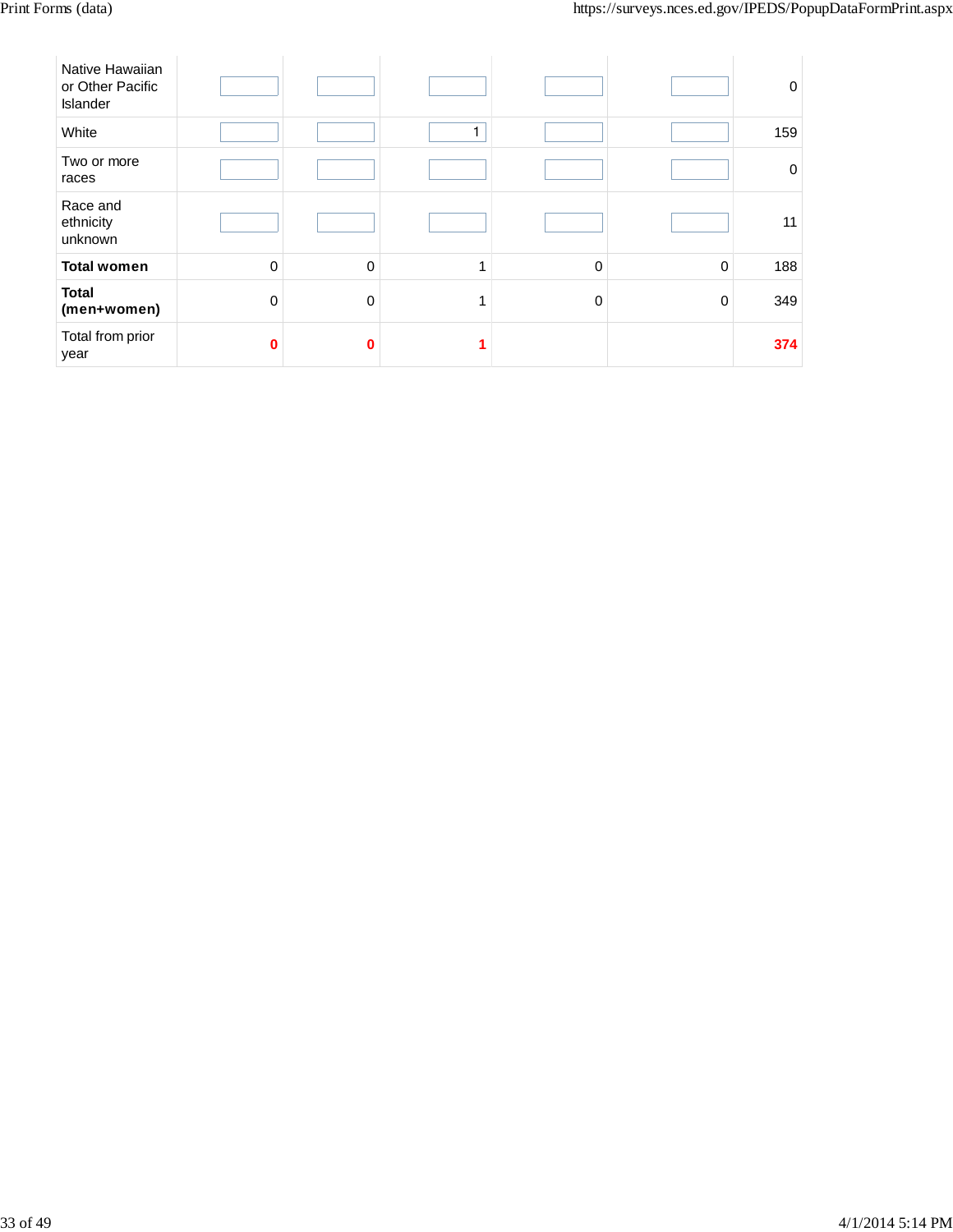# Institution: Parkland College (147916) **Institution: Parkland College (147916)** Conservation: P1479161 **Part E - Part-time staff**

|   |                                                                                                                                               |             |             | <b>Number of Part-time Staff</b>                         |                     |                    |                |             |
|---|-----------------------------------------------------------------------------------------------------------------------------------------------|-------------|-------------|----------------------------------------------------------|---------------------|--------------------|----------------|-------------|
|   |                                                                                                                                               |             |             | As of November 1, 2013                                   |                     |                    |                |             |
|   |                                                                                                                                               |             |             |                                                          |                     |                    |                |             |
|   |                                                                                                                                               |             |             | With Faculty status                                      | Not on Tenure Track |                    | Without        |             |
|   | Occupational category                                                                                                                         |             | On Tenure   | Multi-year,                                              |                     | Less-than-         | Faculty        | Total       |
|   |                                                                                                                                               | Tenured     | Track       | Annual<br>continuing, or<br>contract<br>at-will contract |                     | annual<br>contract | status         |             |
|   | <b>Primarily Instruction</b>                                                                                                                  | $\mathbf 0$ | 0           | 0                                                        | $\mathbf 0$         | 317                | $\mathbf 0$    | 317         |
|   | Exclusively credit                                                                                                                            | $\pmb{0}$   | $\pmb{0}$   | $\mathbf 0$                                              | 0                   | 317                | 0              | 317         |
|   | Exclusively not-for-<br>credit                                                                                                                |             |             |                                                          |                     |                    |                | 0           |
|   | Combined credit/not-<br>for-credit                                                                                                            |             |             |                                                          |                     |                    |                | 0           |
|   | Instruction/research/public<br>service staff                                                                                                  |             |             |                                                          |                     |                    |                | 0           |
|   | Research staff                                                                                                                                |             |             |                                                          |                     |                    |                | 0           |
|   | Public Service staff                                                                                                                          |             |             |                                                          |                     |                    |                | 0           |
|   | Archivists, Curators, and<br><b>Museum Technicians</b><br>25-4010                                                                             | 0           | 0           | $\mathbf 0$                                              | 0                   | $\pmb{0}$          | 0              | 0           |
|   | Librarians<br>25-4020                                                                                                                         | $\mathbf 0$ | $\mathbf 0$ | $\mathbf 0$                                              | $\mathbf 0$         | $\mathbf 0$        | $\mathbf{1}$   | 1           |
|   | <b>Library Technicians</b><br>25-4030                                                                                                         | 0           | 0           | 0                                                        | 0                   | $\mathbf 0$        | $\mathbf 0$    | 0           |
| B | Student and Academic<br><b>Affairs and Other Education</b><br><b>Services Occupations</b><br>$25-2000 + 25-3000 + 25-9000$                    | $\pmb{0}$   | 0           | $\pmb{0}$                                                | 0                   | $\pmb{0}$          | $\overline{7}$ | 7           |
|   | <b>Management Occupations</b><br>11-0000                                                                                                      | $\pmb{0}$   | $\pmb{0}$   | $\pmb{0}$                                                | $\pmb{0}$           | $\pmb{0}$          | $\pmb{0}$      | $\pmb{0}$   |
|   | <b>Business and Financial</b><br><b>Operations Occupations</b><br>13-0000                                                                     | $\mathbf 0$ | $\mathbf 0$ | $\mathbf 0$                                              | $\mathbf 0$         | $\mathbf 0$        | 0              | $\pmb{0}$   |
|   | Computer, Engineering, and<br><b>Science Occupations</b><br>$15-0000 + 17-0000 + 19-0000$                                                     | $\pmb{0}$   | $\pmb{0}$   | $\pmb{0}$                                                | $\mathbf 0$         | $\pmb{0}$          | 0              | $\mathsf 0$ |
|   | Community, Social Service,<br>Legal, Arts, Design,<br>Entertainment, Sports, and<br><b>Media Occupations</b><br>$21-0000 + 23-0000 + 27-0000$ | $\pmb{0}$   | $\mathbf 0$ | $\mathbf 0$                                              | $\mathbf 0$         | $\mathbf 0$        | 23             | 23          |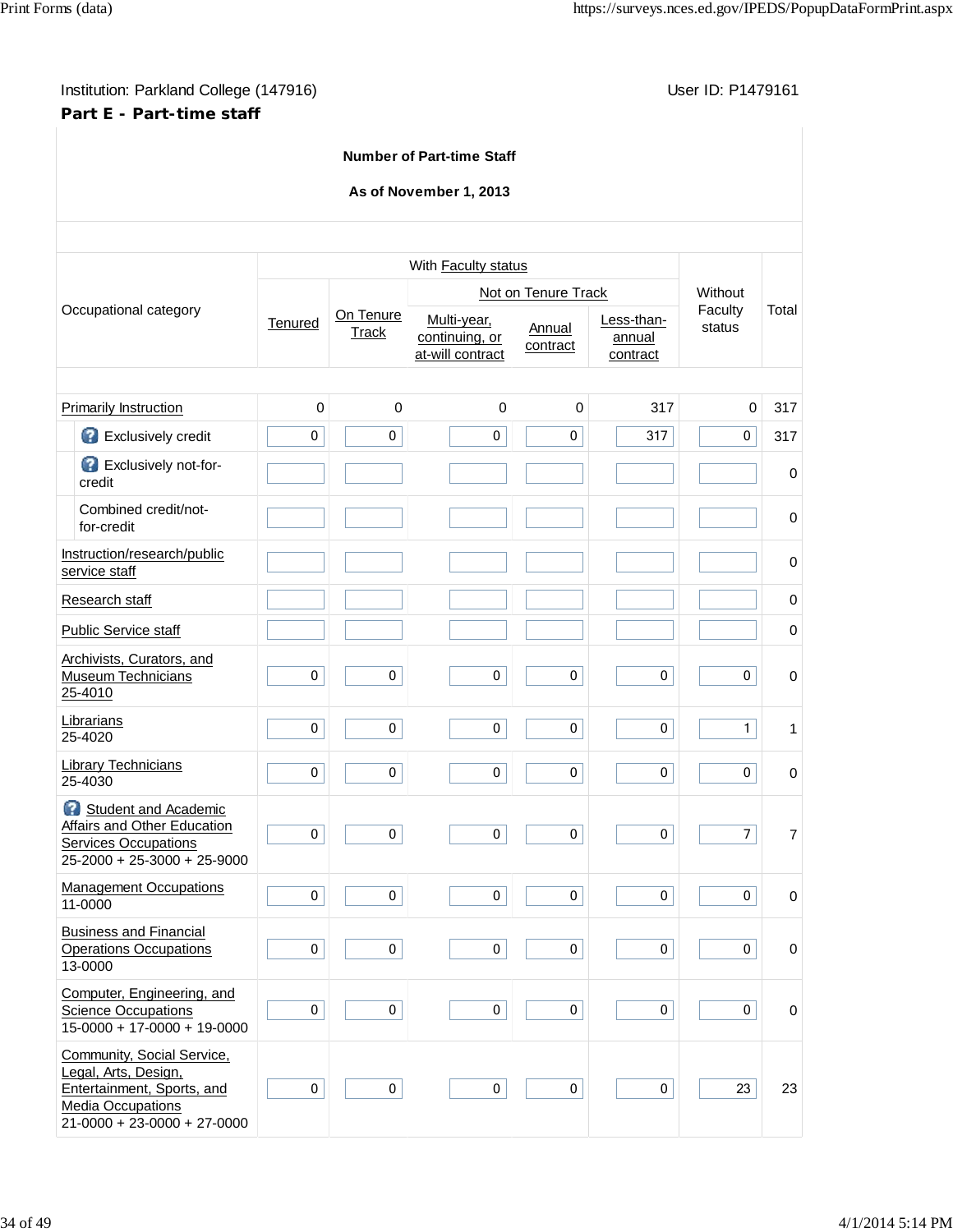| Healthcare Practitioners and<br><b>Technical Occupations</b><br>29-0000 |  |        |     |     |
|-------------------------------------------------------------------------|--|--------|-----|-----|
| Total                                                                   |  | 0<br>w | 317 | 348 |
| Total from prior year                                                   |  | 373    |     | 373 |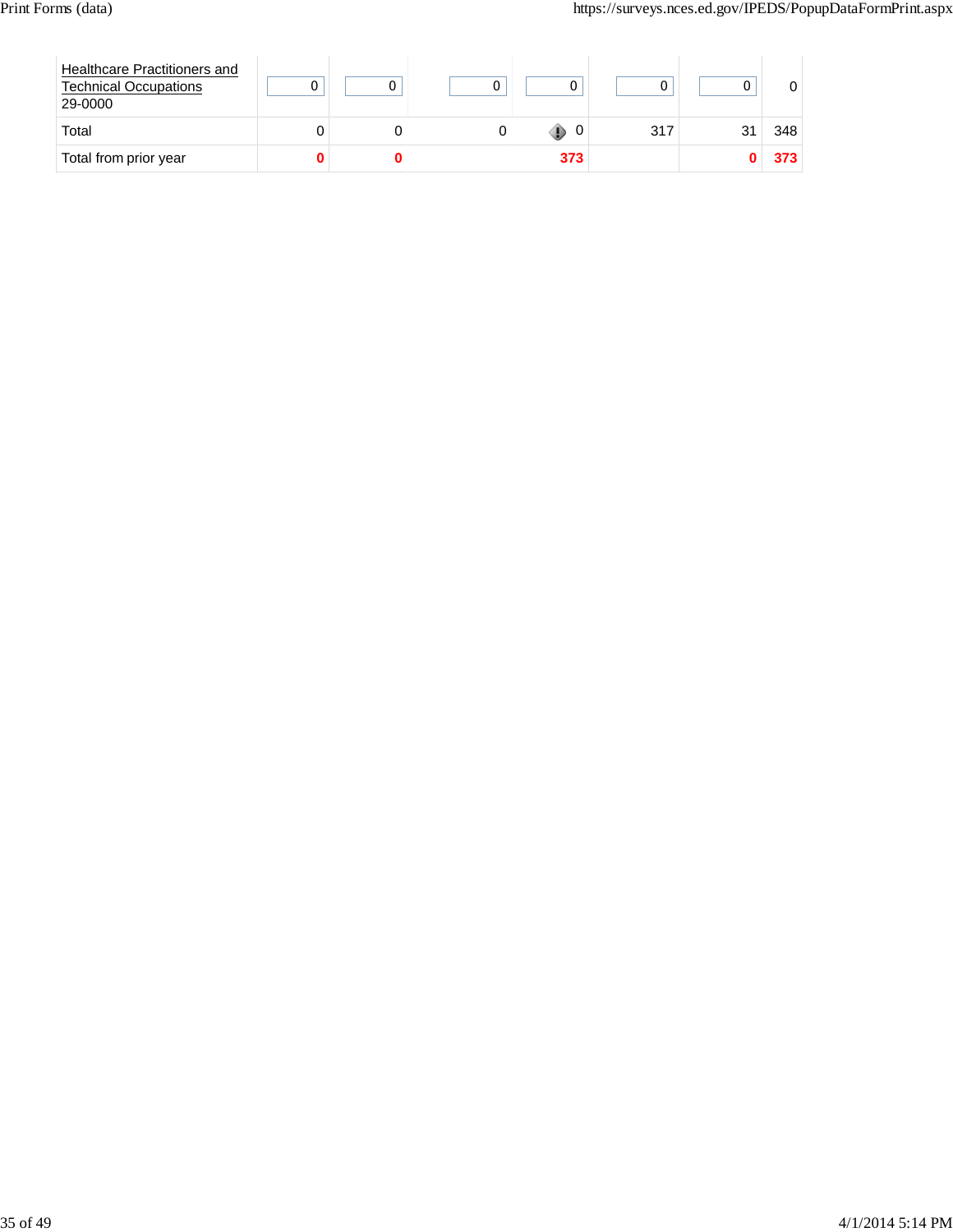# **Part F - Part-time summary non-medical**

|                                                                                                                                     |             |                              | <b>Summary of Part-time Staff</b>                 |                     |                                  |                   |                |
|-------------------------------------------------------------------------------------------------------------------------------------|-------------|------------------------------|---------------------------------------------------|---------------------|----------------------------------|-------------------|----------------|
|                                                                                                                                     |             |                              | As of November 1, 2013                            |                     |                                  |                   |                |
|                                                                                                                                     |             |                              | With Faculty status                               |                     |                                  |                   |                |
|                                                                                                                                     |             |                              |                                                   | Not on Tenure Track |                                  | Without           |                |
| Occupational category                                                                                                               | Tenured     | <b>On</b><br>Tenure<br>Track | Multi-year,<br>continuing, or<br>at-will contract | Annual<br>contract  | Less-than-<br>annual<br>contract | Faculty<br>status | Total          |
| Primarily Instruction                                                                                                               | $\mathbf 0$ | $\mathbf 0$                  | 0                                                 | $\pmb{0}$           | 317                              | $\mathbf 0$       | 317            |
| Exclusively credit                                                                                                                  | $\mathbf 0$ | $\pmb{0}$                    | $\mathbf 0$                                       | 0                   | 317                              | $\mathbf 0$       | 317            |
| Exclusively not-for-credit                                                                                                          |             |                              |                                                   |                     |                                  |                   | 0              |
| Combined credit/not-for-credit                                                                                                      |             |                              |                                                   |                     |                                  |                   | $\pmb{0}$      |
| Instruction/research/public service<br>staff                                                                                        |             |                              |                                                   |                     |                                  |                   | 0              |
| Research staff                                                                                                                      |             |                              |                                                   |                     |                                  |                   | 0              |
| <b>Public Service staff</b>                                                                                                         |             |                              |                                                   |                     |                                  |                   | 0              |
| Archivists, Curators, and Museum<br>Technicians<br>25-4010                                                                          | 0           | $\mathbf 0$                  | $\mathbf 0$                                       | $\mathbf 0$         | $\mathbf 0$                      | $\mathbf 0$       | $\mathbf 0$    |
| Librarians<br>25-4020                                                                                                               | 0           | $\mathbf 0$                  | $\mathbf 0$                                       | 0                   | $\mathbf 0$                      | $\mathbf{1}$      | $\mathbf{1}$   |
| Library Technicians<br>25-4030                                                                                                      | $\mathbf 0$ | $\boldsymbol{0}$             | $\mathbf 0$                                       | $\pmb{0}$           | $\mathbf 0$                      | $\mathbf 0$       | $\mathbf 0$    |
| Student and Academic Affairs and<br><b>Other Education Services</b><br>Occupations<br>25-2000 + 25-3000 + 25-9000                   | 0           | 0                            | $\mathbf 0$                                       | $\mathbf 0$         | $\mathbf 0$                      | $\overline{7}$    | $\overline{7}$ |
| <b>Management Occupations</b><br>11-0000                                                                                            | 0           | 0                            | 0                                                 | 0                   | 0                                | 0                 | 0              |
| <b>Business and Financial</b><br><b>Operations Occupations</b><br>13-0000                                                           | 0           | $\pmb{0}$                    | $\pmb{0}$                                         | $\mathbf 0$         | $\mathbf 0$                      | $\pmb{0}$         | 0              |
| Computer, Engineering, and<br><b>Science Occupations</b><br>$15-0000 + 17-0000 + 19-0000$                                           | $\pmb{0}$   | $\pmb{0}$                    | $\mathbf 0$                                       | $\pmb{0}$           | $\mathbf 0$                      | $\pmb{0}$         | 0              |
| Community, Social Service, Legal,<br>Arts, Design, Entertainment,<br>Sports, and Media Occupations<br>$21-0000 + 23-0000 + 27-0000$ | 0           | $\pmb{0}$                    | $\pmb{0}$                                         | $\pmb{0}$           | $\mathbf 0$                      | 23                | 23             |
| Healthcare Practitioners and<br><b>Technical Occupations</b><br>29-0000                                                             | $\pmb{0}$   | $\boldsymbol{0}$             | $\pmb{0}$                                         | $\pmb{0}$           | $\pmb{0}$                        | $\pmb{0}$         | $\mathbf 0$    |
| <b>Service Occupations</b><br>$31-0000 + 33-0000 + 35-0000 +$<br>$37-0000 + 39-0000$                                                |             |                              |                                                   |                     |                                  |                   | 0              |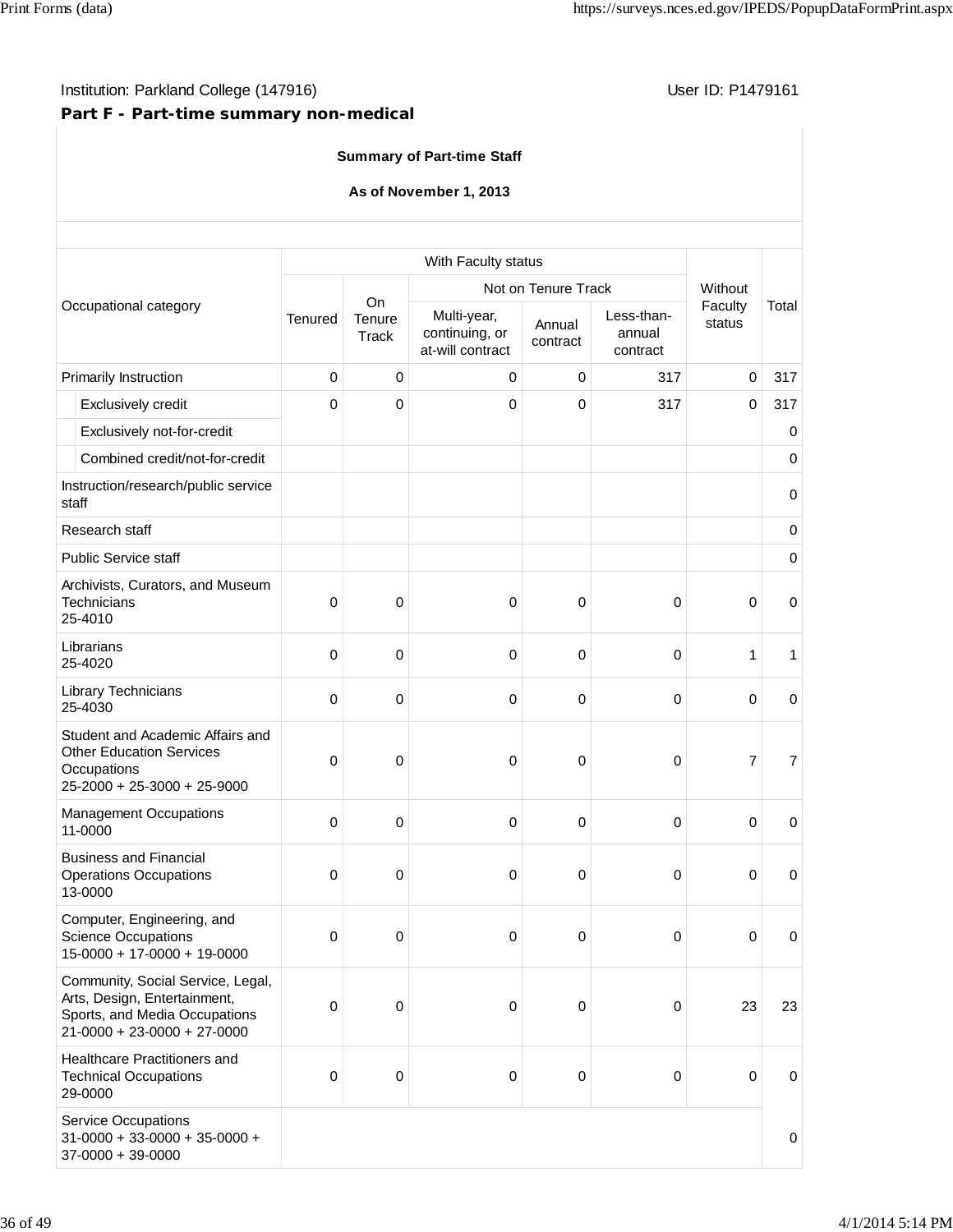| Sales and Related Occupations<br>41-0000                                                         | 0        |
|--------------------------------------------------------------------------------------------------|----------|
| Office and Administrative Support<br>Occupations<br>43-0000                                      |          |
| Natural Resources, Construction,<br>and Maintenance Occupations<br>$45-0000 + 47-0000 + 49-0000$ | $\Omega$ |
| Production, Transportation, and<br><b>Material Moving Occupations</b><br>$51-0000 + 53-0000$     | $\Omega$ |
| Total                                                                                            | 349      |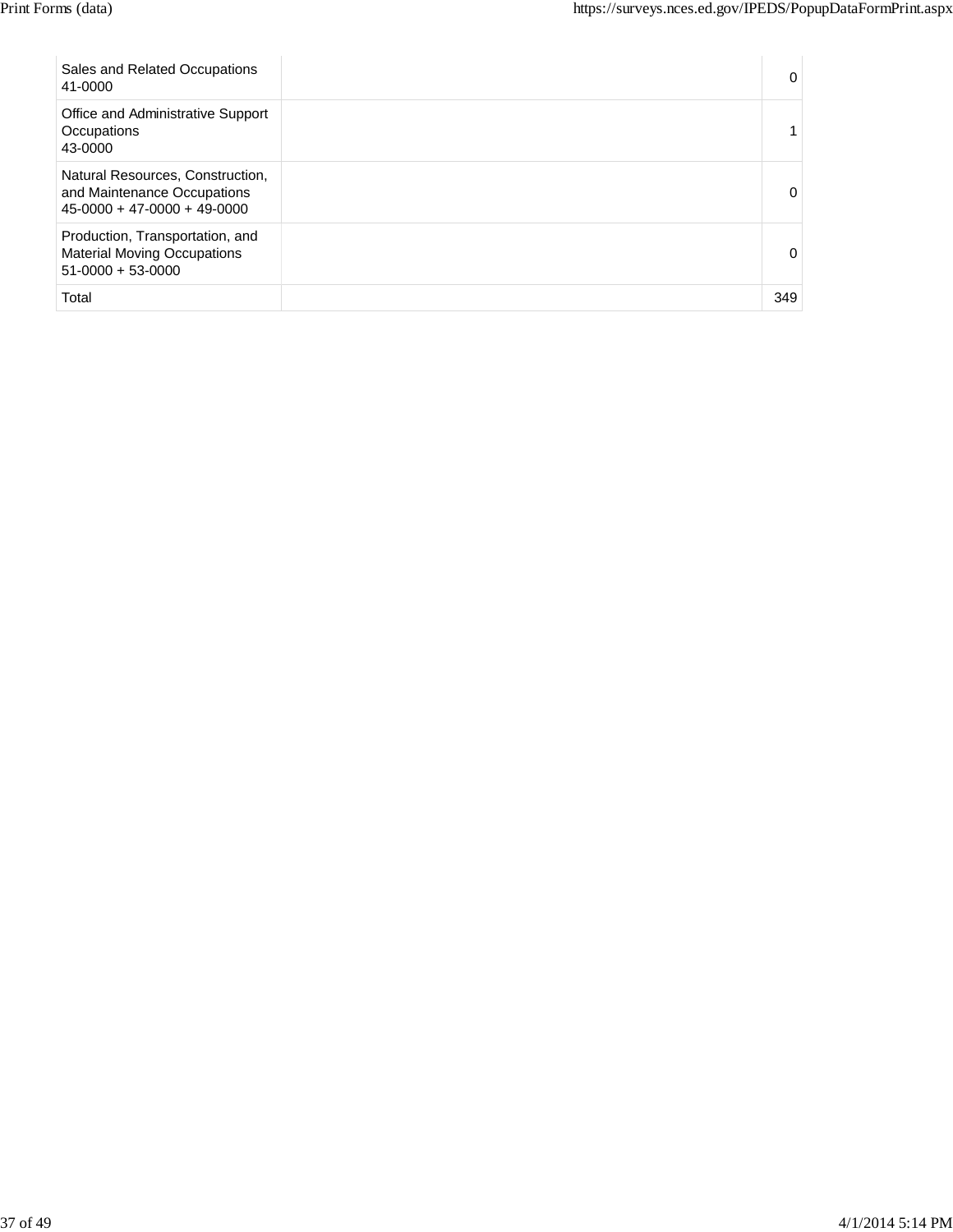## **Part H - New Hires - Full-time instructional staff**

**Number of Newly Hired Full-time Permanent Instructional Staff**

**(Hired full time between July 1 and October 31, 2013 and still on payroll of the institution as of November 1, 2013)**

- **Report Hispanic/Latino individuals of any race as Hispanic/Latino**
- **Report race for non-Hispanic/Latino individuals only**
- **Include Primarily Instruction and Instruction Combined with Research and Public Service**

| Gender and                                   |             |                           |                                                   | Not on Tenure Track |                                  | Without           |                |
|----------------------------------------------|-------------|---------------------------|---------------------------------------------------|---------------------|----------------------------------|-------------------|----------------|
| race/ethnicity                               | Tenured     | On Tenure<br><b>Track</b> | Multi-year,<br>continuing, or<br>at-will contract | Annual<br>contract  | Less-than-<br>annual<br>contract | Faculty<br>status | Total          |
| Men                                          |             |                           |                                                   |                     |                                  |                   |                |
| Nonresident alien                            |             |                           |                                                   |                     |                                  |                   | $\pmb{0}$      |
| Hispanic/Latino                              |             |                           |                                                   |                     |                                  |                   | $\mathbf 0$    |
| American Indian or<br>Alaska Native          |             |                           |                                                   |                     |                                  |                   | $\mathbf 0$    |
| Asian                                        |             |                           |                                                   |                     |                                  |                   | $\mathbf 0$    |
| <b>Black or African</b><br>American          |             |                           |                                                   |                     |                                  |                   | $\pmb{0}$      |
| Native Hawaiian or<br>Other Pacific Islander |             |                           |                                                   |                     |                                  |                   | $\pmb{0}$      |
| White                                        |             |                           |                                                   |                     |                                  |                   | $\mathbf 0$    |
| Two or more races                            |             |                           |                                                   |                     |                                  |                   | $\pmb{0}$      |
| Race and ethnicity<br>unknown                |             |                           |                                                   |                     |                                  |                   | 0              |
| <b>Total men</b>                             | $\mathbf 0$ | $\mathsf 0$               | $\mathbf 0$                                       | $\mathbf 0$         | $\overline{0}$                   | 0                 | $\mathbf 0$    |
| Women                                        |             |                           |                                                   |                     |                                  |                   |                |
| Nonresident alien                            |             |                           |                                                   |                     |                                  |                   | $\mathbf 0$    |
| Hispanic/Latino                              |             |                           |                                                   |                     |                                  |                   | $\mathbf 0$    |
| American Indian or<br>Alaska Native          |             |                           |                                                   |                     |                                  |                   | $\pmb{0}$      |
| Asian                                        |             |                           |                                                   |                     |                                  |                   | $\pmb{0}$      |
| <b>Black or African</b><br>American          |             |                           |                                                   |                     |                                  |                   | $\pmb{0}$      |
| Native Hawaiian or<br>Other Pacific Islander |             |                           |                                                   |                     |                                  |                   | $\pmb{0}$      |
| White                                        |             | $\overline{2}$            |                                                   |                     |                                  |                   | $\overline{2}$ |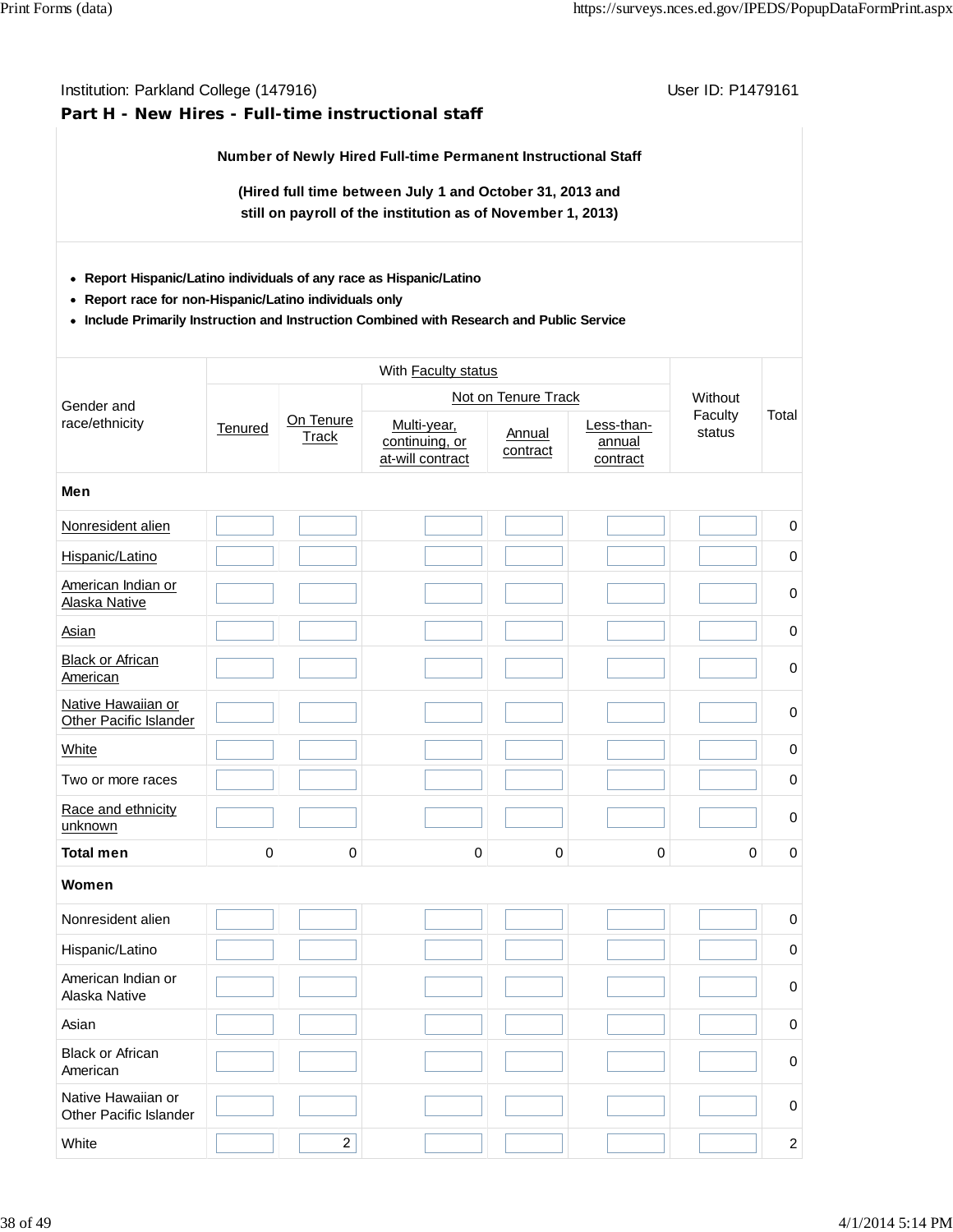| Two or more races             |  |  |  |  |
|-------------------------------|--|--|--|--|
| Race and ethnicity<br>unknown |  |  |  |  |
| <b>Total women</b>            |  |  |  |  |
| Total (men+women)             |  |  |  |  |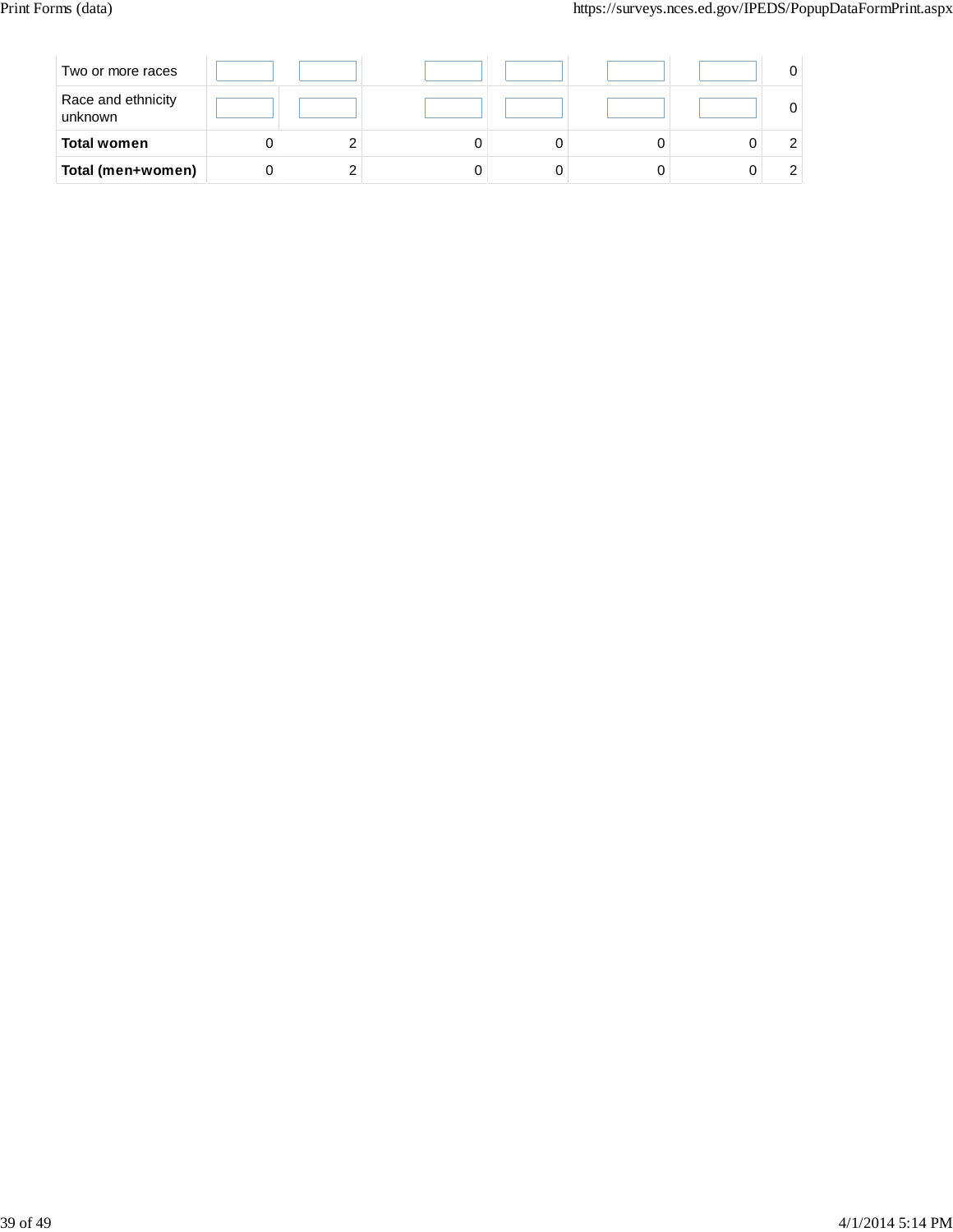# Institution: Parkland College (147916) Contract College (147916) **Part H - New Hires - Full-time staff**

#### **Number of Newly Hired Full-time Staff**

**(Hired full time between July 1 and October 31, 2013 and still on payroll of the institution as of November 1, 2013)**

#### **Report Hispanic/Latino individuals of any race as Hispanic/Latino**

**Report race for non-Hispanic/Latino individuals only**

| Gender and race/ethnicity                    | Instructional<br>Staff<br>(from Part H,<br>screen 1) | Research<br>staff | Public<br>Service staff | Library and Student and Academic Affairs<br>and Other Education Services Occupations<br>$25-4000 + 25-2000 + 25-3000 + 25-9000$ |
|----------------------------------------------|------------------------------------------------------|-------------------|-------------------------|---------------------------------------------------------------------------------------------------------------------------------|
| Men                                          |                                                      |                   |                         |                                                                                                                                 |
| Nonresident alien                            | $\pmb{0}$                                            |                   |                         |                                                                                                                                 |
| Hispanic/Latino                              | $\pmb{0}$                                            |                   |                         |                                                                                                                                 |
| American Indian or Alaska<br><b>Native</b>   | $\pmb{0}$                                            |                   |                         |                                                                                                                                 |
| <b>Asian</b>                                 | $\pmb{0}$                                            |                   |                         |                                                                                                                                 |
| <b>Black or African American</b>             | $\pmb{0}$                                            |                   |                         |                                                                                                                                 |
| Native Hawaiian or Other<br>Pacific Islander | $\pmb{0}$                                            |                   |                         |                                                                                                                                 |
| White                                        | $\mathbf 0$                                          |                   |                         |                                                                                                                                 |
| Two or more races                            | $\pmb{0}$                                            |                   |                         |                                                                                                                                 |
| Race and ethnicity<br>unknown                | $\pmb{0}$                                            |                   |                         |                                                                                                                                 |
| <b>Total men</b>                             | $\pmb{0}$                                            | $\mathbf 0$       | 0                       | $\mathbf 0$                                                                                                                     |
| Women                                        |                                                      |                   |                         |                                                                                                                                 |
| Nonresident alien                            | $\pmb{0}$                                            | 0                 |                         |                                                                                                                                 |
| Hispanic/Latino                              | $\pmb{0}$                                            |                   |                         |                                                                                                                                 |
| American Indian or Alaska<br><b>Native</b>   | $\pmb{0}$                                            |                   |                         |                                                                                                                                 |
| Asian                                        | $\pmb{0}$                                            |                   |                         |                                                                                                                                 |
| <b>Black or African American</b>             | $\mathbf 0$                                          |                   |                         |                                                                                                                                 |
| Native Hawaiian or Other<br>Pacific Islander | $\pmb{0}$                                            |                   |                         |                                                                                                                                 |
| White                                        | $\sqrt{2}$                                           |                   |                         |                                                                                                                                 |
| Two or more races                            | 0                                                    |                   |                         |                                                                                                                                 |
| Race and ethnicity<br>unknown                | $\pmb{0}$                                            |                   |                         |                                                                                                                                 |
| <b>Total women</b>                           | $\overline{c}$                                       | $\mathbf 0$       | $\pmb{0}$               | $\mathsf{O}\,\,$                                                                                                                |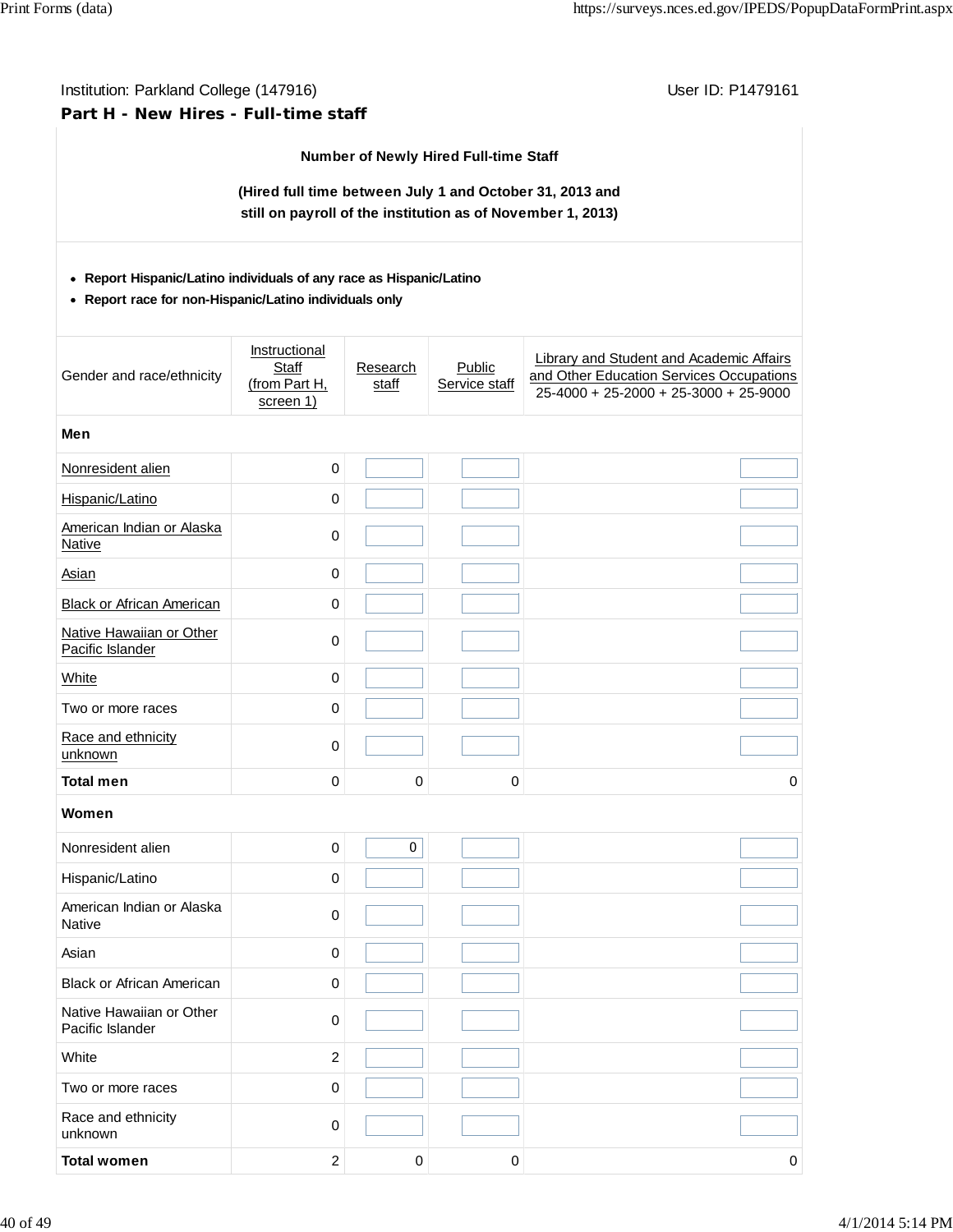| Total (men+women) |  |  |
|-------------------|--|--|
|                   |  |  |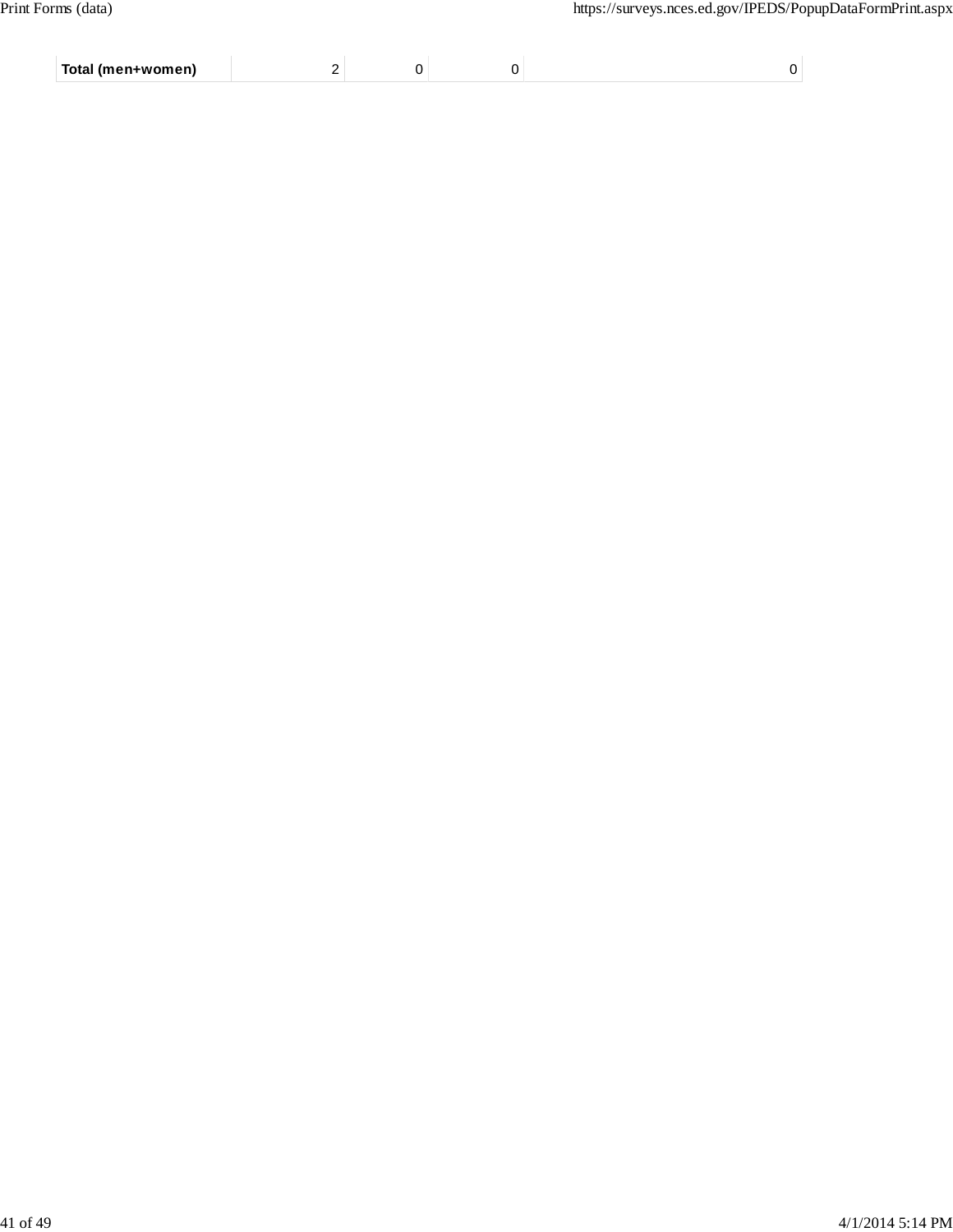#### Institution: Parkland College (147916) November 2012 12: Physics User ID: P1479161 **Part H - New Hires - Full-time non-instructional staff Number of Newly Hired Full-time Non-instructional Staff (Hired full time between July 1 and October 31, 2013 and still on payroll of the institution as of November 1, 2013) Report Hispanic/Latino individuals of any race as Hispanic/Latino Report race for non-Hispanic/Latino individuals only** Gender and race/ethnicity **Management Occupations** 11-0000 Business and **Financial Operations Occupations** 13-0000 Computer, Engineering, and **Science Occupations**  $15-0000 +$  $17-0000 +$ 19-0000 Community, Social Service, Legal, Arts, Design, Entertainment, Sports, and Media **Occupations** 21-0000 + 23-0000 + 27-0000 **Healthcare** Practitioners and **Technical Occupations** 29-0000 **Men** Nonresident alien Hispanic/Latino American Indian or Alaska Native Asian Black or African **American** Native Hawaiian or **Other Pacific Islander**  $\blacksquare$  ) , and the contract of the contract of  $\blacksquare$  ) , and  $\blacksquare$  , and  $\blacksquare$  , and  $\blacksquare$  , and  $\blacksquare$  , and  $\blacksquare$  , and  $\blacksquare$  , and  $\blacksquare$  , and  $\blacksquare$  , and  $\blacksquare$  , and  $\blacksquare$  , and  $\blacksquare$  , and  $\blacksquare$  , and  $\bl$ Two or more races Race and ethnicity unknown **Total men 0 0 0 1 0 Women** Nonresident alien Hispanic/Latino American Indian or Alaska Native **Asian** Black or African **American** Native Hawaiian or Other Pacific

**Islander**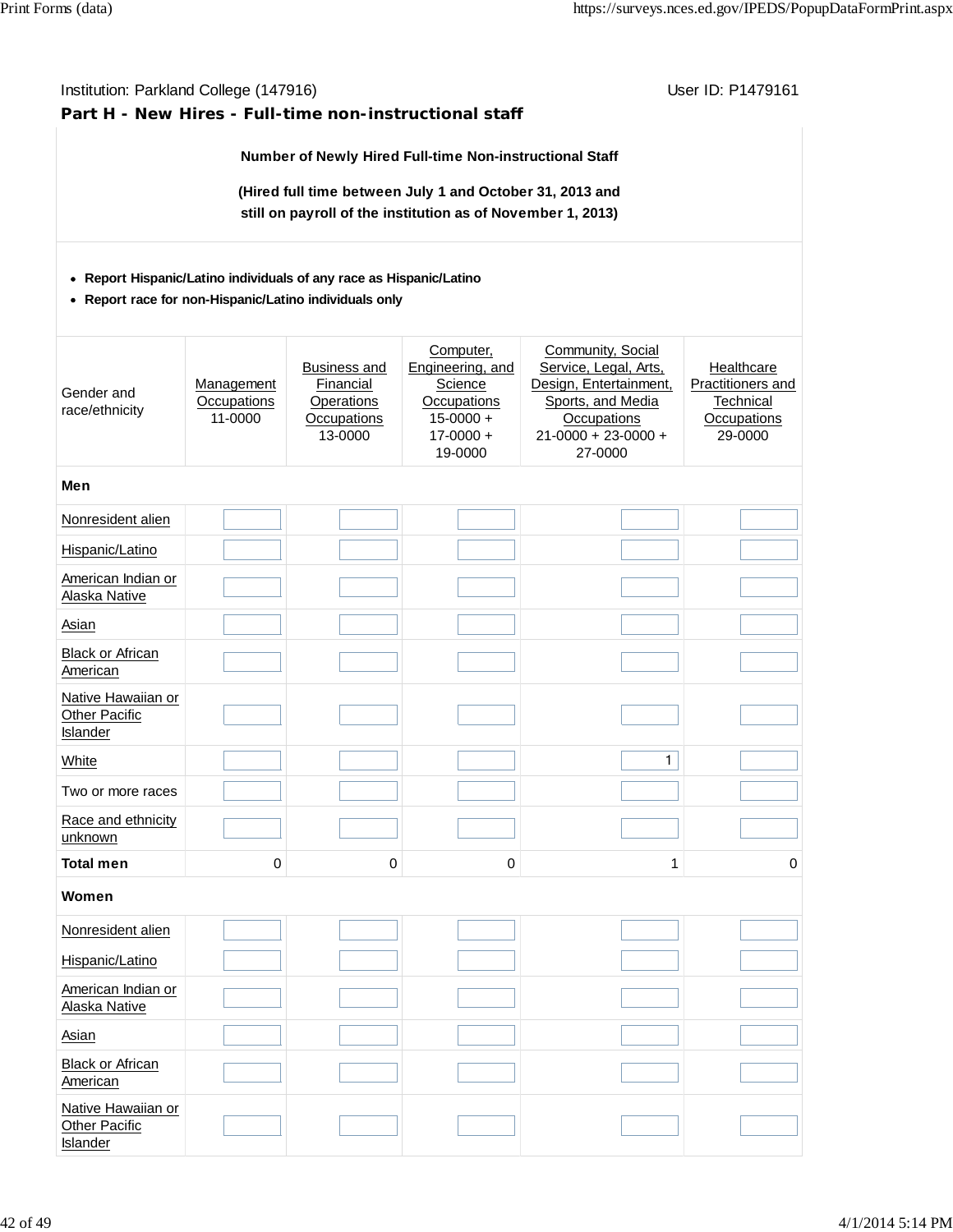| White                         |   |  |  |
|-------------------------------|---|--|--|
| Two or more races             |   |  |  |
| Race and ethnicity<br>unknown |   |  |  |
| <b>Total women</b>            | 0 |  |  |
| <b>Total</b><br>(men+women)   |   |  |  |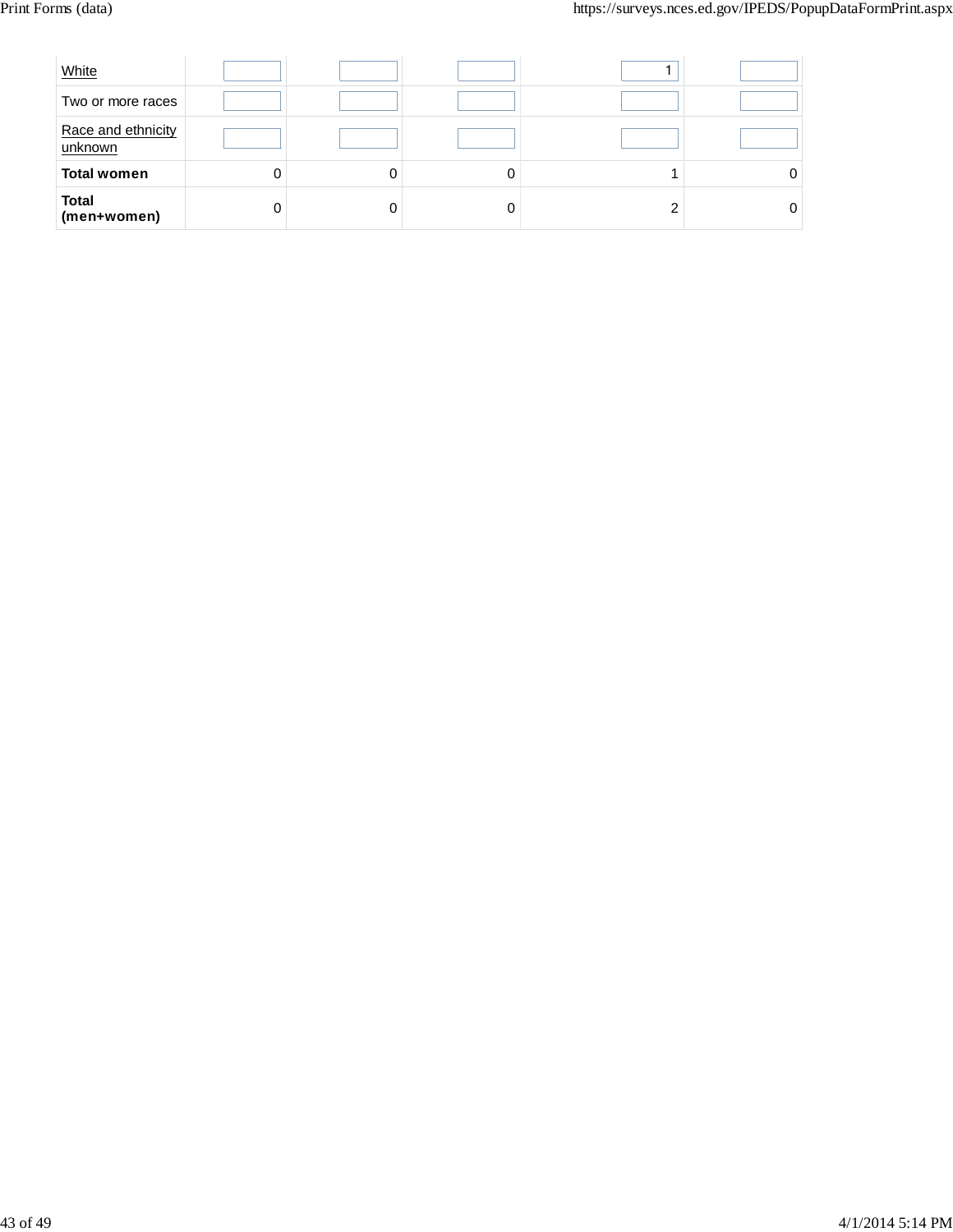| Institution: Parkland College (147916)<br>User ID: P1479161<br>Part H - New Hires - Full-time non-instructional staff and Total New Hires |                                                                                                              |                                                       |                                                                          |                                                                                                                          |                                                                                                   |                                                             |  |  |  |  |
|-------------------------------------------------------------------------------------------------------------------------------------------|--------------------------------------------------------------------------------------------------------------|-------------------------------------------------------|--------------------------------------------------------------------------|--------------------------------------------------------------------------------------------------------------------------|---------------------------------------------------------------------------------------------------|-------------------------------------------------------------|--|--|--|--|
|                                                                                                                                           |                                                                                                              |                                                       |                                                                          | Number of Newly Hired Full-time Non-instructional Staff and Total New Hires                                              |                                                                                                   |                                                             |  |  |  |  |
| (Hired full time between July 1 and October 31, 2013 and<br>still on payroll of the institution as of November 1, 2013)                   |                                                                                                              |                                                       |                                                                          |                                                                                                                          |                                                                                                   |                                                             |  |  |  |  |
| • Report Hispanic/Latino individuals of any race as Hispanic/Latino<br>• Report race for non-Hispanic/Latino individuals only             |                                                                                                              |                                                       |                                                                          |                                                                                                                          |                                                                                                   |                                                             |  |  |  |  |
| Gender and<br>race/ethnicity                                                                                                              | Service<br><b>Occupations</b><br>$31 - 0000 +$<br>$33 - 0000 +$<br>$35 - 0000 +$<br>$37 - 0000 +$<br>39-0000 | Sales and<br>Related<br><b>Occupations</b><br>41-0000 | Office and<br><b>Administrative</b><br>Support<br>Occupations<br>43-0000 | Natural<br>Resources,<br>Construction,<br>and<br>Maintenance<br>Occupations<br>$45 - 0000 +$<br>$47 - 0000 +$<br>49-0000 | Production,<br>Transportation,<br>and Material<br>Moving<br>Occupations<br>$51-0000 +$<br>53-0000 | Grand<br><b>Total</b><br>(All<br>full-time<br>new<br>hires) |  |  |  |  |
| Men                                                                                                                                       |                                                                                                              |                                                       |                                                                          |                                                                                                                          |                                                                                                   |                                                             |  |  |  |  |
| Nonresident alien                                                                                                                         |                                                                                                              |                                                       |                                                                          |                                                                                                                          |                                                                                                   | 0                                                           |  |  |  |  |
| Hispanic/Latino                                                                                                                           |                                                                                                              |                                                       |                                                                          |                                                                                                                          |                                                                                                   | 0                                                           |  |  |  |  |
| American Indian<br>or Alaska Native                                                                                                       |                                                                                                              |                                                       |                                                                          |                                                                                                                          |                                                                                                   | 0                                                           |  |  |  |  |
| Asian                                                                                                                                     |                                                                                                              |                                                       |                                                                          |                                                                                                                          |                                                                                                   | 0                                                           |  |  |  |  |
| <b>Black or African</b><br><b>American</b>                                                                                                |                                                                                                              |                                                       |                                                                          |                                                                                                                          |                                                                                                   | 0                                                           |  |  |  |  |
| Native Hawaiian<br>or Other Pacific<br>Islander                                                                                           |                                                                                                              |                                                       |                                                                          |                                                                                                                          |                                                                                                   | 0                                                           |  |  |  |  |
| White                                                                                                                                     |                                                                                                              |                                                       |                                                                          |                                                                                                                          |                                                                                                   | 1                                                           |  |  |  |  |
| Two or more<br>races                                                                                                                      |                                                                                                              |                                                       |                                                                          |                                                                                                                          |                                                                                                   | 0                                                           |  |  |  |  |
| Race and<br>ethnicity<br>unknown                                                                                                          |                                                                                                              |                                                       |                                                                          |                                                                                                                          |                                                                                                   | 0                                                           |  |  |  |  |
| <b>Total men</b>                                                                                                                          | 0                                                                                                            | 0                                                     | 0                                                                        | $\mathbf 0$                                                                                                              | $\pmb{0}$                                                                                         | 1                                                           |  |  |  |  |
| Women                                                                                                                                     |                                                                                                              |                                                       |                                                                          |                                                                                                                          |                                                                                                   |                                                             |  |  |  |  |
| Nonresident alien                                                                                                                         | 0                                                                                                            |                                                       |                                                                          |                                                                                                                          |                                                                                                   | 0                                                           |  |  |  |  |
| Hispanic/Latino                                                                                                                           |                                                                                                              |                                                       |                                                                          |                                                                                                                          |                                                                                                   | 0                                                           |  |  |  |  |
| American Indian<br>or Alaska Native                                                                                                       |                                                                                                              |                                                       |                                                                          |                                                                                                                          |                                                                                                   | 0                                                           |  |  |  |  |
| Asian                                                                                                                                     |                                                                                                              |                                                       |                                                                          |                                                                                                                          |                                                                                                   | 0                                                           |  |  |  |  |
| <b>Black or African</b><br>American                                                                                                       |                                                                                                              |                                                       |                                                                          |                                                                                                                          |                                                                                                   | 0                                                           |  |  |  |  |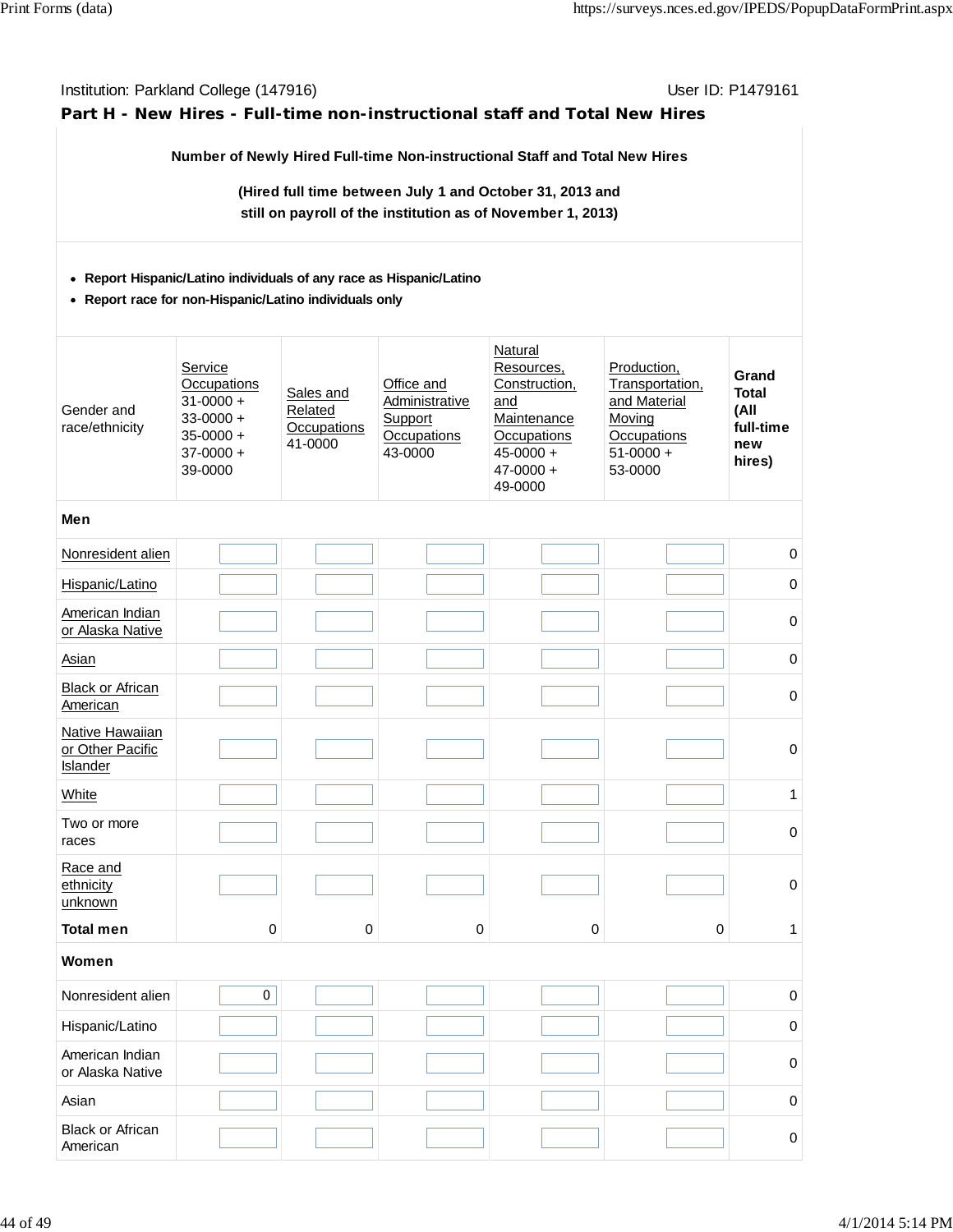| Native Hawaiian<br>or Other Pacific<br>Islander |          |          |          |          |   | 0           |
|-------------------------------------------------|----------|----------|----------|----------|---|-------------|
| White                                           |          |          |          |          |   | 3           |
| Two or more<br>races                            |          |          |          |          |   | $\mathbf 0$ |
| Race and<br>ethnicity<br>unknown                |          |          |          |          |   | $\mathbf 0$ |
| <b>Total women</b>                              | $\Omega$ | $\Omega$ | $\Omega$ | $\Omega$ | 0 | 3           |
| <b>Total</b><br>(men+women)                     | ∩        | $\Omega$ | 0        | O        | 0 | 4           |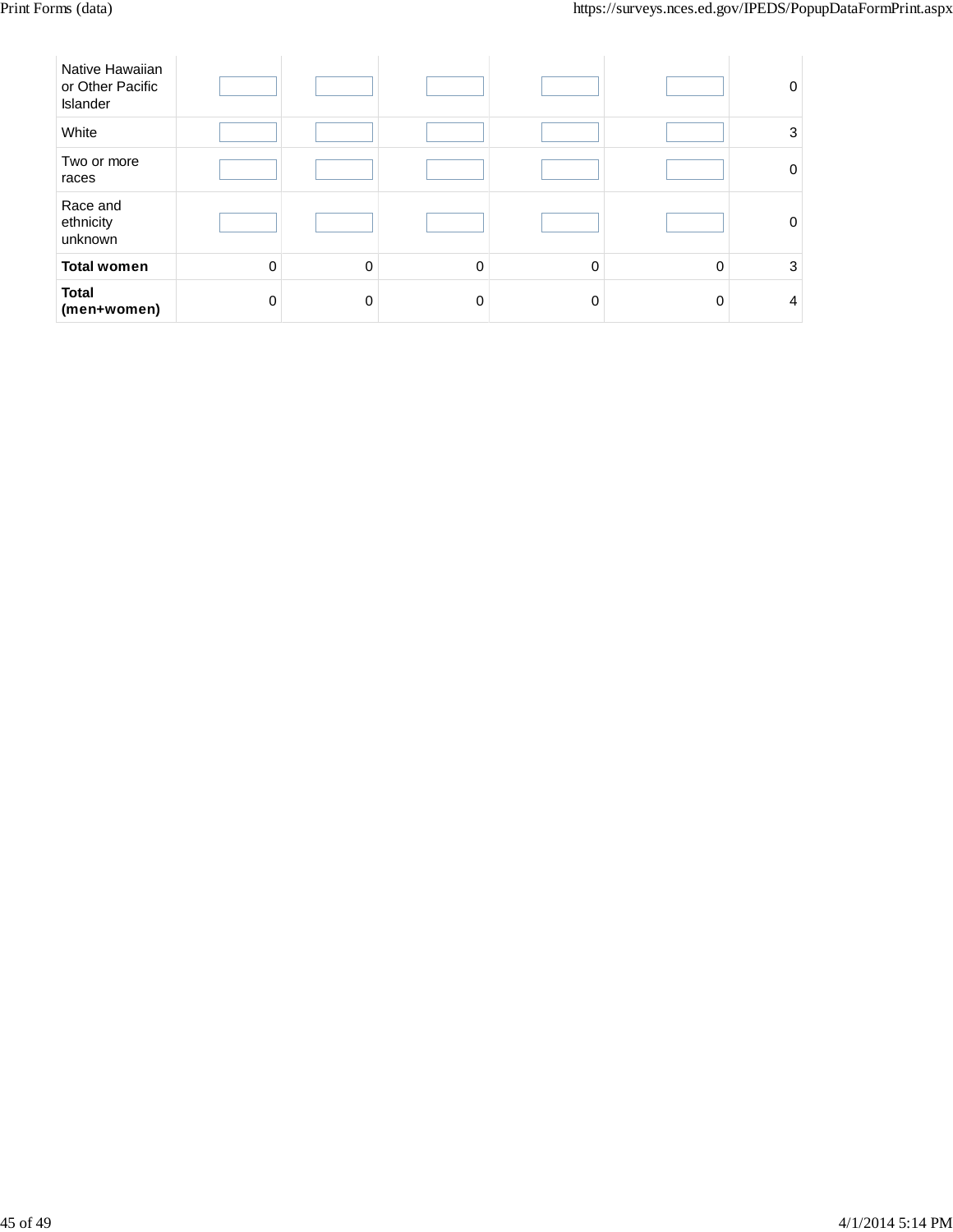# **Human Resources Survey Evaluation**

**Were any staff members difficult to categorize? If so, please explain in the box below.**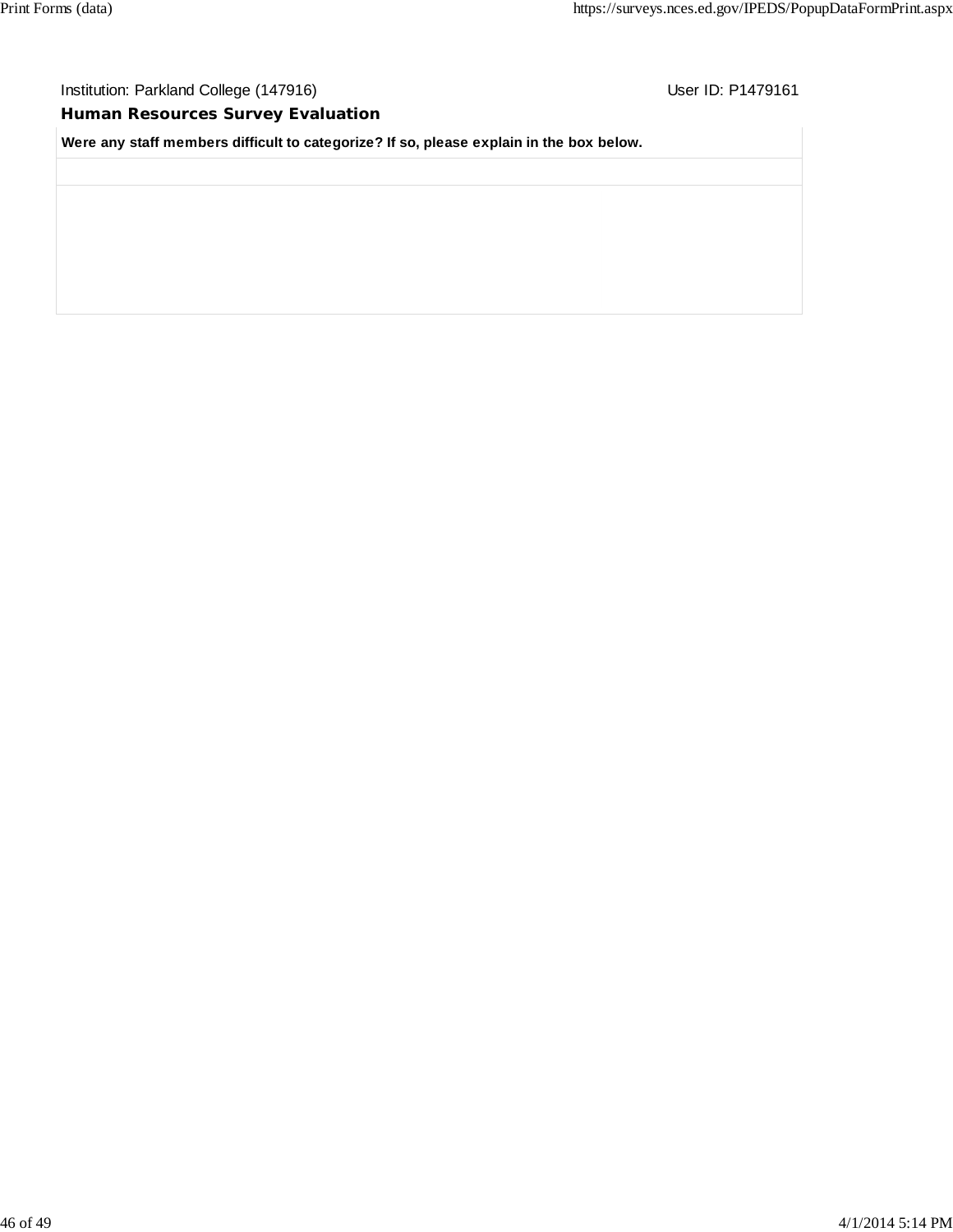Institution: Parkland College (147916) Noting the Muslim User ID: P1479161

# **Summary**

# **Human Resources Component Summary**

IPEDS collects important information regarding your institution. All data reported in IPEDS survey components become available in the IPEDS Data Center and appear as aggregated data in various Department of Education reports. Additionally, some of the reported data appears specifically for your institution through the College Navigator website and is included in your institution's Data Feedback Report (DFR). The purpose of this summary is to provide you an opportunity to view some of the data that, when accepted through the IPEDS quality control process, will appear on the College Navigator website and/or your DFR. College Navigator is updated approximately three months after the data collection period closes and Data Feedback Reports will be available through the **Data Center and sent to your institution's CEO** in November 2014.

Please review your data for accuracy. If you have questions about the data displayed below after reviewing the data reported on the survey screens, please contact the IPEDS Help Desk at: 1-877-225-2568 or ipedshelp@rti.org.

| Number of staff by employment status and occupational category:<br><b>Fall 2013</b>                         |                              |                              |                |  |  |  |
|-------------------------------------------------------------------------------------------------------------|------------------------------|------------------------------|----------------|--|--|--|
| Occupational category                                                                                       |                              | <b>Reported values</b>       |                |  |  |  |
|                                                                                                             | Number of<br>full-time staff | Number of<br>part-time staff |                |  |  |  |
| Total number of staff                                                                                       | 478                          | 349                          | 594            |  |  |  |
| <b>Instructional Staff</b>                                                                                  | 174                          | 317                          | 280            |  |  |  |
| Primary Instruction                                                                                         | 174                          | 317                          | 280            |  |  |  |
| Exclusively credit                                                                                          | 174                          | 317                          | 280            |  |  |  |
| Exclusively not-for-credit                                                                                  | $\Omega$                     | 0                            | $\mathbf 0$    |  |  |  |
| Combined credit/not-for-credit                                                                              | $\mathbf 0$                  | 0                            | 0              |  |  |  |
| Instruction/research/public service                                                                         | $\mathbf 0$                  | 0                            | $\mathbf 0$    |  |  |  |
| Research Staff                                                                                              | 0                            | 0                            | 0              |  |  |  |
| <b>Public Service Staff</b>                                                                                 | $\overline{O}$               | $\mathbf 0$                  | $\mathbf 0$    |  |  |  |
| Library and Student and Academic Affairs and Other Education<br>Services Occupations SOC                    | 26                           | 8                            | 29             |  |  |  |
| Librarians, Curators, and Archivists<br>SOC 25-4000                                                         | 9                            | $\mathbf{1}$                 | 9              |  |  |  |
| Archivists, Curators, and Museum Technicians<br>SOC 25-4010                                                 | $\overline{2}$               | 0                            | $\overline{2}$ |  |  |  |
| Librarians<br>SOC 25-4020                                                                                   | $\overline{7}$               | $\mathbf{1}$                 | $\overline{7}$ |  |  |  |
| Library Technicians<br>SOC 25-4030                                                                          | $\Omega$                     | $\Omega$                     | $\Omega$       |  |  |  |
| Student and Academic Affairs and Other Education Services<br>Occupations<br>SOC 25-2000 + 25-3000 + 25-9000 | 17                           | 7                            | 19             |  |  |  |
| Management Occupations<br>SOC 11-0000                                                                       | 33                           | 0                            | 33             |  |  |  |
| Business and Financial Operations Occupations<br>SOC 13-0000                                                | 19                           | 0                            | 19             |  |  |  |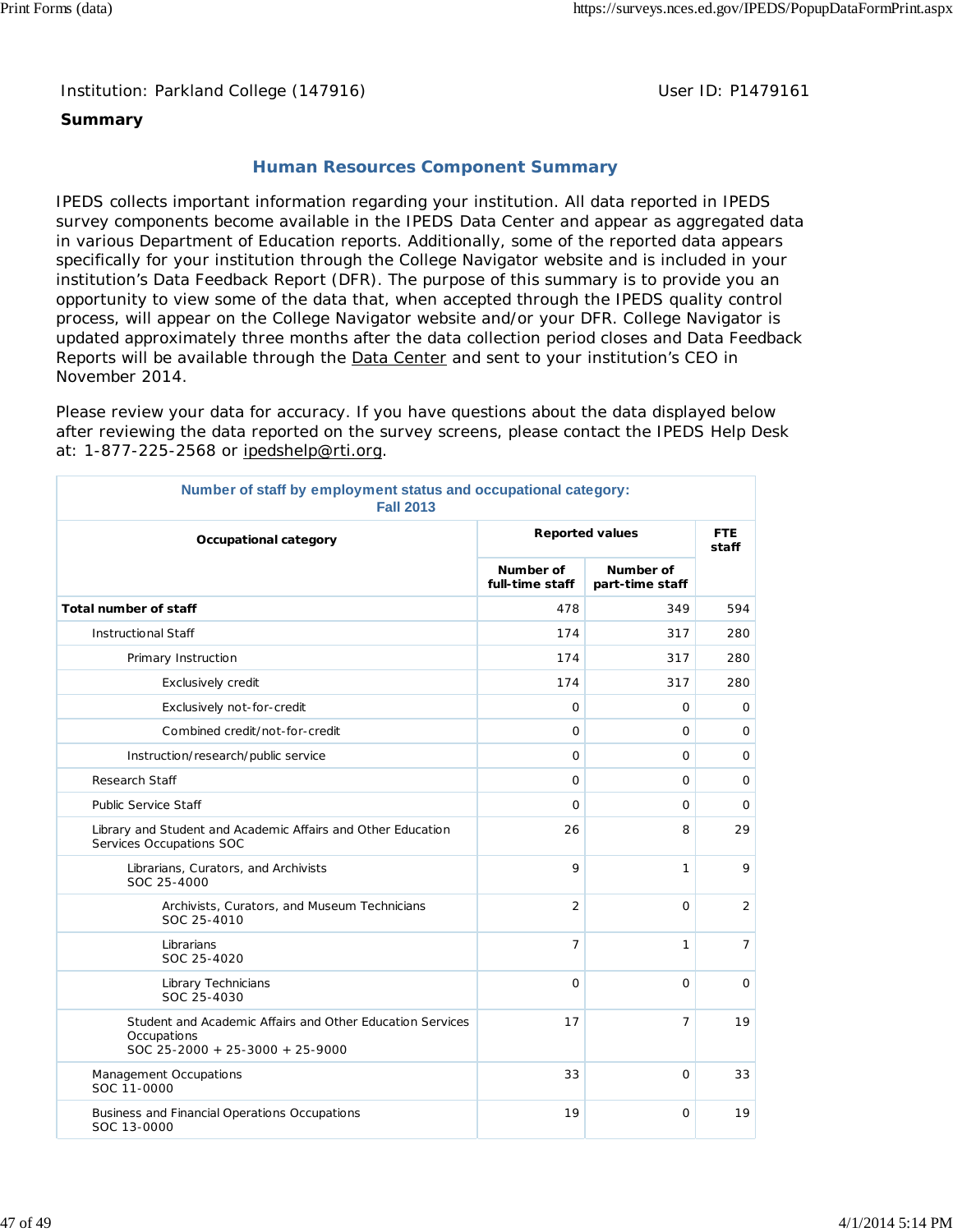| Computer, Engineering, and Science Occupations<br>$SOC 15-0000 + 17-0000 + 19-0000$                                                 | 28 | O        | 28       |
|-------------------------------------------------------------------------------------------------------------------------------------|----|----------|----------|
| Community, Social Service, Legal, Arts, Design, Entertainment,<br>Sports and Media Occupations<br>$SOC$ 21-0000 + 23-0000 + 27-0000 | 54 | 23       | 62       |
| Healthcare Practitioners and Technical Occupations<br>SOC 29-0000                                                                   |    | $\Omega$ |          |
| Service Occupations<br>$SOC$ 31-0000 + 33-0000 + 35-0000 + 37-0000 + 39-0000                                                        | 58 | $\Omega$ | 58       |
| Sales and Related Occupations<br>SOC 41-0000                                                                                        | 18 | $\Omega$ | 18       |
| Office and Administrative Support Occupations<br>SOC 43-0000                                                                        | 67 |          | 67       |
| Natural Resources, Construction, and Maintenance Occupations<br>$SOC$ 45-0000 + 47-0000 + 49-0000                                   | O  | $\Omega$ | $\Omega$ |
| Production, Transportation, and Material Moving Occupations<br>$SOC 51-0000 + 53-0000$                                              | O  | $\Omega$ | O        |

NOTE: Full-time-equivalent (FTE) staff is calculated by summing the total number of full-time staff and adding one-third of the total number of part-time staff. Graduate assistants are not included in the above figures. Many of the FTE figures may be included in the DFR.

| Salaries of full-time instructional staff by contract length and academic rank: |  |  |  |  |  |  |  |  |
|---------------------------------------------------------------------------------|--|--|--|--|--|--|--|--|
| Academic year 2013-14                                                           |  |  |  |  |  |  |  |  |

| Academic<br>rank              |              | Months Covered by Annual Salary |              |          | <b>Total Staff</b>      | <b>Total</b><br>Number of<br><b>Months</b> | Salary<br>Outlays | Weighted<br>Average<br><b>Monthly</b><br><b>Salaries</b> |
|-------------------------------|--------------|---------------------------------|--------------|----------|-------------------------|--------------------------------------------|-------------------|----------------------------------------------------------|
|                               | 12<br>months | 11<br>months                    | 10<br>months | 9 months | for Salary<br>reporting |                                            |                   |                                                          |
| <b>All Ranks</b>              |              |                                 |              | 174      | 174                     | 1,566                                      | \$12,329,742      | \$7,873                                                  |
| Professor                     |              |                                 |              | 44       | 44                      | 396                                        | \$3,630,410       | \$9,168                                                  |
| Associate<br>professor        |              |                                 |              | 98       | 98                      | 882                                        | \$6,916,026       | \$7,841                                                  |
| Assistant<br>professor        |              |                                 |              | 11       | 11                      | 99                                         | \$641,821         | \$6,483                                                  |
| Instructor                    |              |                                 |              | 20       | 20                      | 180                                        | \$1,098,770       | \$6,104                                                  |
| Lecturer                      |              |                                 |              |          |                         |                                            |                   |                                                          |
| <b>No</b><br>academic<br>rank |              |                                 |              | 1        | 1                       | 9                                          | \$42,715          | \$4,746                                                  |

NOTE: The above data are based on the Salary Outlays part of the IPEDS HR component. The Weighted average monthly salaries of full-time instructional staff by academic rank are calculated by adding the salary outlays reported for Men plus Women by academic rank, then dividing the sum by the "Total Number of Months" for Men plus Women by academic rank. Salaries of full-time instructional staff paid less than 9 months per year are not collected. Also, salaries of medical school staff are not collected. The weighted average monthly salaries may be included in the DFR.